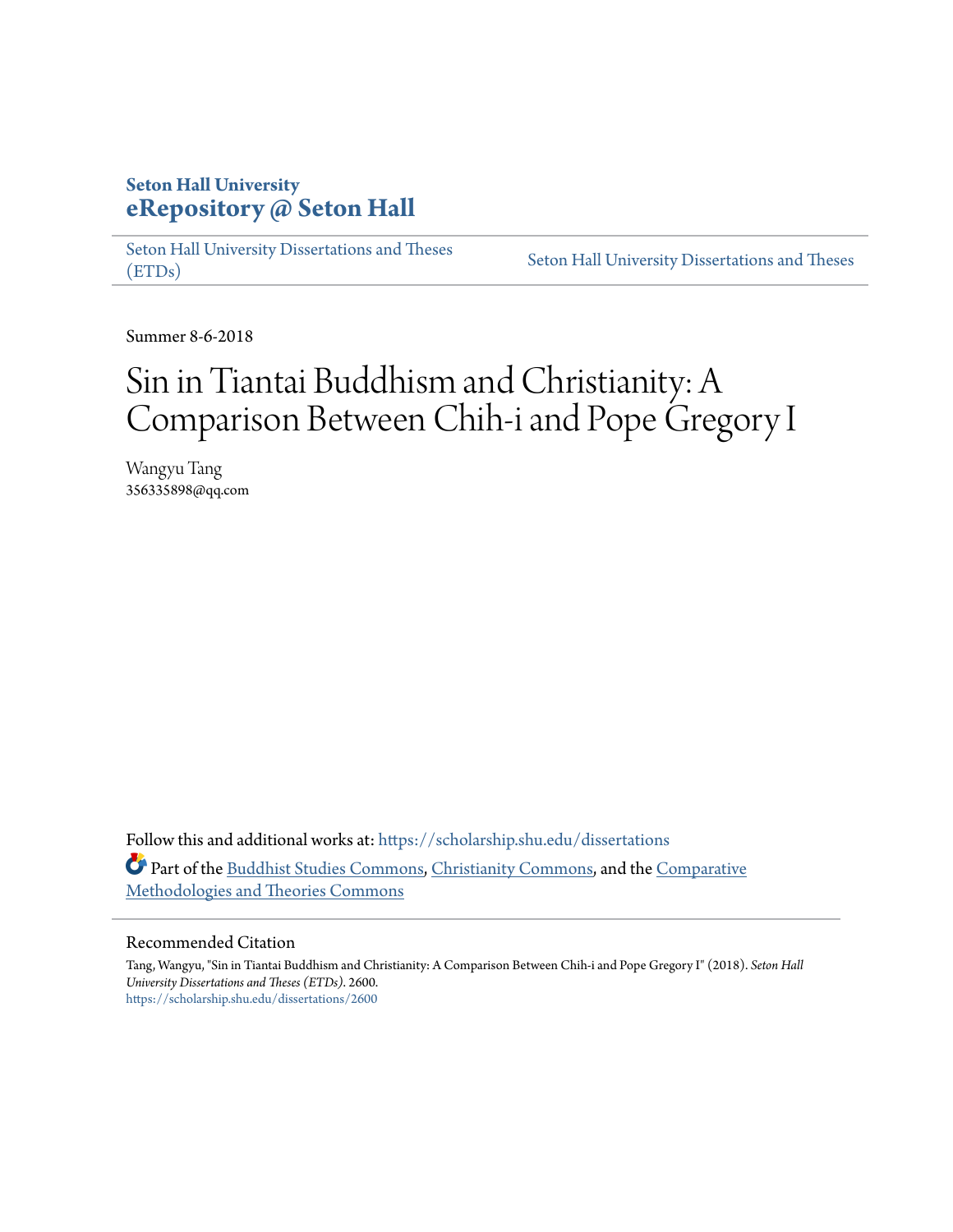## **Sin in Tiantai Buddhism and Christianity:**

## **A Comparison Between Chih-i and Pope Gregory I**

## **By: Wangyu Tang**

THIS THESIS IS SUBMITTED IN PARTIAL FULFILLMENT OF THE REQUIREMENTS FOR THE MASTER OF ARTS DEGREE AS SPECIFIED FOR MAJORS IN THE DEPARTMENT OF ASIAN STUDIES AT SETON HALL UNIVERSITY, SOUTH ORANGE, NEW JERSY.

2018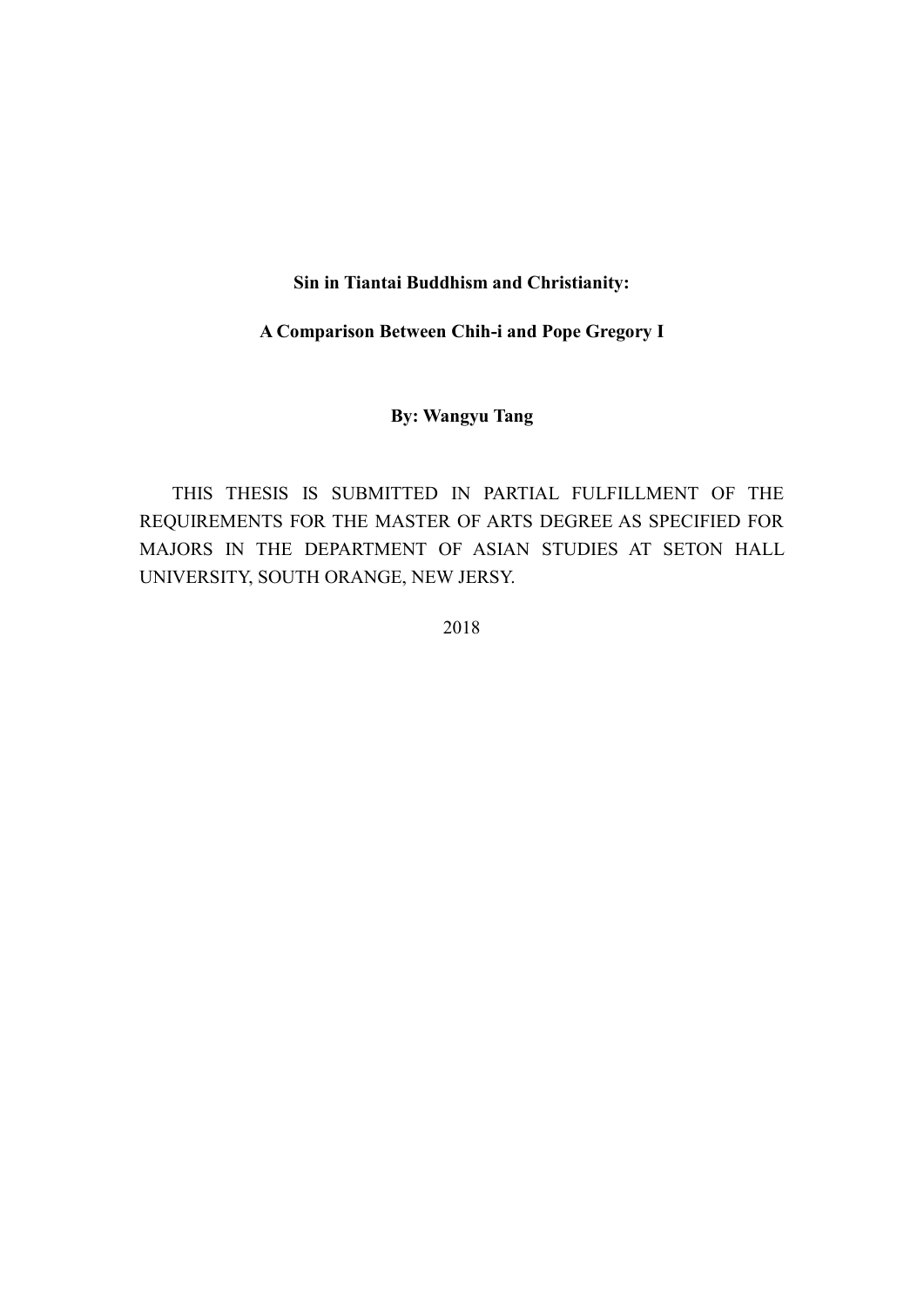**©** Wangyu Tang **2018**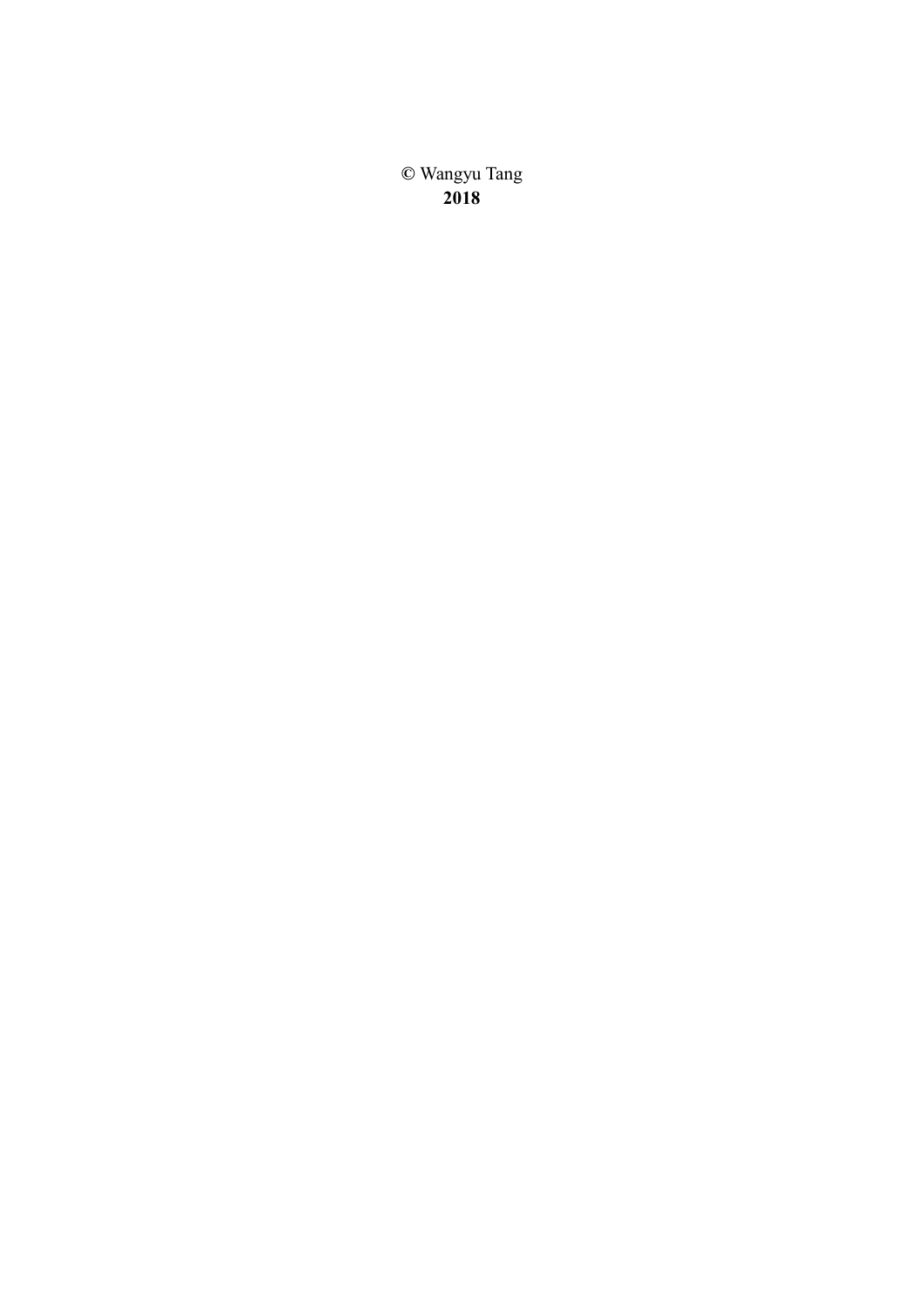THESIS TITLE:

**Sin in Tiantai Buddhism and Christianity: A Comparison Between Chih-i and Pope Gregory I**

**BY** Wangyu Tang

APPROVED BY DATE

*~d~* Lawrence Frizzell. D.Phil.

 $W$ an We $\sim$ 

Yan Wang, Ph.D.

Jeffrey Rice, Ph.D. pdf pro 16/18

Azatentes 6, 2018

 $99.13.2018.$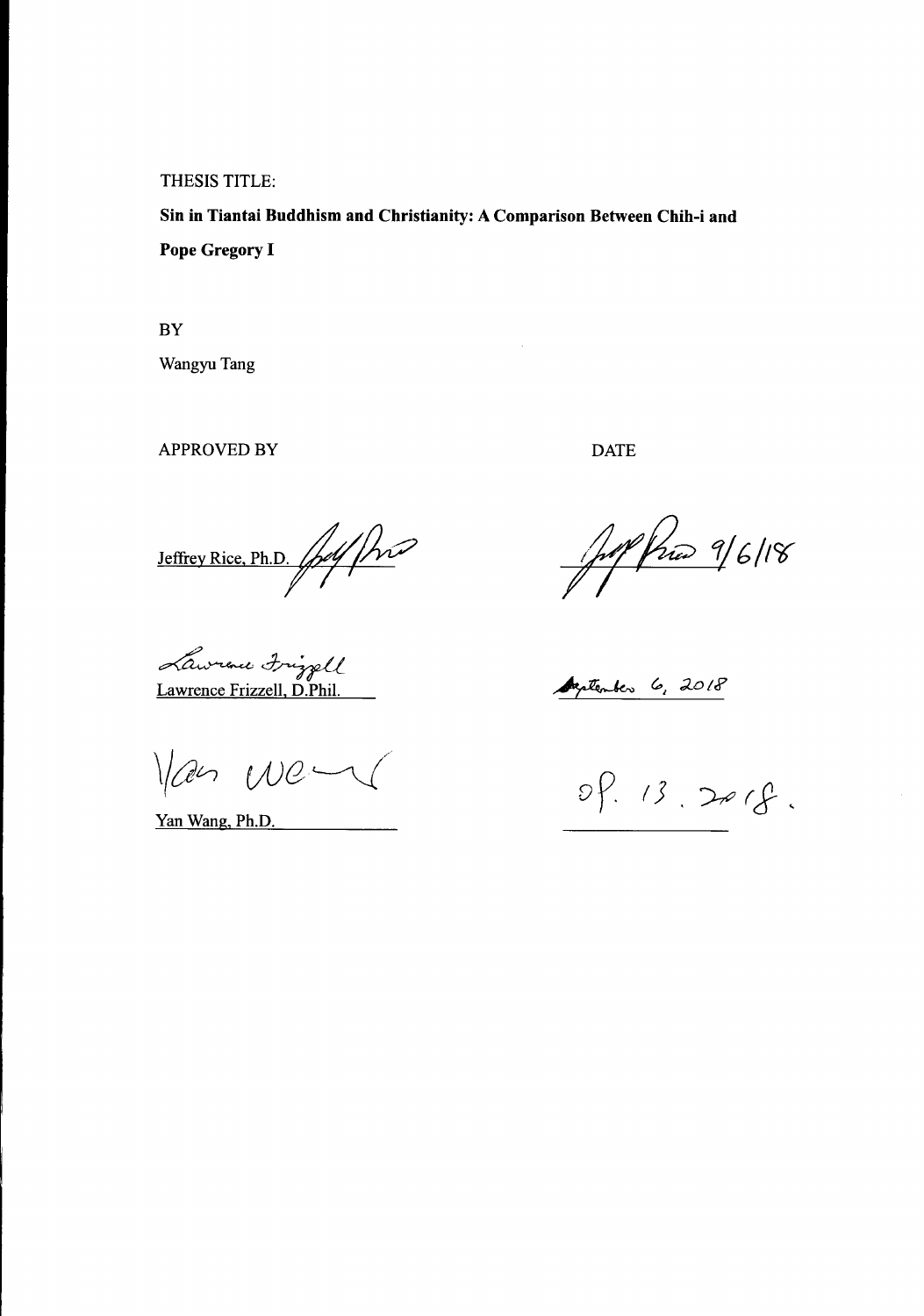## **Acknowledgement**

 I want to thank my parents for their support along the way. My appreciation also goes to my thesis advisor Dr. Jeffery Rice, Fr. Lawrence Frizzell and Dr. Yan Wang as my readers. Dr. Jeffery Rice has been supportive and inspiring to my writing process. Fr. Lawrence Frizzell has given me strength to get closer to the truth and dive deeper into this topic in the near future. The whole idea of comparing the two religions with the topic of sin is generated with the help of Dr. Yan Wang. With the help of three professors this writing experience has helped me become insightful and more meticulous in the discussion of sin in two religious.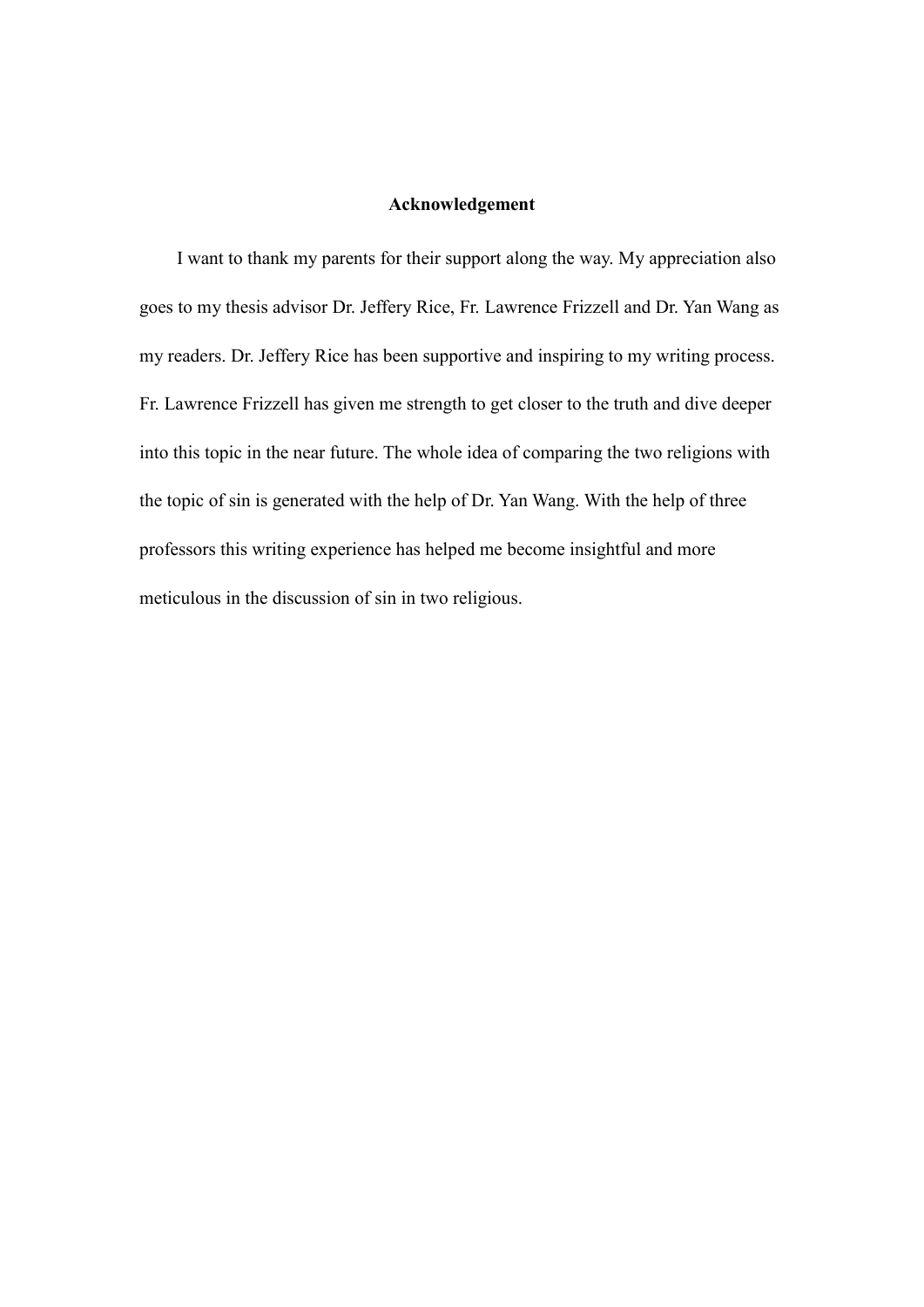| Copyright        |    |                                                                  |  |
|------------------|----|------------------------------------------------------------------|--|
| Approval form    |    |                                                                  |  |
| Acknowledgements |    |                                                                  |  |
| Abstract         |    |                                                                  |  |
|                  |    |                                                                  |  |
|                  |    |                                                                  |  |
| $A_{\cdot}$      |    |                                                                  |  |
| <b>B.</b>        |    |                                                                  |  |
|                  |    |                                                                  |  |
|                  |    |                                                                  |  |
|                  | 1. |                                                                  |  |
|                  | 2. |                                                                  |  |
|                  | 3. | Religious practice and activity of Tiantai Buddhism - 16 -       |  |
| <b>B.</b>        |    |                                                                  |  |
|                  | 1. | Brief introduction of Christian moral philosophy/theology - 21 - |  |
|                  | 2. |                                                                  |  |
|                  | 3. |                                                                  |  |
|                  |    |                                                                  |  |
|                  |    |                                                                  |  |
| <b>B.</b>        |    |                                                                  |  |
| $\mathcal{C}$ .  |    |                                                                  |  |
| D.               |    |                                                                  |  |
|                  |    |                                                                  |  |

**Contents**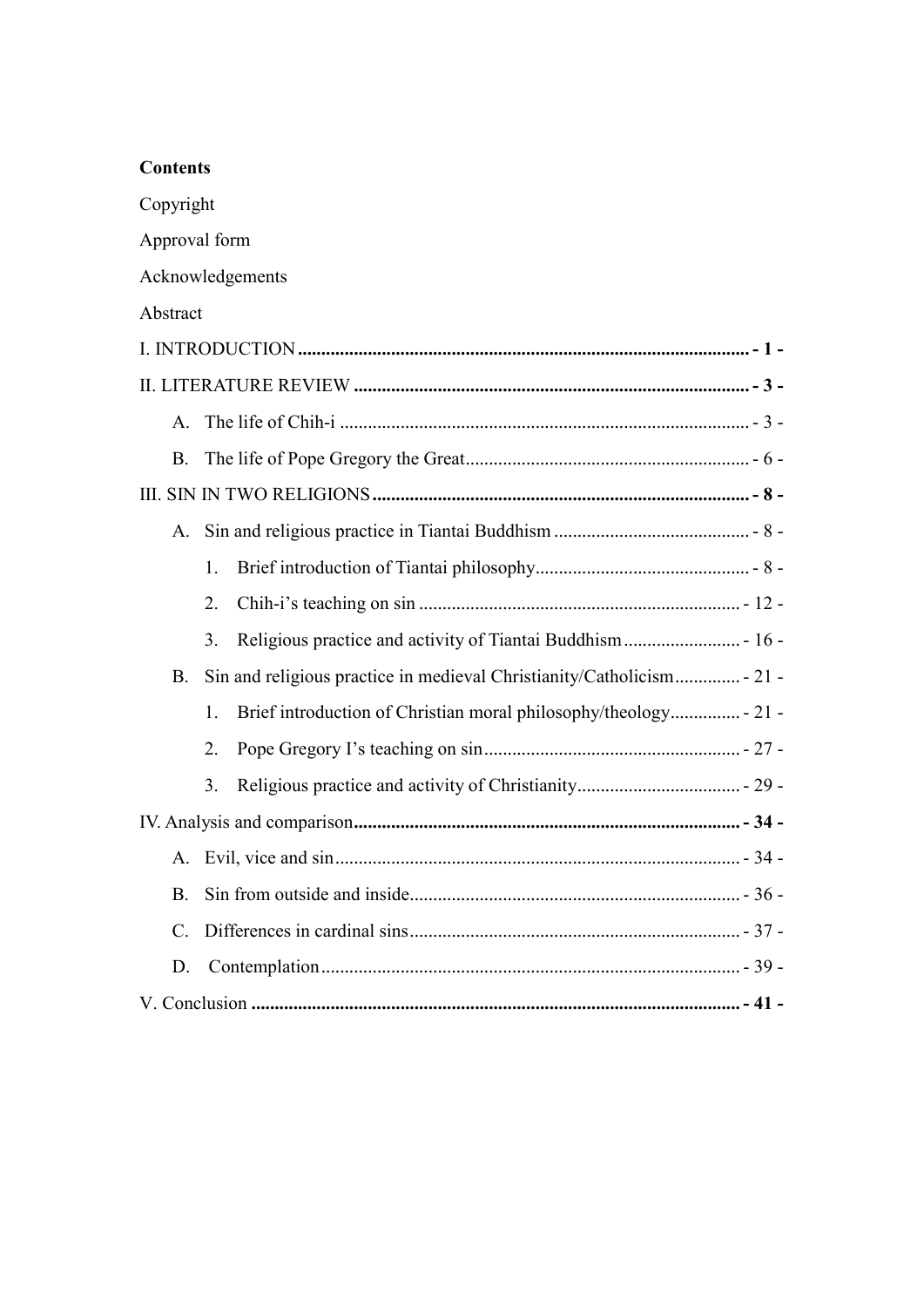#### **ABSTRACT**

<span id="page-6-0"></span>Buddhism and Christianity are two of the major religions in the world. This paper is going to compare sin in Medieval Tiantai Buddhism with Medieval Catholicism, with examples of Chih-i (Zhiyi) and Gregory's teaching on sin. This article investigates sin from the aspects of pride, greed and sources of sin, cardinal sins, and practice of contemplation in the two religions. The two religions share common ground in the question of sin, yet there are differences in the source of sins and the definition of cardinal sins. In addition, the teachings of Chih-i and Gregory the Great on the practice of contemplation revealed that contemplation played dissimilar roles in two religions. Finally, it concludes that there are resemblances in two religions that connect East Asia and the West, which calls for future cooperation that brings a message of salvation to all human beings.

**Key words**: Sin, Buddhism, Catholicism, Chih-i, Pope Gregory I, Contemplation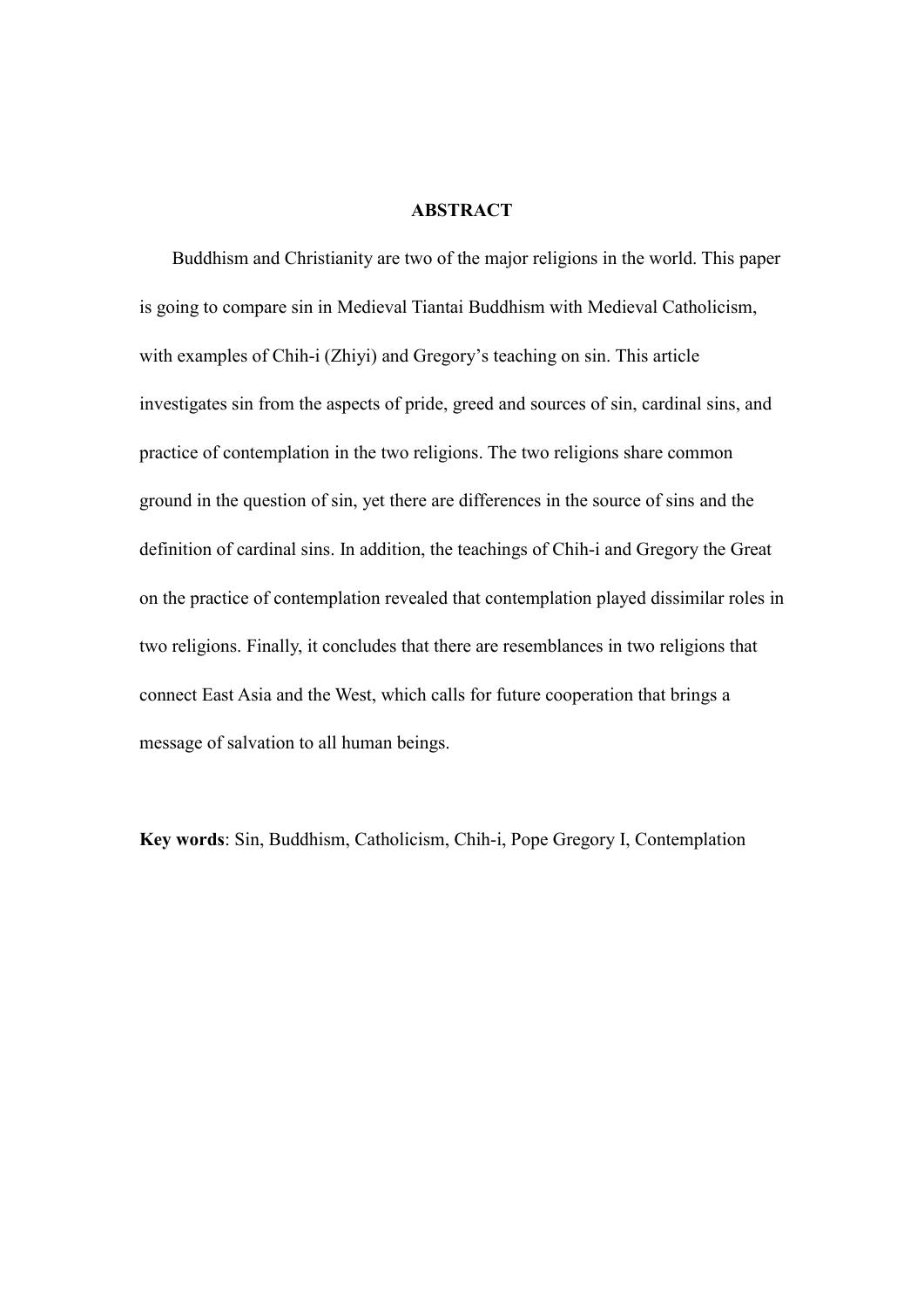## <span id="page-7-0"></span>**Ⅰ. INTRODUCTION**

What is religion? Why do people study religion? Austrian neurologist Sigmund Freud thinks that religion is an illusion.<sup>1</sup> Herbert Spencer (1820-1903), an English philosopher, biologist, sociologist argued that ancestor worship is the root of every religion.<sup>2</sup> Another answer given by English anthropologist Edward Burnett Tyler  $(1832-1917)$  is that religion is a belief in spiritual beings.<sup>3</sup>

Tiantai Buddhism and Christianity endure the test of time, leaving profound influence on East Asia and the West even today. This paper is going to discuss the topic of sin in Medieval Tiantai Buddhism and Medieval Christianity, to discover what is seen as sin in the two religions and how to conquer these evils. It will reveal the differences and similarities between the two in regard to sin, to provide a glimpse into aspects of each religion.

"From the philosophical standpoint, and in terms of its influence on other schools in China, Korea, and Japan, the Lotus or Tiantai teaching is of major importance." 4 Even though the basic scripture of Tiantai Buddhism—the *Lotus of the Wonderful Law* is from North India or Central Asia, it has distinctively Chinese features because it was founded on the interpretation work by the great Chinese monk Chih-i (Zhiyi 智 顗, 538–597). And the name Tiantai Buddhism indicates its geographical origin— Tiantai (Heavenly Terrace), which is in Zhejiang province of China, where Chih-i

<sup>1</sup> As quoted by Robert Crawfor, 2002, *What is Religion?* Routledge Press, p. 2

<sup>2</sup> Ibid.,

<sup>3</sup> Ibid., p.1

<sup>4</sup> Chan, Wing-tsit, et al. *Sources of Chinese Tradition: Volume 1: From Earliest Times to 1600*. Edited by Wm. Theodore De Bary and Irene Bloom, 2nd ed., Columbia University Press, 1999. p. 444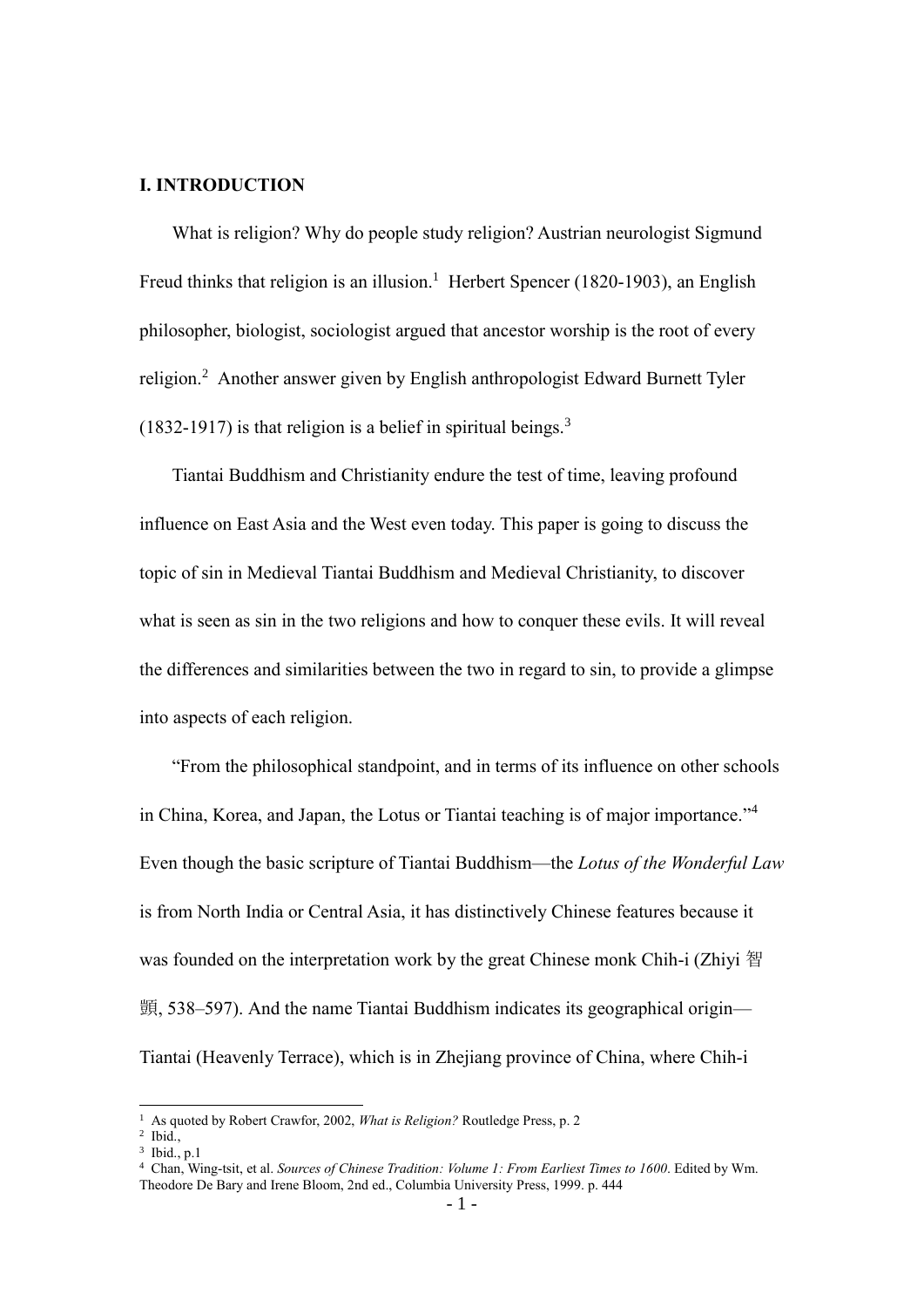taught.<sup>5</sup>

 $\overline{a}$ 

Another important figure in this paper is Gregory the Great (540-604). He was Pope of the Catholic Church from 590 to 604 and recognized as one of the greatest Popes. Gregory entered public life after following the liberal study course of the day. He became Prefect of the City and Governor of Rome sometime before 573. In 574, he determined to give up his career in the secular world and became a monk. He composed the famous work of *Morals on Job* in Constantinople and addressed the topic in various familiar conferences to the little community of his monks he had brought with him from Rome.<sup>6</sup> Among his most important works are *Morals on Job*, *Book of Pastoral Rule*, *Dialogues* and his *Homilies on the Gospel*.

To achieve human salvation, it is necessary to see into the origin of human problems—sin. "In spite of the historical differences in their origins, Buddhism and Christianity present a structurally similar, twofold problematic based on the understanding of salvation as the solution to the problem of the meaning of human existence in the world."7

This paper is going to compare the Medieval Tiantai Buddhism and Christianity about the topic of sin with the examples of Chih-i and Gregory the Great, beginning with the introduction of Chih-i and Gregory the Great's lives. Next it gives brief introduction of Tiantai philosophy. What follows is the concept of sin in Chih-i's teaching and the religious practice in Tiantai Buddhism. Then it presents the brief

<sup>5</sup> Chan, Wing-tsit, et al. *Sources of Chinese Tradition: Volume 1: From Earliest Times to 1600.* Edited by Wm. Theodore De Bary and Irene Bloom, 2nd ed., Columbia University Press, 1999. p. 444

<sup>6</sup> Dom Cuthbert Butler, 1922, *Western Mysticism*, Harper & Row press, p.65

<sup>7</sup> Paul O. Ingram and Frederick J. Streng (ed),1986, *Buddhist-Christian Dialogue: Mutual Renewal And Transformation*, Honolulu : University of Hawaii Press. p.15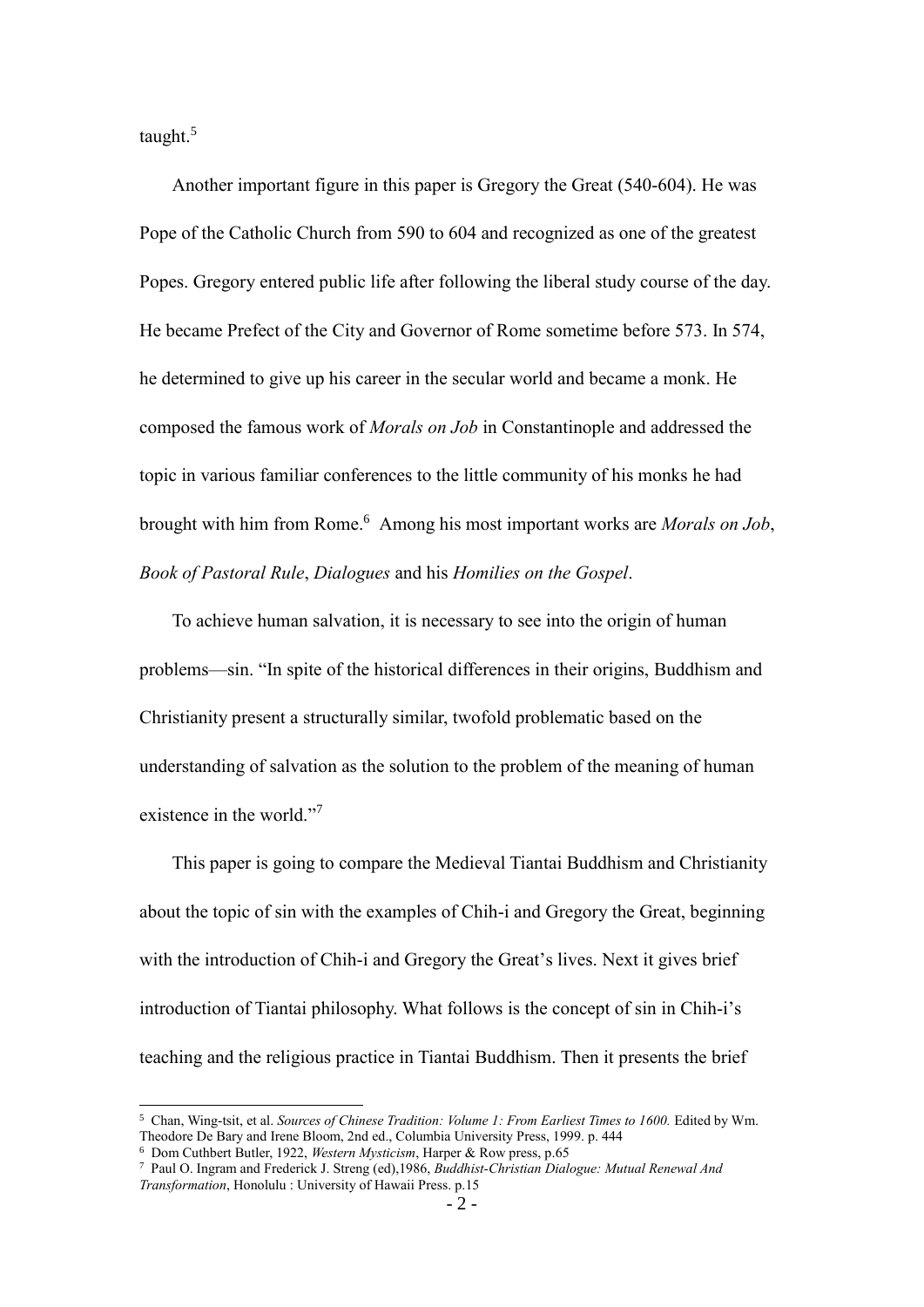introduction of Christian moral philosophy, Gregory's teaching on sin and religious practice of contemplation in Catholicism. After that, this paper discovers that two religions share a similar concept of sin yet there is difference in the aspect of where sins come from and meaning of cardinal sins. Besides, the religious practice of contemplation in two religions also have similarities and differences.

Finally, this paper aims to help people from different religious background to understand each other by comparison, to see the common features and differences between the religions in an academic way.

## <span id="page-9-0"></span>**Ⅱ. LITERATURE REVIEW**

<span id="page-9-1"></span>A. The life of Chih-i

 $\overline{a}$ 

According to professor David W. Chappell (1940-2004), a Buddhist scholar specializing in Tiantai Buddhism, one of the major problems in the development of Chinese Buddhism was the reconciliation and integration of numerous doctrines and practices from Indian Buddhism.<sup>8</sup>

Chinese historian and philosopher Jiyu Ren (1916-2009) revealed that after Buddhism came into China, it went through four phases until the "Chinese Buddhism" came into being:

- 1. introduction—Han to Eastern Jin dynasty (206 B.C.E.-420);
- 2. reconciliation—Northern and Southern dynasty (420-589);
- 3. creation—Sui and Tang dynasty (581-907);

<sup>8</sup> Chegwan, *T'ien-T'ai Buddhism: An Outline of the Fourfold Teachings.* Translated by David W. Chappell Published by Daiichi-Shobo, Distributed by the University Press of Hawaii 1983, p.21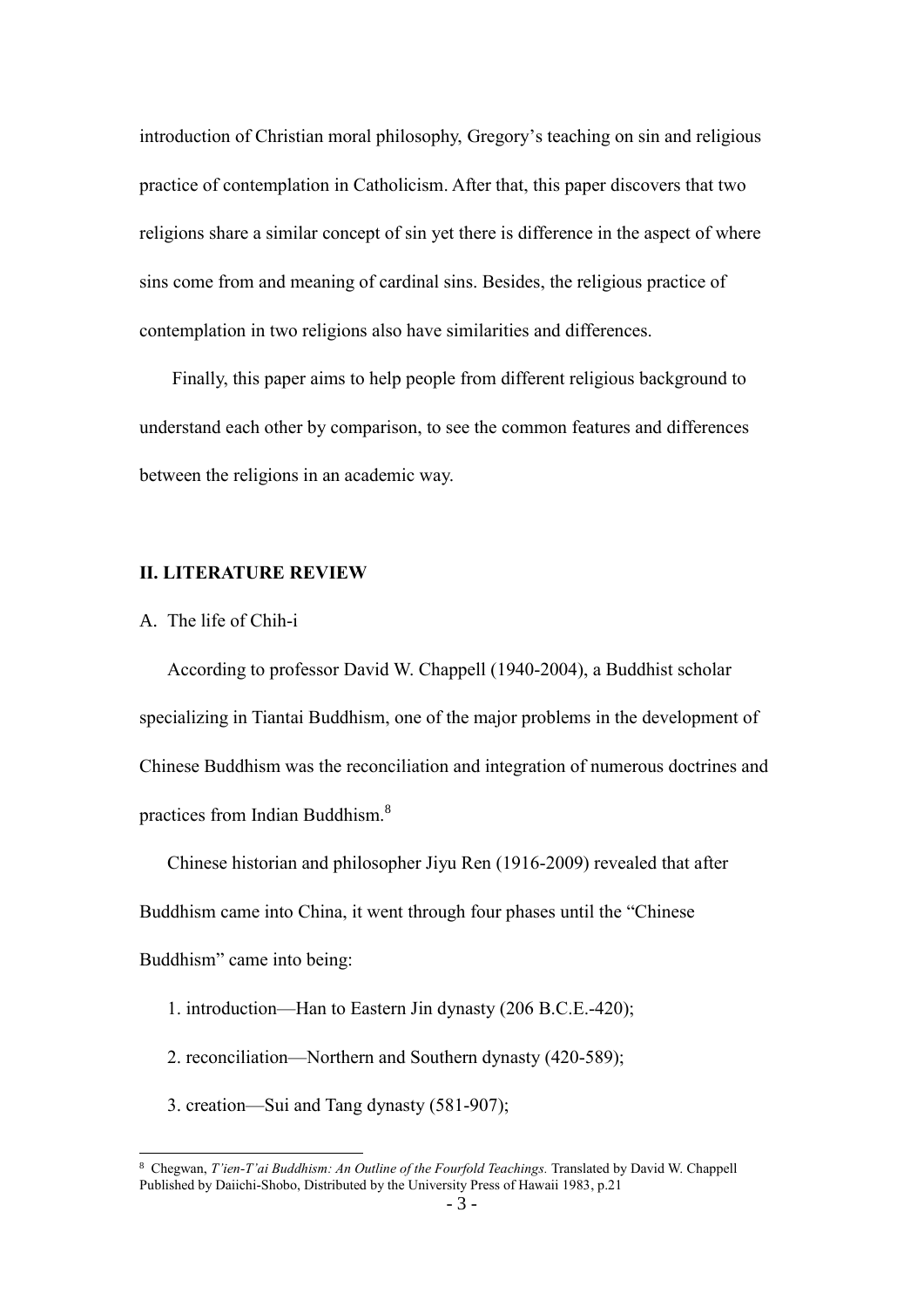4. Confucianization—Song to Qing dynasty (960-1912).<sup>9</sup>

At the first phase, due to the language barrier, exotic translators needed Chinese assistants to help them translate sutras. Inevitably, the local languages and ideas will be included in those sutras to help convey their meaning. The Chinese helpers played the roles of reconcilers. As the founder of Tiantai Buddhism, Chih-i based on the *Lotus Sutra* (法华经) and exploited its creativity and created the Tiantai school. Tiantai Buddhism is the milestone of Chinese Buddhism moving from the reconciling stage into the creative stage.<sup>10</sup>

Contemporary Chinese scholar Guiming Pan expounds that Chih-i was born in the late Northern and Southern dynasty, he saw the end of various dynasties and even experienced the fall of Liang (502-557) and Chen (557-589.) As a descendant of officials of Southern dynasty, Chih-i was tormented by the political turbulence and social unrest.<sup>11</sup>

Another main factor that influenced Chih-i is the repression of Buddhism by Emperor Wu (543-578) of Northern Zhou. After the repression by Emperor Wu, various monks become a serious social problem for the Sui dynasty and even the early Tang dynasty. The monks who crossed river to the border of Chen influenced the later development of southern Buddhism and promoted the interaction between northern and southern Buddhism. 12

Northern and Southern dynasty witnessed the soaring of Chinese Buddhism.

<sup>9</sup> Guiming Pan, 1996, *A Critical Biography of Zhiyi,* Nanjin University Press. Preface by Jiyu Ren. p.2 <sup>10</sup> Ibid., p.3

<sup>11</sup>Guiming Pan, 1996, *A Critical Biography of Zhiyi,* Nanjin University Press. p.3-4

 $12$  Ibid., p.5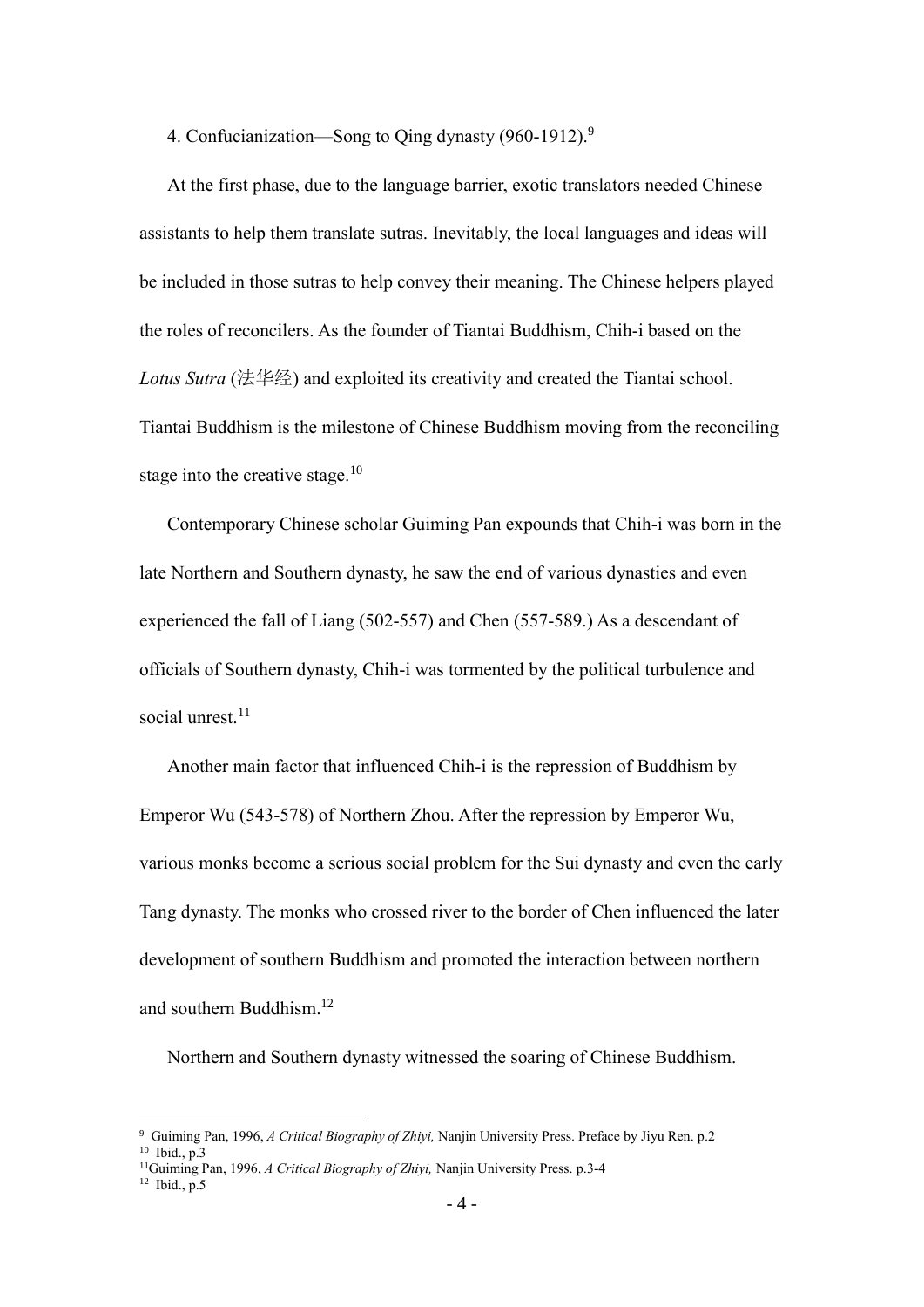Chinese Buddhism began to take shape in Northern Wei (386-534). Even with the huge blow from the first Buddhist Repression, the Buddhism thrived rapidly under the encouragement from the fourth emperor of Northern Wei—Wencheng. The truth behind such rapid recovery is that prince Huang (428-451), the eldest son of Emperor Wu, postponed the announcement of persecution. Therefore, monks with early notice can hide deep in the mountains together with Buddhist sutras and statues.<sup>13</sup>

The unprecedented development of Buddhism in Northern dynasty brought countless societal problems. Finally, it led to the second repression to Buddhism. This gave us a clue about Chih-i's struggle to fight for Buddhism. Unlike the past, rulers of Southern dynasty advocates Buddhism as a method helping to rule the country rather than just blessing the country.<sup>14</sup>

Chih-I lectured for years on the written text of the *Lotus*—one of the most popular of Mahayana sutras. It was not mainly a philosophical text, but a guide to salvation through practice. His pupil Guanding (561-632) recorded Chih-i's deliberations, which was later known as "Three Great Works" of the Tiantai school: the *Words and Phrases of the Lotus* (Fahua wenju 法华文句), the *Profound Meaning of the Lotus* (Fahua xuanyi 法华玄义), and the *Great Calming and Contemplation* (Mohe zhiguan 摩诃止观.) As a member of southern gentry, Chih-i had the distinct feature of philosophical character of south Buddhists. On the other hand, his teacher Huisi (514-577) came from the north. The northern Buddhists were developing a religion of faith and discipline. Therefore, Chih-i concluded that "the contemplative

<sup>13</sup> Ibid., p.7

<sup>14</sup> Ibid., p.8-9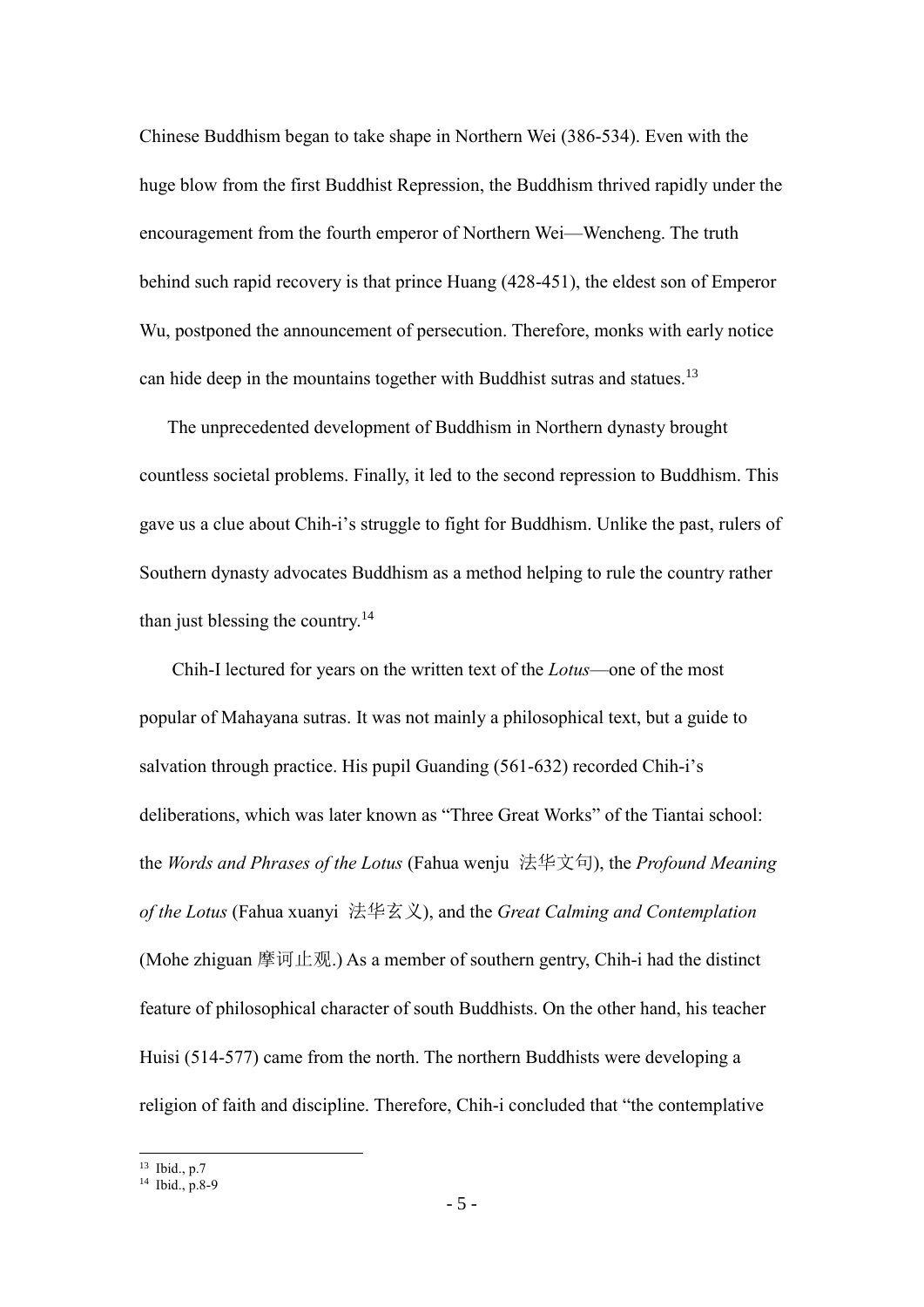and philosophical approach to religion were like two wings of a bird." As a result, the Tiantai school has the characteristic of strong philosophical content, meanwhile even stronger emphasis on the meditative practice.<sup>15</sup>

#### <span id="page-12-0"></span>B. The life of Pope Gregory the Great

 $\overline{a}$ 

As recorded in *The Catholic Encyclopedia*, Gregory I (540-604) is also known as Gregory the Great, Saint, Pope, Doctor of the church. Besides, he is certainly one of the most notable figures in Ecclesiastical History. He has undeniable influence in many aspects of the doctrine, the organization and the discipline of the Catholic church. Without his work the formal evolution of medieval Christianity would be almost inexplicable. And almost all the leading principles of later Catholicism can be traced to Gregory the Great. This praise is quoted from a learned non-Catholic writer F. H. Dudden by G. Roger Hudleston to display the roles that Gregory played in medieval Catholicism.<sup>16</sup>

There is an ancient Chinese saying that heroes emerge in turbulent days (乱世出 英雄。). Pope Gregory I experienced the political turmoil of wars after the fallen of Roman Empire. Meanwhile, Chih-i was living in wars after the collapse of Han dynasty. It is the same misery of human suffering that strengthened their minds to bring a message of salvation to human beings.

Pope Gregory I was born to an aristocratic family in Rome. Gregory's family was

<sup>15</sup> Chan, Wing-tsit, et al. *Sources of Chinese Tradition: Volume 1: From Earliest Times to 1600.* Edited by Wm. Theodore De Bary and Irene Bloom, 2nd ed., Columbia University Press, 1999. p. 444

<sup>16</sup> G. Roger Hudleston, Charles G. Herbermann (ed.) 1909, *The Catholic Encyclopedia*, Vol.VI, Robert Appleton Company, p. 780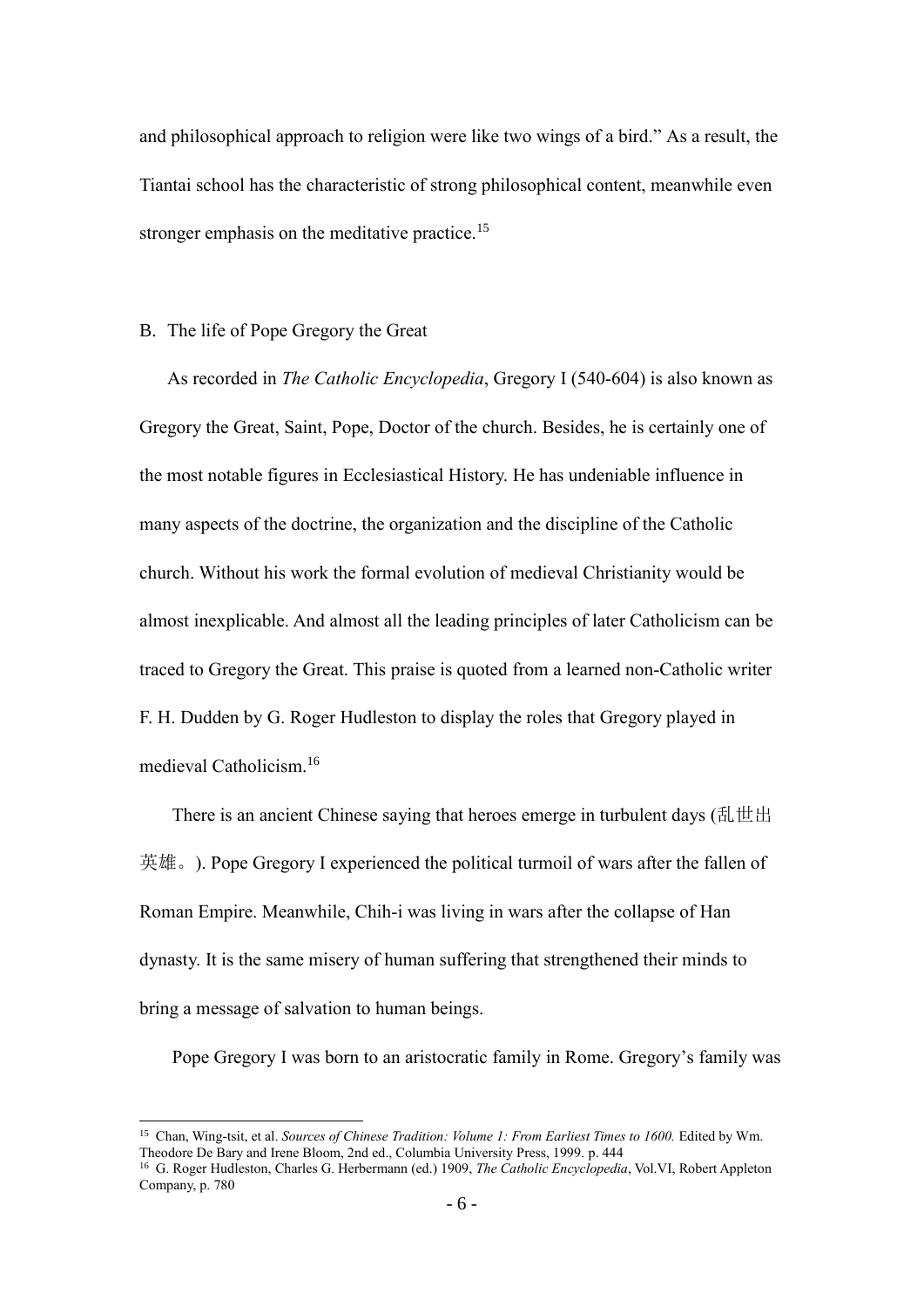wealthy and has strong connection to the Roman Church. As a young aristocratic he possessed the advantages of fortune—a palatial estate on the Caelian Hill and the best education available at that time. During his childhood, between 546 to 547 alone, control of the city of Rome shifted three times between Gothic and imperial hands. Fortunately, Gregory's family survived the political crisis. The Gothic Wars drastically hastened the fall of the once mighty capital of Roman Empire. The city of Rome along with its many monuments were abandoned by the time Gregory reached adolescence. The experience of living in a nearly deserted city accounts for the occasional apocalyptic characters in his writing.<sup>17</sup>

Rome was shaking under the shadow of barbarian Lombards. Since their appearance in Italy in 568, they had been ravaging its countryside and cities for more than twenty years.<sup>18</sup> In the year around 586, Gregory was recalled to Rome, and joyfully returned to St. Andrew's monastery. Soon he became its abbot. The monastery gained popularity under his energetic governance. When St. Gregory elected Pope in 590, he wrote personally to the Emperor Maurice (590-602), pleading him not to confirm the election due to his love of cloister life. But in the end, six months later he was announced Pope after the Emperor's confirmation.<sup>19</sup>

Greogry had profound influence in Rome. To begin with, he banished all the lay attendants, pages and so on to achieve monastic simplicity. Even the control of

<sup>17</sup> George E. Demacopoulos.2015, *Gregory the Great : ascetic, pastor, and first man of Rome*, University of Notre Dame Press. p. 1-2

<sup>18</sup> Joseph P. Mcclain, 1956, Rev..*The Doctrine of Heaven in the Writings of Saint Gregory the Grea*t, The Catholic University of America Press. p.1

<sup>19</sup> G. Roger Hudleston, Charles G. Herbermann (ed.) 1909, *The Catholic Encyclopedia*, Vol.VI, Robert Appleton Company, Horace K. Mann, *Gregory I* p. 782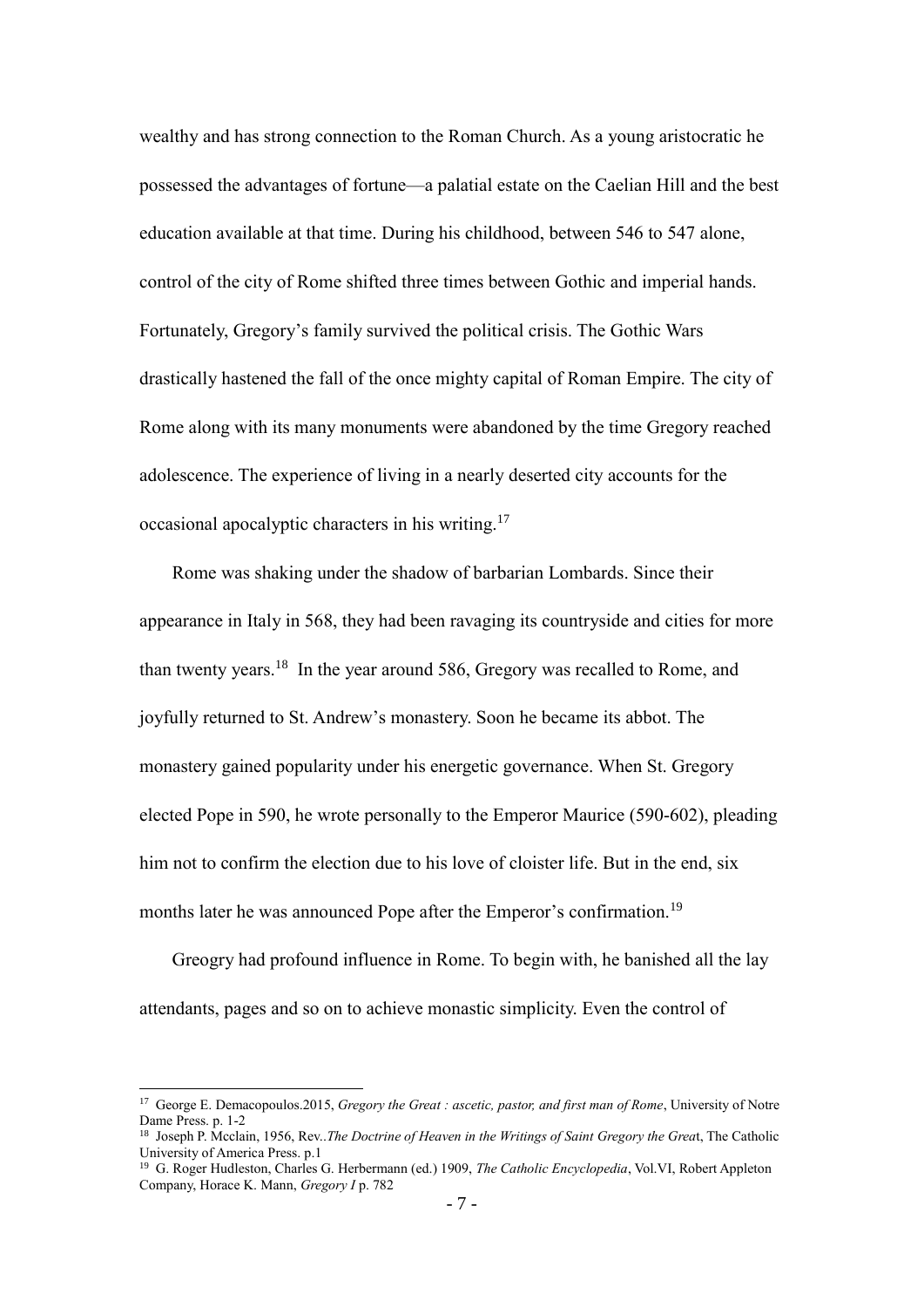military powers fell to the Pope because there were no masters of soldiers living in Rome. Gregory also cared for people's spiritual needs once the temporal needs were being provided. Therefore, he provided countless sermons. These sermons, which reached immense crowds, are mostly simple, practical expositions of Scripture. The preacher's mastery of the *Bible* is remarkable, his regular use of anecdote not only well illustrate the point in hand, but also paved the way for other preachers of the Middle Ages.<sup>20</sup>

What is more remarkable in all the valuable works Gregory had accomplished during his fourteen-years of pontificate is that he was in constant ill-health. "His mind, naturally serious, was filled with despondent forebodings, and his continual bodily pains were increased and intensified."<sup>21</sup>

Regardless of his illness, he still managed to fulfill his work as Pope and left precious works. The famous examples are his *Commentary on Job*, also known as *Moralia on Job*, which is based on Gregory's talks on the Book of Job in the *Bible*. *The Rule for Pastors* is "the most thorough pastoral treatise of the patristic era."<sup>22</sup>

## <span id="page-14-0"></span>**Ⅲ. SIN IN TWO RELIGIONS**

## <span id="page-14-2"></span><span id="page-14-1"></span>A. Sin and religious practice in Tiantai Buddhism

1. Brief introduction of Tiantai philosophy

The doctrine of Tiantai Buddhism lies in Chih-i's threefold truth, which includes

<sup>20</sup> Ibid.,

<sup>21</sup> Ibid., p.786

<sup>22</sup> Gregory the Great, 2007, Translation with Introduction by Geogre E. Demacopoulos, *The Book of Pastoral Rule,* St. Vladimir's Seminary Press. p. 13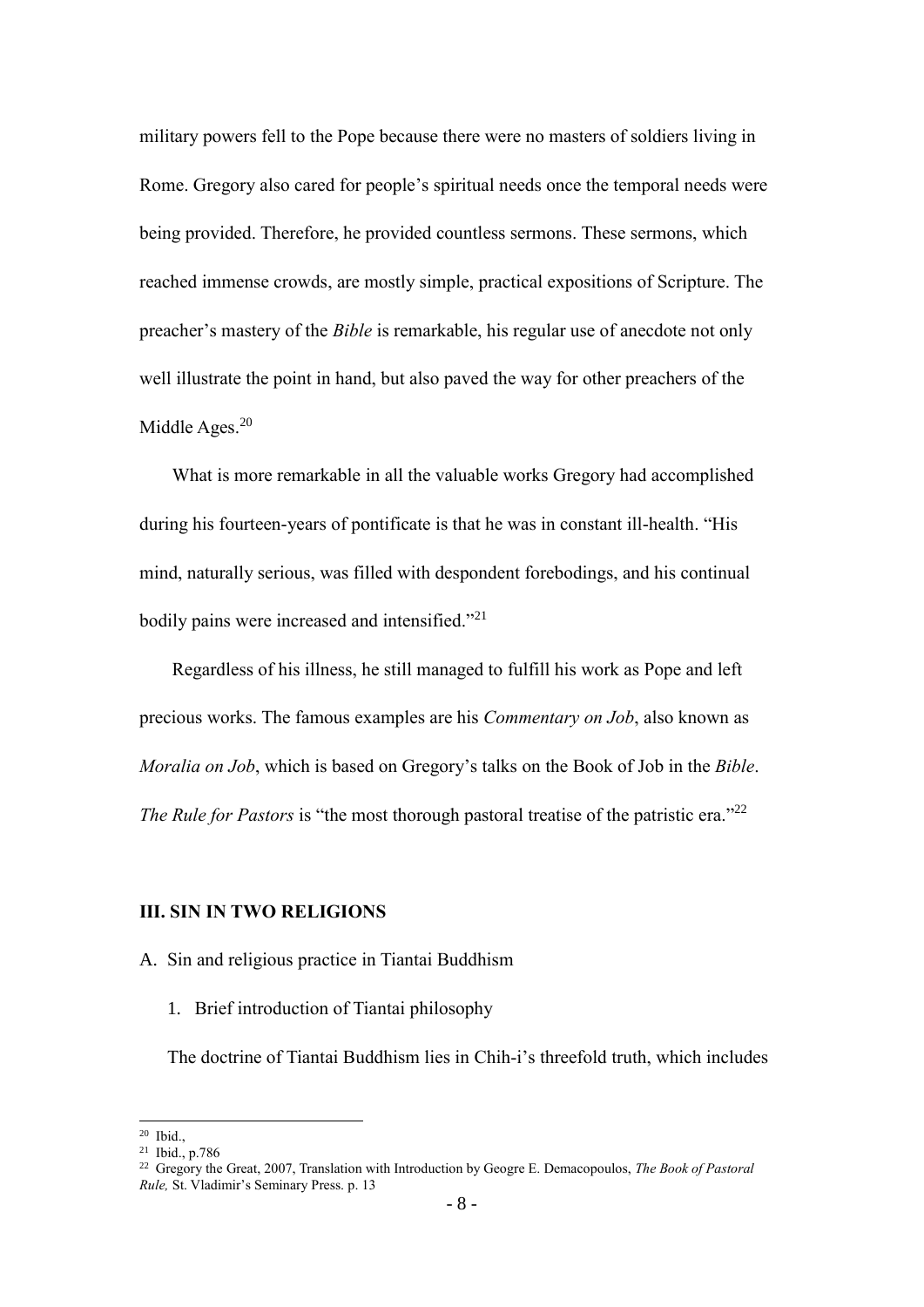"Emptiness (空), Conventional Existence (假) and the Middle (中)." Scholars from East and West agree that the threefold truth originated from the two truths (twofold truth)—theory of Mādhyamika philosophy. Modern Chinese scholar Dr. Li Silong from Beijing University thinks that *Mūlamadhyamakakārikā* gives an explicit explanation regarding the two truths.<sup>23</sup> Nāgārjuna (龙树), an influential Indian Buddhist philosopher lived in the 2nd century says:

诸佛依二谛,为众生说法,一以世俗谛,二第一义谛。 若人不能知,分别于二谛,则于深佛法,不知真实义。<sup>24</sup> All Buddhas depend on two truths In order to preach the Dharma to sentient beings.

The first is the worldly mundane truth. The second is the truth of supreme meaning. If one is not able to know the distinction between the two truths, one cannot know the true meaning of the profound Buddha Dharma.<sup>25</sup>

The Indian monk Qingmu (青目), interpreter of *Mūlamadhyamakakārikā* from the 4th

century, further gave his notation:

 $\overline{a}$ 

"世俗谛者,一切法性空,而世间颠倒故生虚妄法,于世间是实;诸贤圣真 知颠倒性,故知一切法皆空无生,于圣人是第一义谛名为实。诸佛依是二谛而 为众生说法,若人不能如实分别二谛,则于甚深佛法,不知实义。"26

Which Li interprets as follows: The "twofold truth" points out the reality in

Buddhism, which means the sacred and the profane have different understandings of

"truth" in Buddhism. This results in the occurrence of distinction between worldly

truth (世俗谛) and truth of supreme meaning (第一义谛.) The Buddha and

<sup>23</sup> 李四龙,《智顗"三谛圆融"的学术分析》, 2001 年第 2 期,《宗教学研究》p.74 51-1069/B Li Silong

<sup>24</sup> 《中论》 龙树,姚秦鸠摩罗什译,青目释"观四谛品",《大正藏》卷 30,第 32 页 Qingmu

<sup>25</sup> Translation as quoted in Paul Swanson, 1989, *The Foundation of T'ien-t'ai Philosophy,* p.1

<sup>26 《</sup>中论》 龙树, 姚秦鸠摩罗什译, 青目释"观四谛品", 《大正藏》卷 30, 第 32 页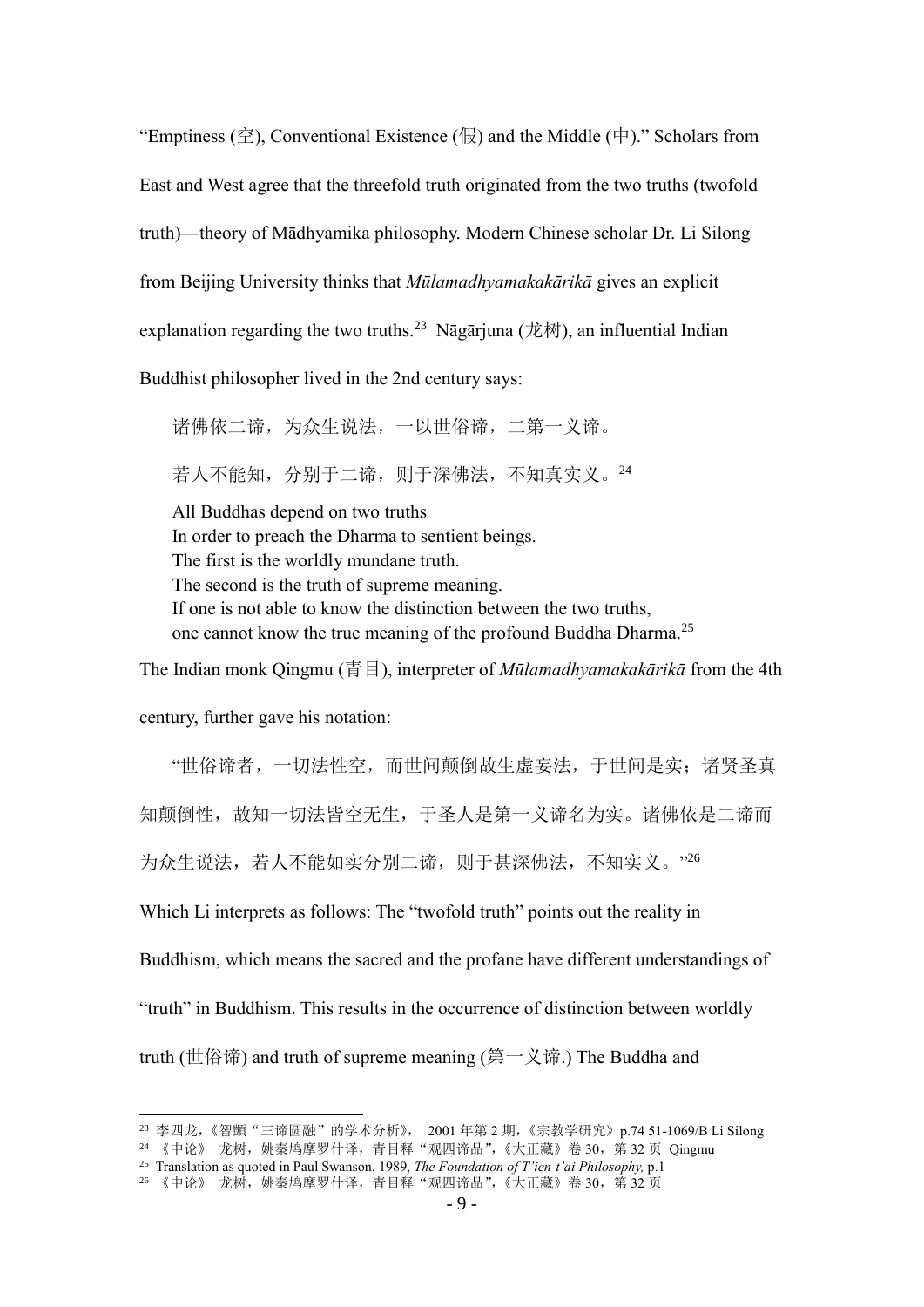Bodhisattva use this twofold truth to transform the profane into the sacred, to help sentient beings cut their foolishness with falsehood and hence to realize that all is emptiness (一切皆空.)<sup>27</sup>

This raises another question. What is conventional truth (worldly truth)? As Swanson quotes, Indian monk Candrakīrti (560-640?) proposed that it is "a 'covering,' 'obscuration,' or 'occlusion.' Our mistaken understanding of the phenomenal world is like a covering of ignorance which obscures the true nature of reality."<sup>28</sup> It is also identical with the mutual co-arising of all phenomena as interdependent. In this case, conventional truth is a synonym of supreme truth. The fundamental Buddhist causality theory which puts the interdependency and co-arising of everything. Another point is the realm of traditions and ordinary language. That means: conventional truth is conceptualized and comprehended through the medium of language and discriminative, cognitive thought. Also, it contains the idea of *upāya* (pedagogy)—the skillful or expedient means to express the supreme truth. The assumption is that what is conceptualized and expressed in language is already partially removed from true reality, therefore can never sufficiently express it. This leads us to the supreme truth (highest meaning of truth), which is the correct understanding and true content of reality, and it is beyond any verbalization or conceptualization.<sup>29</sup>

As mentioned above, there is an insurmountable gap between the two truths.

<sup>27</sup> 李四龙,《智顗"三谛圆融"的学术分析》, 2001 年第 2 期,《宗教学研究》p.7451-1069/B

<sup>28</sup> Paul Swanson, 1989, *The Foundation of T'ien-t'ai Philosophy,* p.2

<sup>29</sup> Ibid.,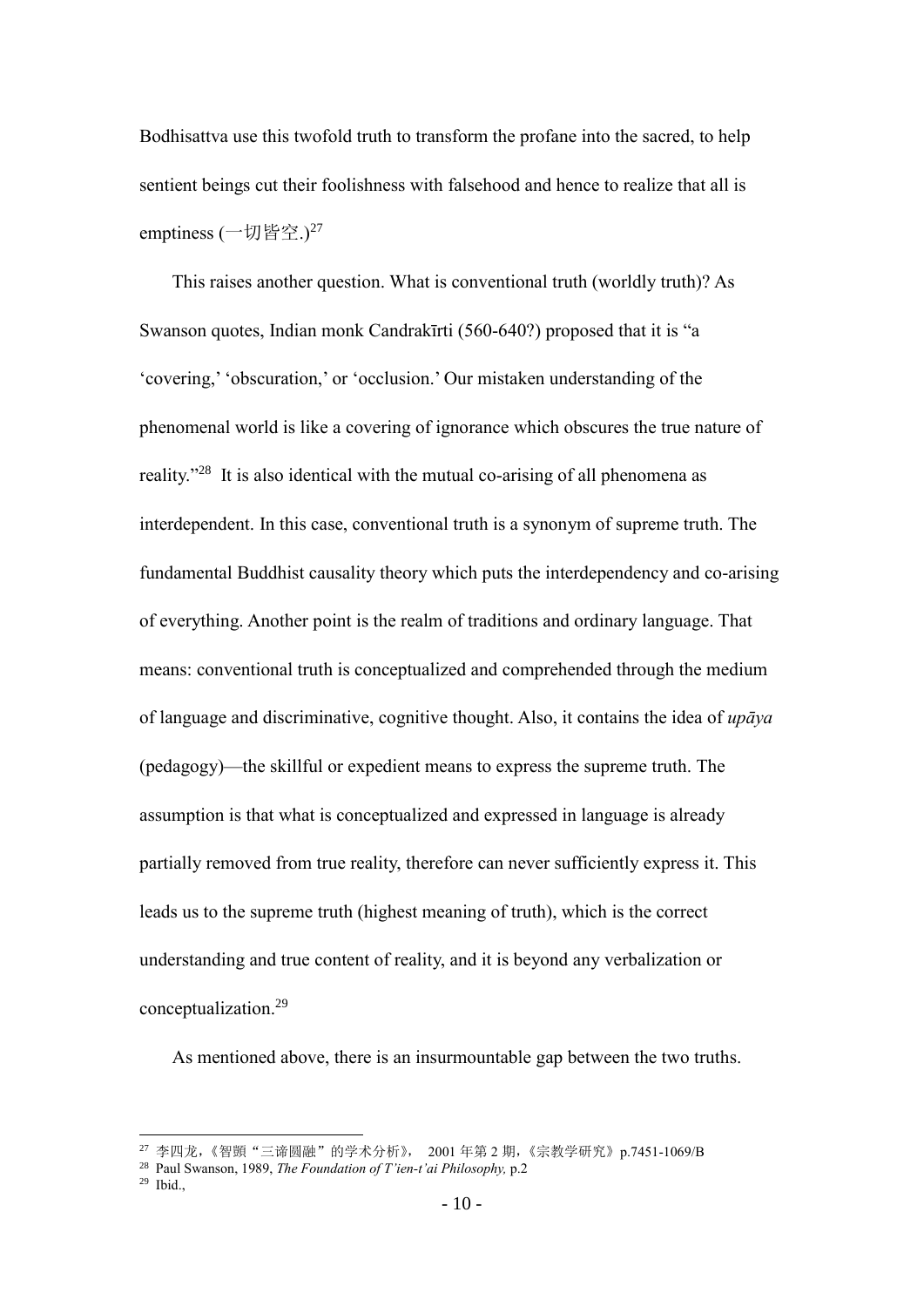Consequently, this stimulates a heated debate among Buddhist scholars in Northern and Southern Dynasties. Whether the two truths refer to the different realms of the saint and the common man? Or are they two methods for Buddha and Bodhisattva preaching to sentient beings?

Chih-i's contribution towards this debate is that he developed his own interpretation of it—the concept of threefold truth and the principle of three thousand realms in a single thought moment( $-\hat{\otimes} \equiv \pm$ .) East and West scholars believe that the threefold truth comes from *Mūlamadhyamakakārikā*, Nāgārjuna says, "all things which arise through conditional co-arising, I explain as emptiness. Again, it is a conventional designation. Again, it is the meaning of the Middle Path."<sup>30</sup> (因缘所生 法, 我说即是空, 亦为是假名, 亦是中道义。)<sup>31</sup> In Swanson's mind's eye, "the 'emptiness' means the lack of substantial Being, not only the absence of anything which exists in and of itself and never changes, but also an eternal essence." Then he further explained, "it is not a nihilistic denial of all existence. It is the denial of existence as *svabhāva*, literally 'own being.'" Swanson concluded that co-arising, emptiness, conventional existence and the middle are four ways to express one reality instead of four separate existences.<sup>32</sup> The emptiness( $\hat{\mathfrak{T}}$ ) parallels the supreme meaning(第一义谛), the conventional existence(假) correlates with the worldly truth(世俗谛). It doesn't mean that the middle path(中) governs the former two; however, it was generated by those and connect them simultaneously. Without either

<sup>30</sup> Translation by Paul Swanson, 1989, *The Foundation of T'ien-t'ai Philosophy,* p.4-5

<sup>31 《</sup>中论》 龙树, 姚秦鸠摩罗什译, 青目释"观四谛品"开篇偈

<sup>32</sup> Paul Swanson, 1989, *The Foundation of T'ien-t'ai Philosophy,* p.4-6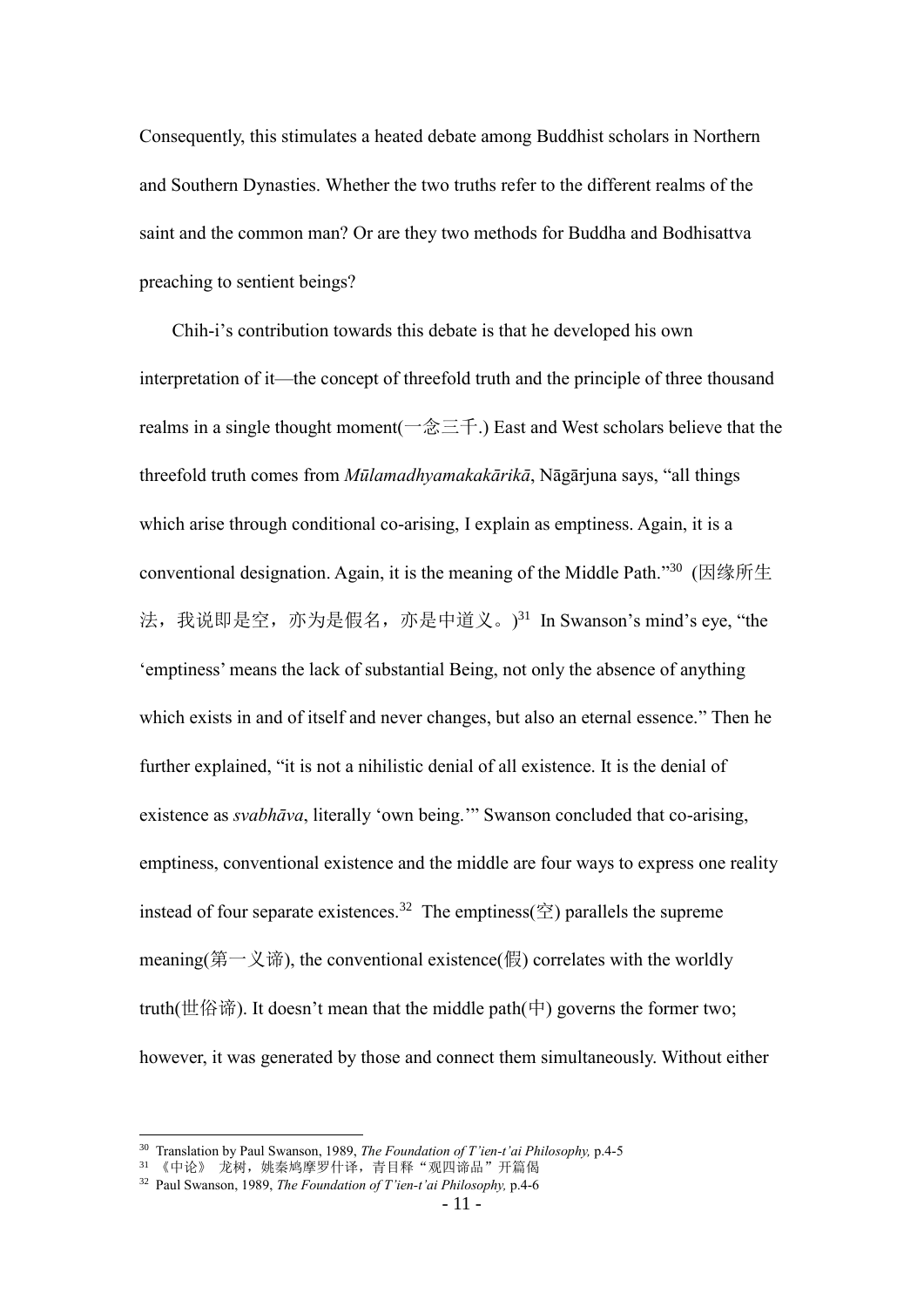of them, the middle path will collapse. As Chih-i explained it, "the 'perfect threefold truth' means that it is not only the Middle Path which completely includes the Buddha-Dharma, but also the real and the mundane[truths]. This is threefold truth as perfectly integrated; one-in-three and three-in-one." <sup>33</sup>(圆三谛者, 非但中 道具足佛 法, 真、俗亦然。三谛圆融, 一三三一。) 34

#### <span id="page-18-0"></span>2. Chih-i's teaching on sin

The *Essentials for Practicing Calming-and-Insight & Dhyana Meditation* (Xiao Zhiguan 小止观) is another important work of Chih-i, unlike the *Great Calming and Contemlation* (Moho Chih-kuan 摩诃止观) it only has less than a hundred pages, but it provides guide in the essential preliminary stage for contemplation. Within it is found Chih-i's teaching about sins people should avoid—sins of five desires, sins of self-hindrances, and sin of avarice, anger, foolishness and arrogance.

## a. Sin of five desires

According to Chih-i, there are five stimulations from outside world which can lead people sin.

1) "Desire for forms: the renunciation of the desire for forms refers to such forms as the stately and decorous shapes and features of men and women, including alluring eyes, long eyebrows, red lips and white teeth, as well as

<sup>33</sup> Idib., p7

<sup>34</sup> 智顗, 《妙法莲华经玄义》, 卷 33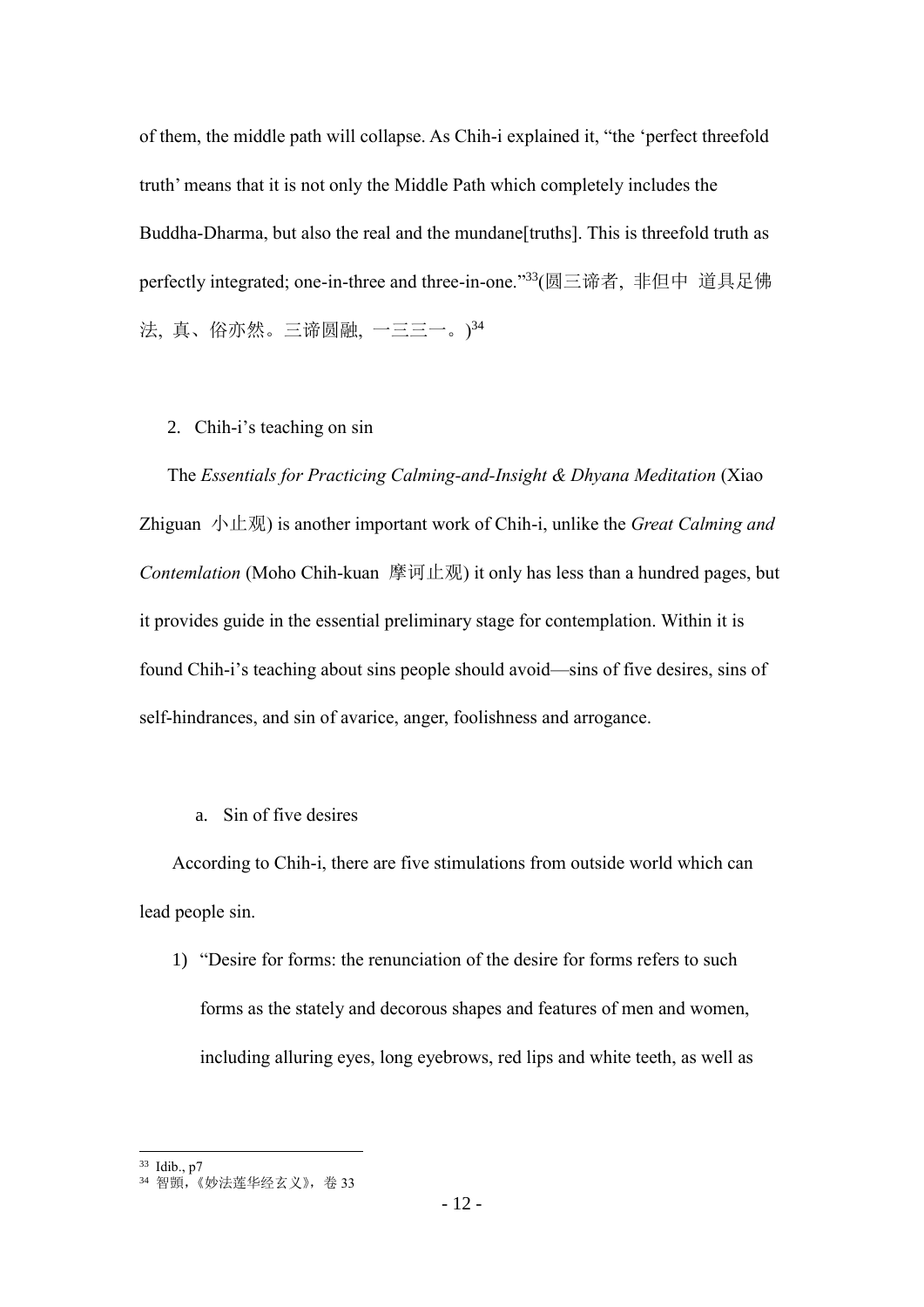things regarded in the world as precious."35

- 2) "Desire for sounds: the renunciation of the desire for sounds, refers to musical sounds such as issue from harps, zithers, or flutes, and such as are created by strings, bamboo, metal, or stone, and refers also to such sounds as the voices of men and women singing, chanting, hymning, or reciting."36
- 3) "Desire for fragrances: the renunciation of the desire for fragrances, refers to the physical scents of men and women, the fragrances of human society's food, drink and perfumes, as well as all manner of incenses and aromas."<sup>37</sup>
- 4) "Desire for flavors: the renunciation of the desire for flavors, refers to bitterness, sourness, sweetness, pungency, saltiness, mildness, and other such fine flavors characteristic of fine beverages and cuisine."38
- 5) "Desire for touchables: the renunciation of the desire for touchables refers to the softness and delicate slickness of the bodies of men and women, to the sensations of their physical warmth when it is cold, their physical coolness when it is hot, as well as to all other pleasant tactile contacts." <sup>39</sup>

<sup>&</sup>lt;sup>35</sup> Zhiyi, *The Essentials for Practicing Calming-and-Insight & Dhyana Meditation* written translated by Bhikshu Dharmamitra, p.29.

<sup>36</sup> Ibid.,

<sup>37</sup> Ibid.

<sup>38</sup> Ibid., p.31

<sup>39</sup> Ibid.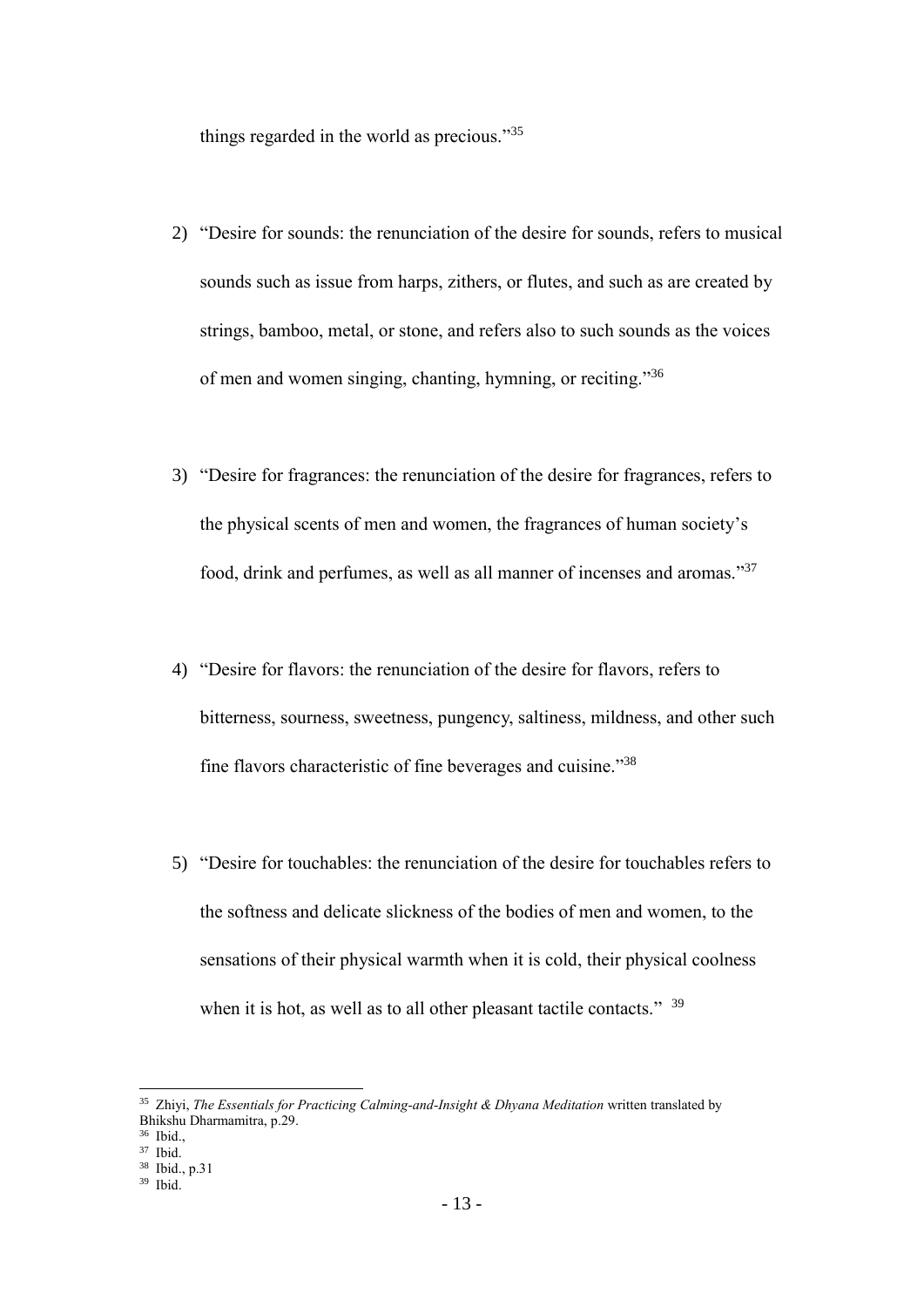The purpose of ceasing and contemplation is to achieve detachment from secular life, to reach the pure land and become Buddha. One cannot achieve that by having any foolishness of the five senses mentioned above.

- b. Sin of self-hindrances
	- 1) 弃「贪欲盖」者:前说外五尘中生五欲,今约内意根生欲。所谓 行者,端坐修禅,心生欲觉,念念相续,覆盖善心,令不生长, 觉已应弃。

The hindrance of desire: the five desires mentioned above are desires raised in secular life, but now the hindrance refers to the desires which rise from inside. That means meditators cannot practice virtuous deeds if they still have deluded thoughts, defilements. <sup>40</sup>

2) 弃「瞋恚盖」者:瞋是失诸佛法之根本,堕诸恶道之因缘,法乐 之怨家,善心之大贼,种种恶口之府藏。

The hindrance of anger: anger is the root of losing pure dharma in world, the main cause of falling into three hell realms, the enemy of dharma joy, thief of good wills and source of foul mouths. <sup>41</sup>

3) 弃「睡眠盖」者:内心惛暗,名为睡;五情暗蔽,放恣肢节,委 卧睡熟,名为眠。以是因缘,名为睡眠盖。

The hindrance of slumber: the inner conscious falls into darkness, which is called lethargy. The five senses failing and losing control of

<sup>&</sup>lt;sup>40</sup> Chih-i, 《天台小止观修订版》, 慧辨记录, 慧岳注释, 1976. p.18.

<sup>41</sup> Ibid., p.19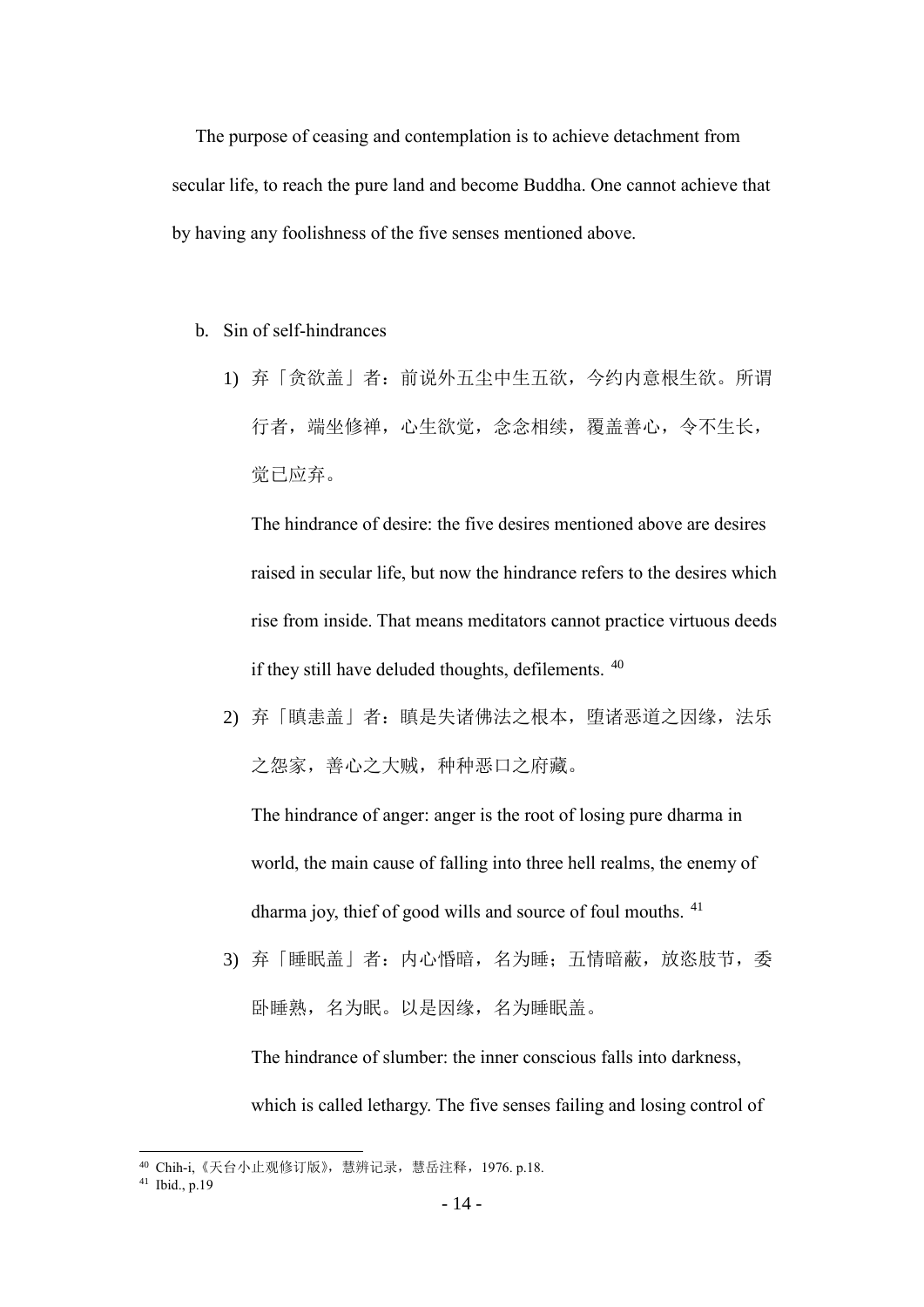limbs is called sleep. This is called the hindrance of slumber because meditators cannot practice ceasing and contemplation in such unselfconscious situation. <sup>42</sup>

4) 弃「掉悔盖」者:掉有三种,一身掉、二口掉、三心掉。身掉 者: 身好游走, 诸杂戏谑, 坐不暂安。口掉者: 好喜吟咏, 诤竞 是非,无益戏论,世俗言语等。心掉者:心情放荡, 纵意攀缘, 思惟文艺,世间才技,诸恶觉观等,名为心掉。

The hindrance of restlessness: there are three kinds of restless. First, a restless body, a restless mouth and a restless mind. A restless body likes to wander around and cannot find comfort while sitting or standing. A restless mouth likes showing off, arguing, making useless comments, and secular words. A restless heart lets thought wander without control, sometimes thinking about literature, art or other talents in the world; sometimes it emits bad thoughts. <sup>43</sup>

5) 弃「疑盖」者:以疑覆心故,于诸法中,不得信心,信心无故, 于佛法中,空无所获。

The hindrance of paranoia: paranoia will hinder the faith in dharma, so even among the dharma the person cannot find faith. Because of lacking faith, one cannot get acquirement in dharma.<sup>44</sup>

 $42$  Ibid., p.20

<sup>43</sup> Ibid., p.21

<sup>44</sup>, Ibid., p.22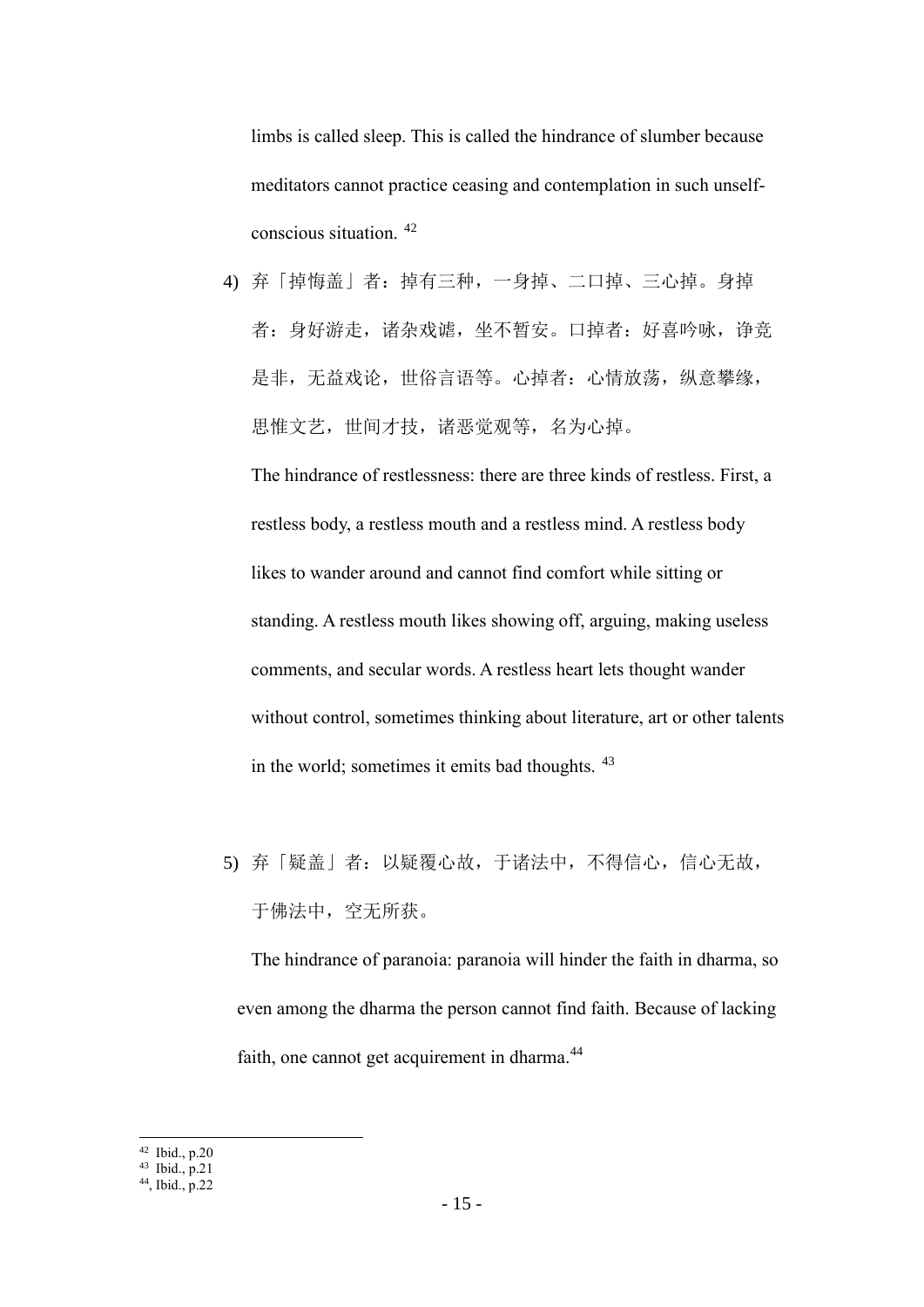#### c. Sin of avarice, anger, foolishness and arrogance

Chih-I explained in *the Great Contemplation* that one obsessed about the conventional existence of the world falls into the categories of sin designated as avarice, anger, foolishness and arrogance(思假者。谓贪嗔痴慢。). <sup>45</sup>

*Tripitaka Methods* (三藏法数), which compiled interpretations of various terms of the Mahayana Buddhism, finished in Ming Dynasty (1368-1644) gave further explanations about these sins:

一贪使引取之心名为贪。谓于一切物及顺情之境。引取无厌。是为贪使。二 嗔使忿怒之心名为嗔。谓于一切违情之境。即起忿怒。是为嗔使。三痴使迷 惑之心名为痴。谓于一切事理。无所明了。妄生邪见。起诸邪行。是为痴 使。四慢使自恃轻他之心名为慢。谓由恃己种姓富贵才能。轻蔑于他。是为 慢使。<sup>46</sup>

Translation: First, avarice is the desire of wanting more. The persons who want everything to follow their will and who take things without temperance commit the sin called avarice. Second, anger is the desire that express itself in wrath. One gets angry every time he or she is upset. Third, foolishness involves not knowing the truth but generates distorted views and actions. Fourth, arrogance is thinking one is superior to others because of one's own position, wealth or talents.

<span id="page-22-0"></span>3. Religious practice and activity of Tiantai Buddhism

<sup>45</sup> 智顗,《摩诃止观》第六卷上

<sup>46</sup> 明沙门释一如等集注,2013,《新编三藏法数》,p.1257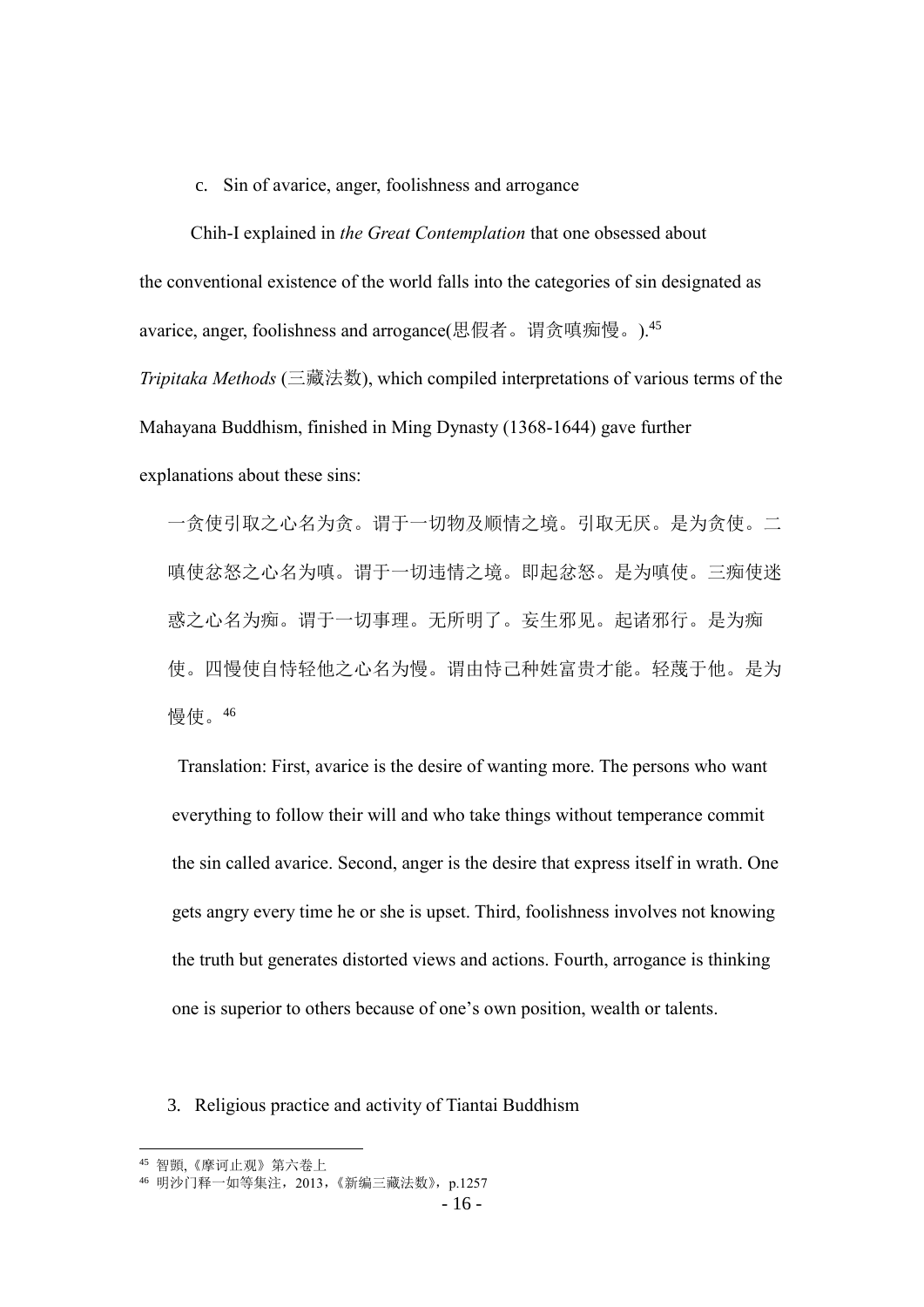*The Great Calming and Contemplation* (Mohe zhiguan) derives from a series of summer lectures of the year 594 A.D. by Chih-i. It was Guanding—a disciple of Chihi, who took notes on those lectures and later revised and edited them until they reach the text available today.<sup>47</sup> The whole text of *the Great Calming and Contemplation*  includes seven chapters, and the following part will focus on the twenty-five preparatory expedients (二十五方便), four samādhi (四种三昧), and ten modes of contemplation (十境), which are the real instructions to meditation in the book.

- a. Twenty-five preparatory expedients $48$
- ①. the five conditions:
	- 01. keeping the disciplinary code
	- 02. having sufficient clothing and food
	- 03. situating oneself in a quiet place
	- 04. halting one's worldly affairs
	- 05. acquiring worthy friends
- ②. suppressing the desires for the five objectives of five senses
- ③. discarding the five hindrances of craving, anger, sleepiness, restlessness and doubt
- ④. regulating the diet, sleep, body, breath and mind
- ⑤. the practice of aspiration, exertion, mindfulness, discrimination (between the lesser joys of the mundane world and the greater joys of samādhi and prajñā) and concentration of mind

<sup>47</sup> Neal A. Donner, *The Great Calming and Contemplation of Chih-I Chapter One: the Synopsis*, 1976,

 $48$  ibid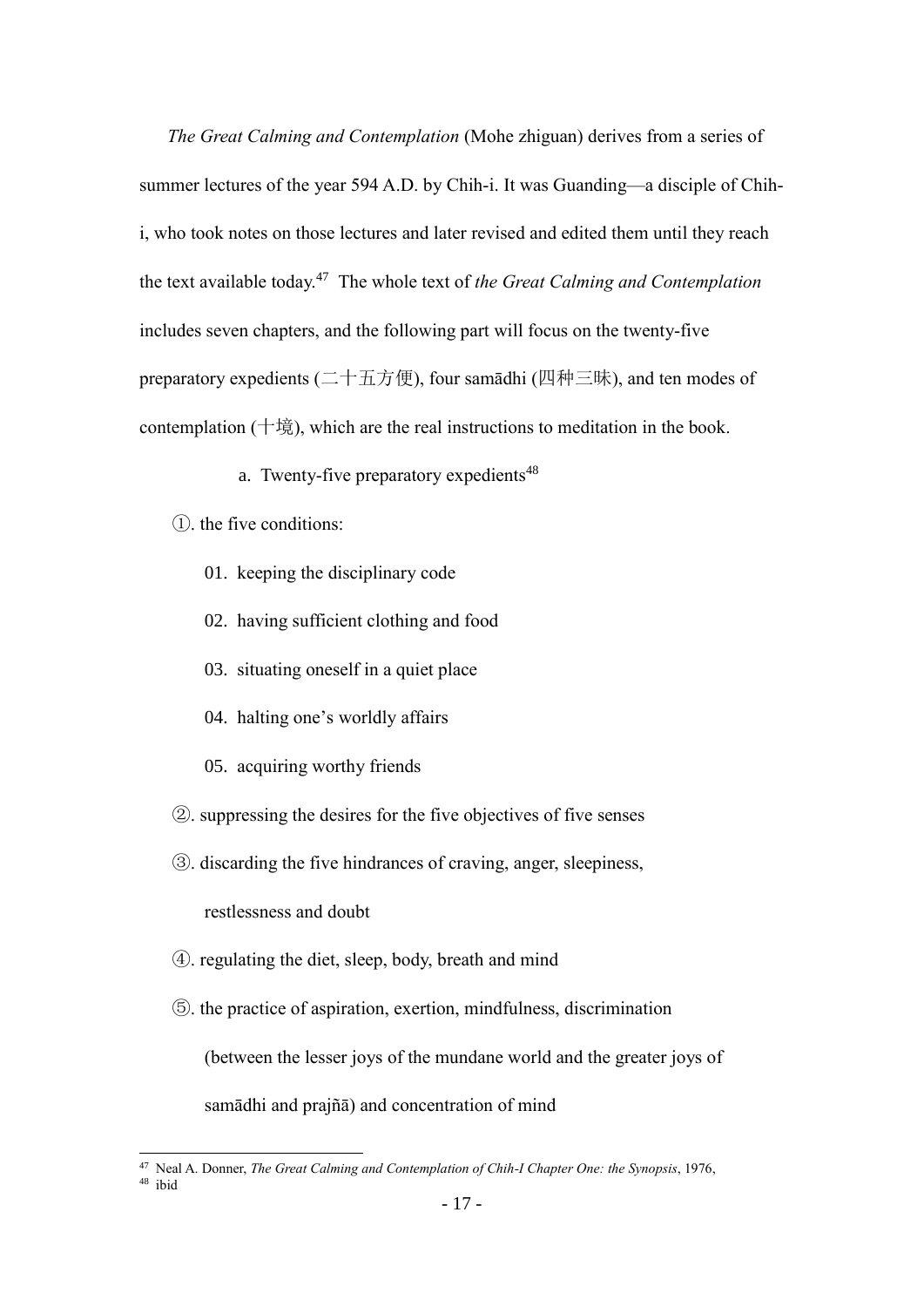## b. Four samādhi

- . constantly seated samādhi
- . constantly walking samādhi
- . half-walking half-seated samādhi
- . neither walking nor seated samādhi
	- c. Ten modes of contemplation
- . contemplating objects as inconceivable
- . arousing compassionate thoughts (bodhi citta)
- . skillful means for easing one's mind
- . the thorough deconstruction of dharmas (frees oneself of all attachments)
- . knowing what penetrates and what obstructs the path
- . cultivating the steps to the path
- . regulating through auxiliary methods
- . knowing the stages

 $\overline{a}$ 

- . peace through patient recognition
- . avoiding passionate attachment to dharmas

## d. The meditation-practice

Fa Qing, *Tiantai Meditation System in Mohe Zhiguan,* International Buddhist College, 2010, page 6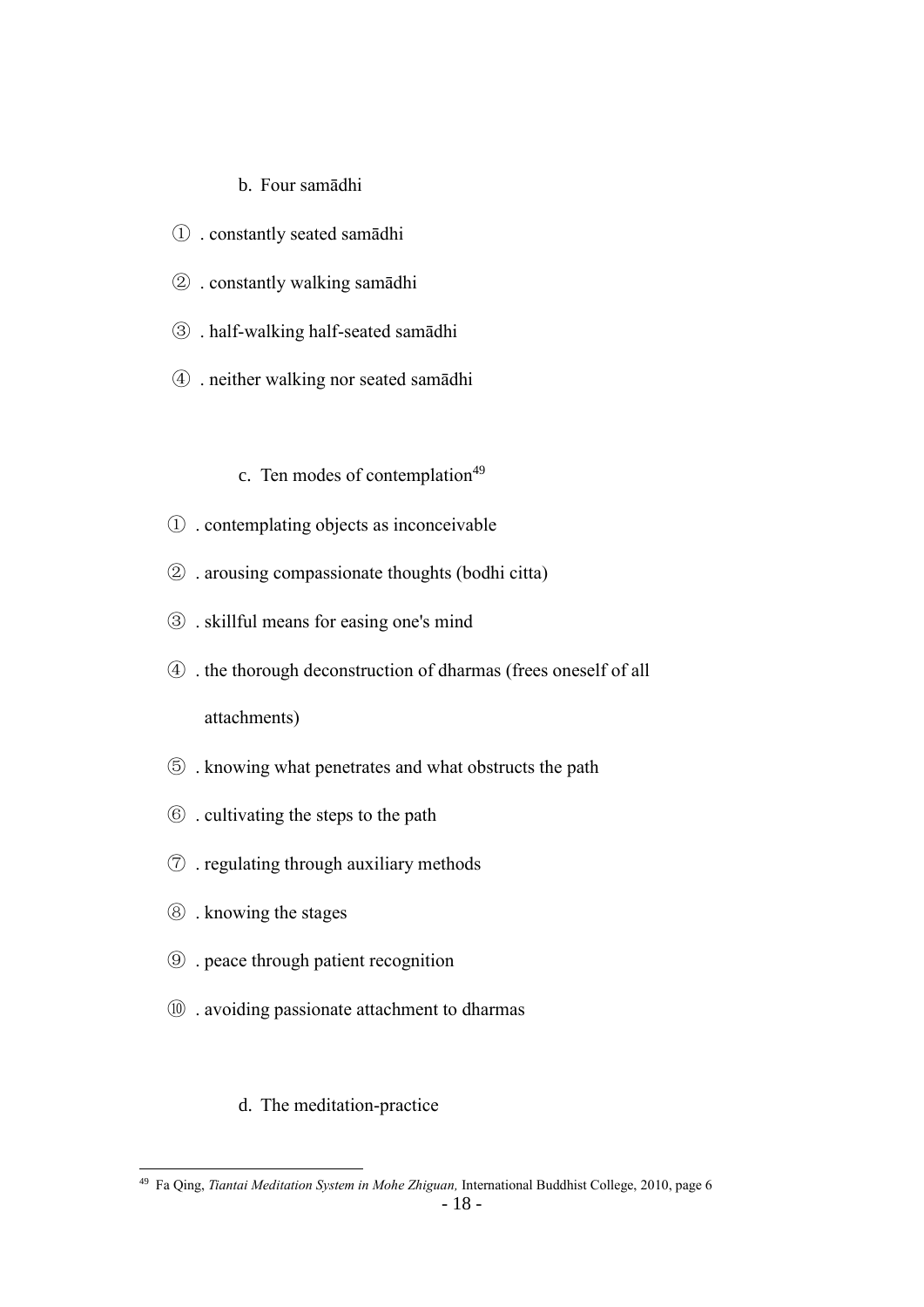According to Chinese Buddhism scholar Charles Luk (1898-1978), "The right contemplation which consists in looking into all things that have no reality of their own but are creations due to direct and circumstantial causes."50 The "things" mentioned here can be our ideas, e.g., our like and dislikes. As a matter of fact, such ideas can lead to prejudice, which potentially could blind our mind or even bury the seed of sin in minds in the future.

Luk further explains that *zhiguan* (cease and contemplation 止观) can be used to check the sinking and floating mind. "The *zhiguan* method can be practiced either while sitting in meditation, or when involved in causal activities and facing phenomena."<sup>51</sup>

People can practice *zhiguan* method while walking, standing, sitting or even reclining, but sitting position is highly recommended. Usually the beginners' mind is coarse and unsettled, in this case, they should practice *zhi* method. There are three methods to practice *zhi*:

1) Fixing attention on one object, e.g. tip of the nose or on the navel so that minds won't be wandering.

2) Restraining the mind which means subduing the mind when it moves to stop it from wandering. The five sense organs are controlled by the mind; therefore one needs to stop the mind from wandering.

3) "Stopping all rising causes to ensure the embodiment of (absolute) reality by realizing that all things (dharma) arise from the mind, due to direct and

<sup>50</sup>Luk, Charles (1964), *The Secrets of Chinese Meditation*, Rider Press. p.131

<sup>51</sup>Ibid., p.129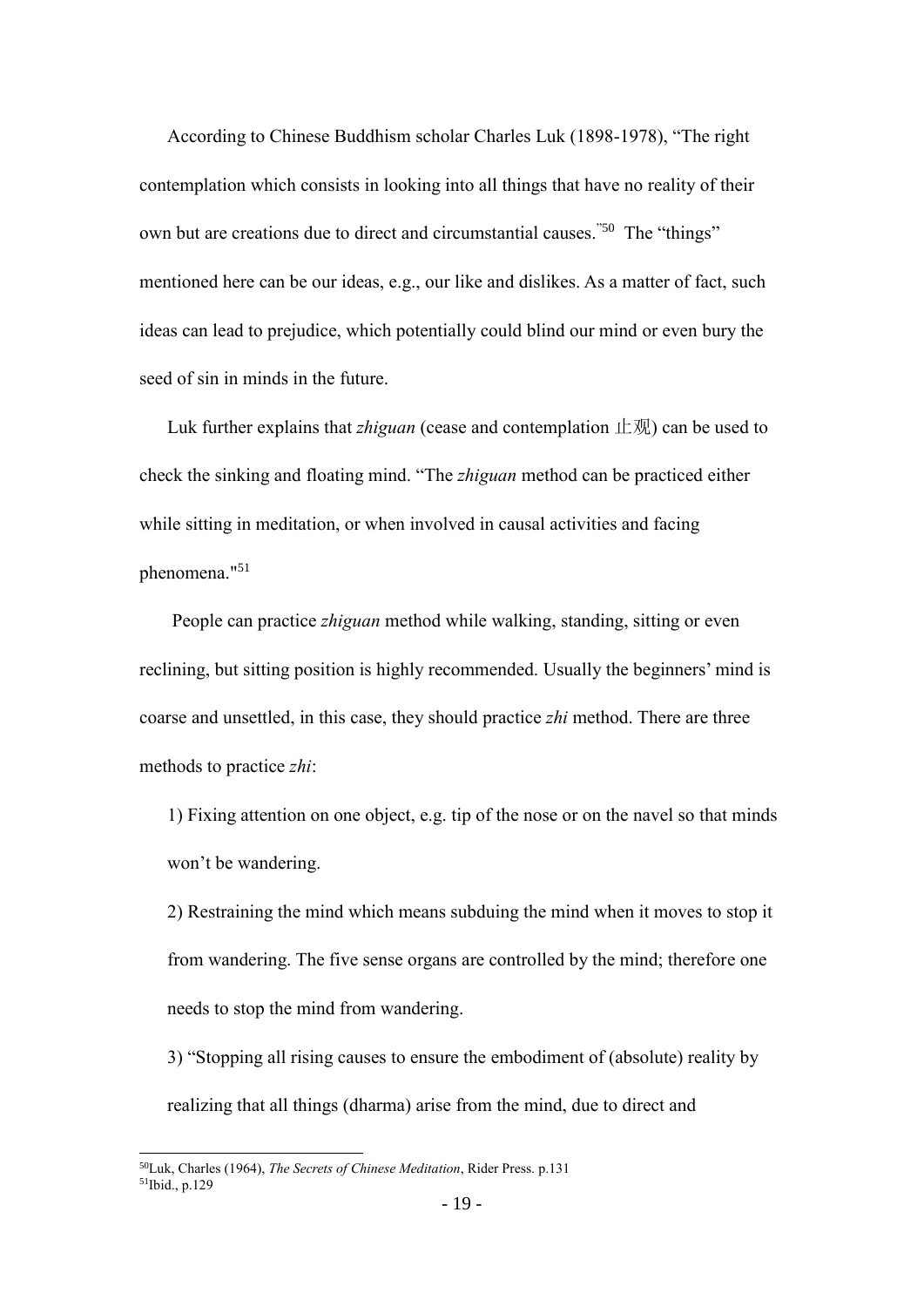circumstantial causes, and are devoid of any nature of their own." 52

When a person sits in meditation, one's mind may be dull or blocked; obscure or torpid, drowsy. In this case, people should practice *guan* method to adjust their sinking minds and awaken it. The two methods to practice *guan*:

1) Contemplation of the opposite, for example, of filthiness [of human flesh such as odor and waste] to eliminate [unjustified] desire and love; of a compassionate mind (heart) to eliminate anger and resentment and of counted breaths to end the drifting thoughts. These all exclude discrimination.<sup>53</sup>

2) "The right contemplation which consists in looking into all things that have no reality of their own but are creations due to direct and circumstantial causes. Since causes also have no nature, they are identical with the (underlying) reality (from which they arise.) As the objects thus contemplated are unreal, it follows that the mind which contemplates them will cease to arise."<sup>54</sup>

Here "all things that have no reality of their own but are creations" is what mentioned as Tiantai philosophy earlier in this paper, which is also part of the threefold truth: "all things or *dharmas* are empty because they are produced through causes and conditions and therefore have no self-nature, but they do have tentative or provisional existence." 55

<sup>52</sup> Ibid., p.129-130

<sup>53</sup> Ibid.,

<sup>54</sup> Ibid.,

<sup>55</sup> Chan, Wing-tsit, et al. *Sources of Chinese Tradition: Volume 1: From Earliest Times to 1600.* Edited by Wm. Theodore De Bary and Irene Bloom, 2nd ed., Columbia University Press, 1999. p. 444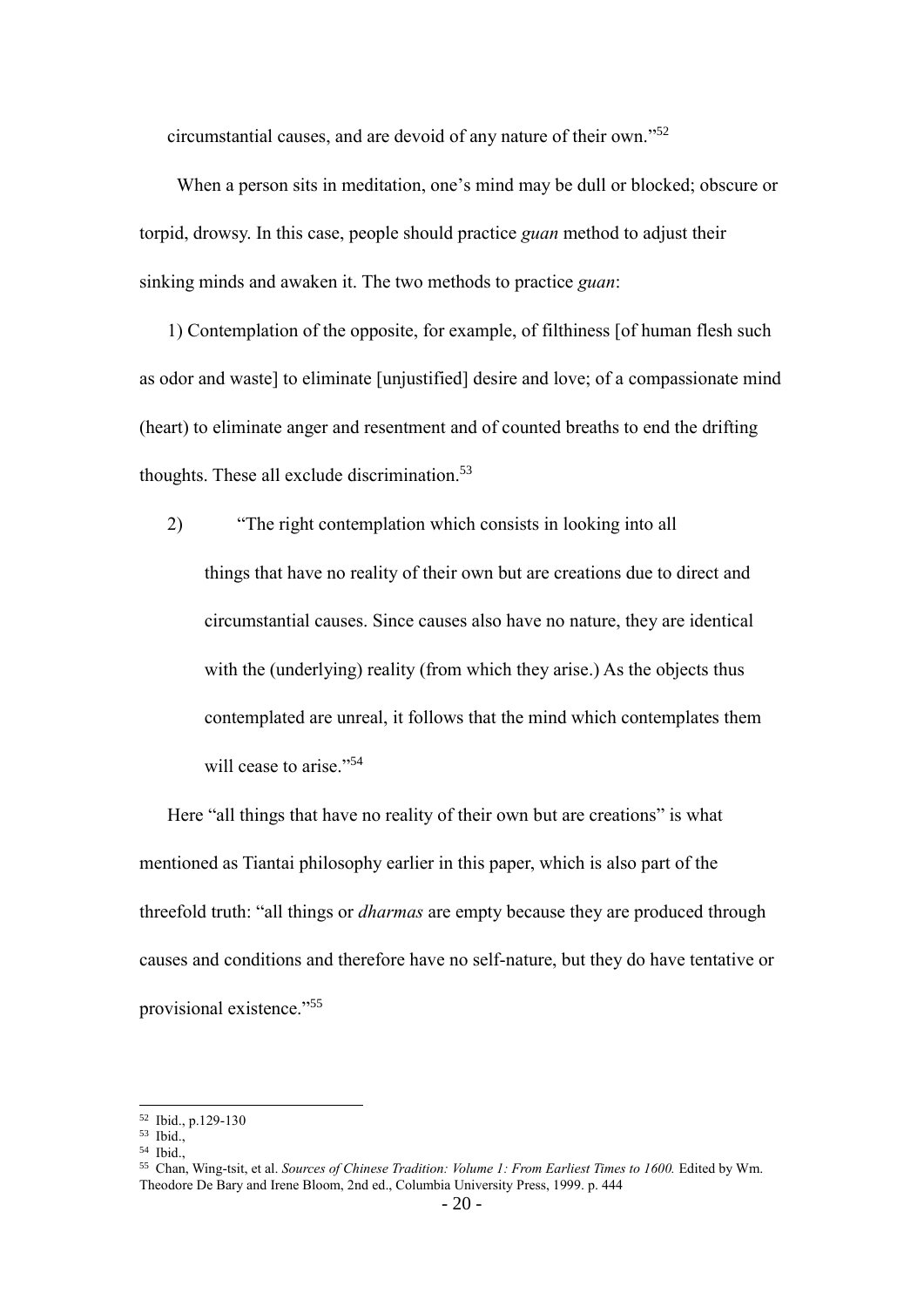<span id="page-27-1"></span><span id="page-27-0"></span>B. Sin and religious practice in medieval Christianity/Catholicism

1. Brief introduction of Christian moral philosophy/theology

Christian theology is a huge topic that is beyond the scope of this paper. Here, it is going to focus on the discussion of original sin and the sin of pride, greed and lust among the cardinal sins.

a. Original sin

The doctrine of original sin (ancestral sin) is derived from the story of Adam and Eve's rebellion in the garden of Eden—eating the forbidden fruit after being seduced by the serpent from the *Bible*, Book of Genesis chapter 3. It is worth noting that in Genesis chapters 2 to 3, neither the word "sin" nor the concept of "original sin" is used in the story or anywhere in the Jewish Bible. The narrative form of crime and punishment is told in two parts: the transgression and the punishment.<sup>56</sup>

As quoted by John Toews, professor of Old Testament Mark Biddle believes the transgression is when Adam and Eve made a judgement about God and chose to mistrust God and God's words to achieve the autonomy that would make them wise. Such behavior resulted in disobedience of God's words. <sup>57</sup> For the first time in Christian thought, Augustine of Hippo uses the epoch-making phrase "Original sin" (*Originale peccatum*) in his book *First Question: Romans*. 58

The Catechism of Catholic Church records that everyone has original sin, but this is not the feature of a personal fault but is attributed as Adam's descendants. "It is a

<sup>56</sup> Toews, John E. *The Story of Original Sin*. Casemate Publishers and Book Distributors, LLC, 2013. p.4

<sup>57</sup> Ibid., p. 6

<sup>58</sup> Ibid.,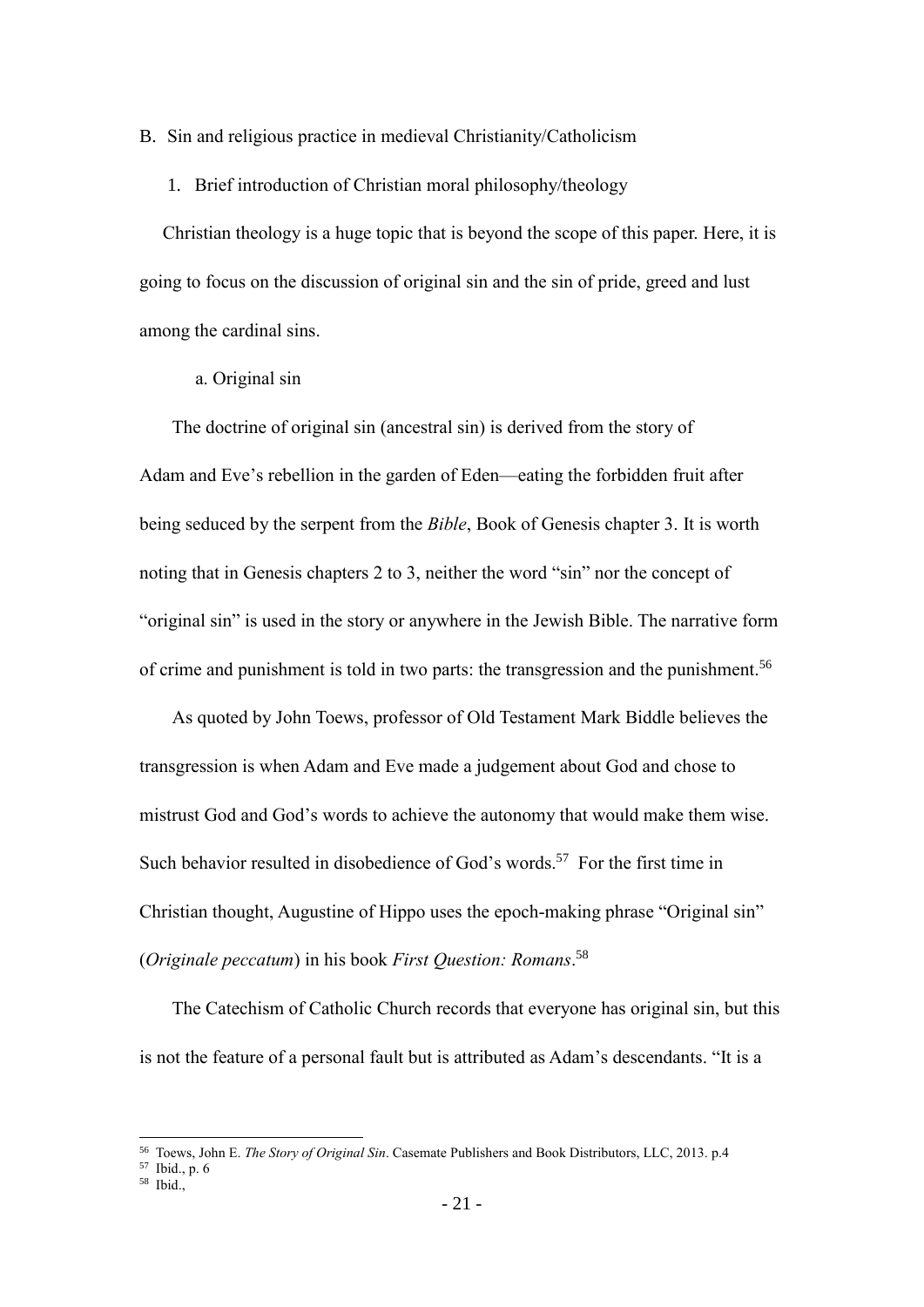deprivation of original holiness and justice, but human nature has not been totally corrupted: it is wounded in the natural powers proper to it, subject to ignorance, suffering and the dominion of death, and inclined to sin-an inclination to evil that is called 'concupiscence'."<sup>59</sup>

Original sin is not an evil crime committed before the birth of a human being but the separation from holiness, like the rebellion of children disobeying their parents and instead following their own rules. A similar context of discussion of original sin is that Adam's sin in the garden of Eden was the violation of the law.<sup>60</sup>

St. Augustine in mid-390s and early 400s asserted that "God imputes the sin of Adam immediately to all his posterity, in virtue of that organic unity of mankind by which the whole race at the time of Adam's transgression existed, not individually, but seminally, in him as its head. The total life of humanity was then in Adam: the race yet had its being only in him. In Adam's free act, the will of the race revolted from God and the nature of the race was wounded."<sup>61</sup>

## b. Cardinal vices

In Christian tradition, the idea of vice is of monastic origin before it was applied to the faithful life of the lay community. The names and number of vices are varied according to different authors. However, the constants outnumber the differences.<sup>62</sup> According to modern scholar Scott Sullender, Christian writers were attempting to

<sup>61</sup> Ibid., P.619

<sup>59</sup> *Catechism of the Catholic Church, Part I*, 1994 p.405

<sup>60</sup> Strong, Augustus H. *Systematic Theology.* Philadelphia: Judson, 1907. p.533f.

<sup>62</sup> Aimé Solignac, "Péchés capitaux," Dictionnaire de Spiritualité (Paris: Beauchesne, 1983) volume 12/1 column 853-63. Translation of historical parts by L.E. Frizzell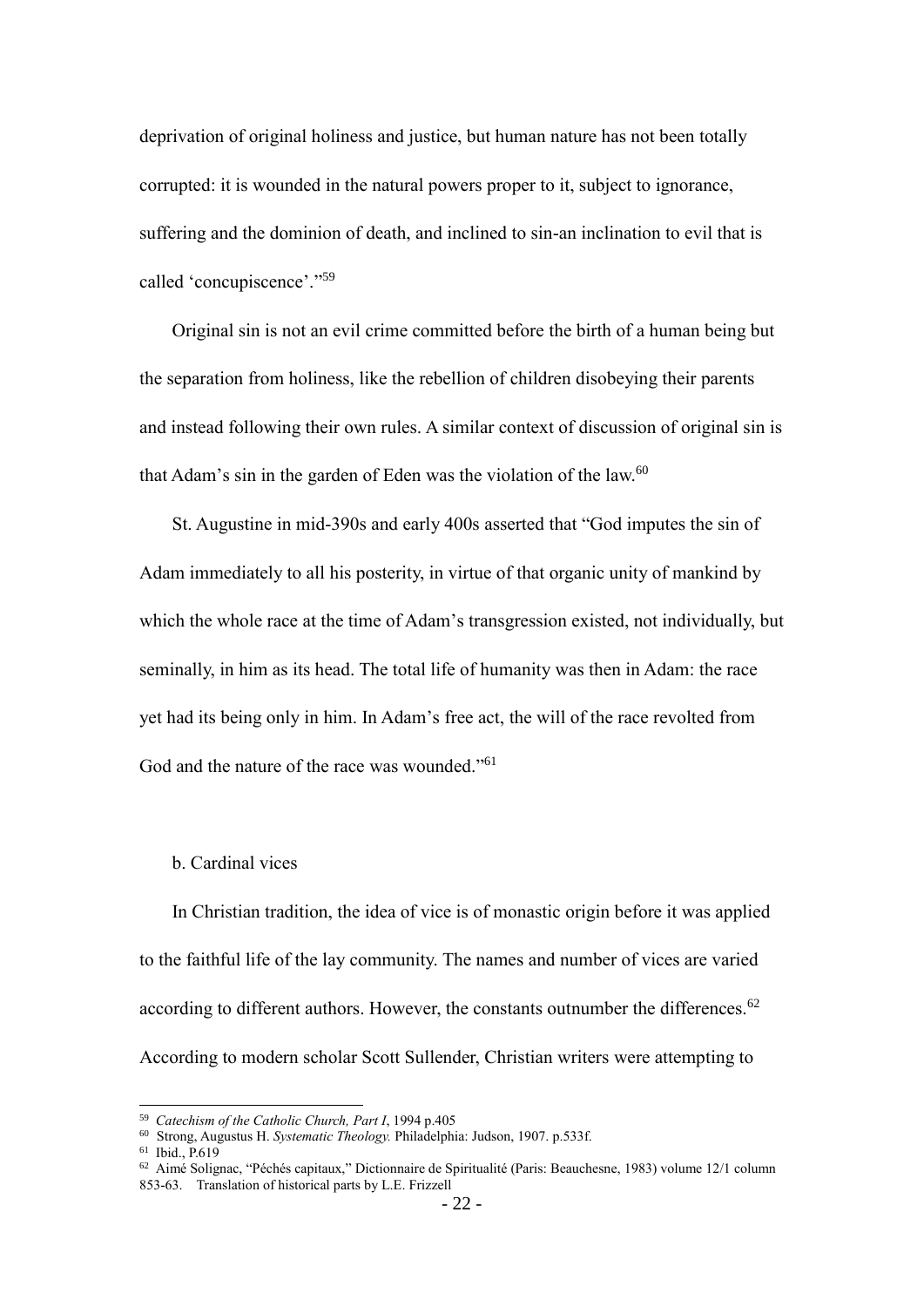classify the vices since 2nd and 3rd centuries C.E. The list grew out of the lived experience of the Christian community and it was used as spiritual direction to guide priests to understand God's will and human nature and help the faithful. Regardless of the variety and gravity of sins, Christian authors came to believe that the seven were the worst and the root of others: pride, greed, envy, wrath, sloth, gluttony, and lust, which are now referred to as the Seven Deadly Sins.<sup>63</sup>

This paper will mainly talk about the vice of pride, greed and lust among the seven deadly sins to give a detailed context for later comparison between the two religions.

## 1) Vice of pride

Some say that the sin of pride is the root of all evils, which is plausible in the context of the *Bible*, according to book of Ecclesiastes 10:12, "The beginning of pride is when one departeth from God, and his heart is turned away from his Maker." And this leads theologians to consider the first sin: the story in the book of Genesis about Adam and Eve's feeling ashamed and hiding from God in the Garden of Eden after they ate the forbidden fruit. <sup>64</sup>

St. Augustine of Hippo (354-430) thinks that pride is the commencement of all sin:

> "because it was this which overthrew the devil, from whom arose the origin of sin; and afterwards, when his malice and envy pursued man, who was yet standing in his uprightness, it subverted him in the same way in

l

<sup>63</sup> Scott Sullender, 2014, The Seven Deadly Sins as a Pastoral Diagnostic System *Pastoral Psychol* (2015) 64:217-227

<sup>64</sup> *Bible*, Ecclesiastes 10:12, Genesis 3:8, KJV version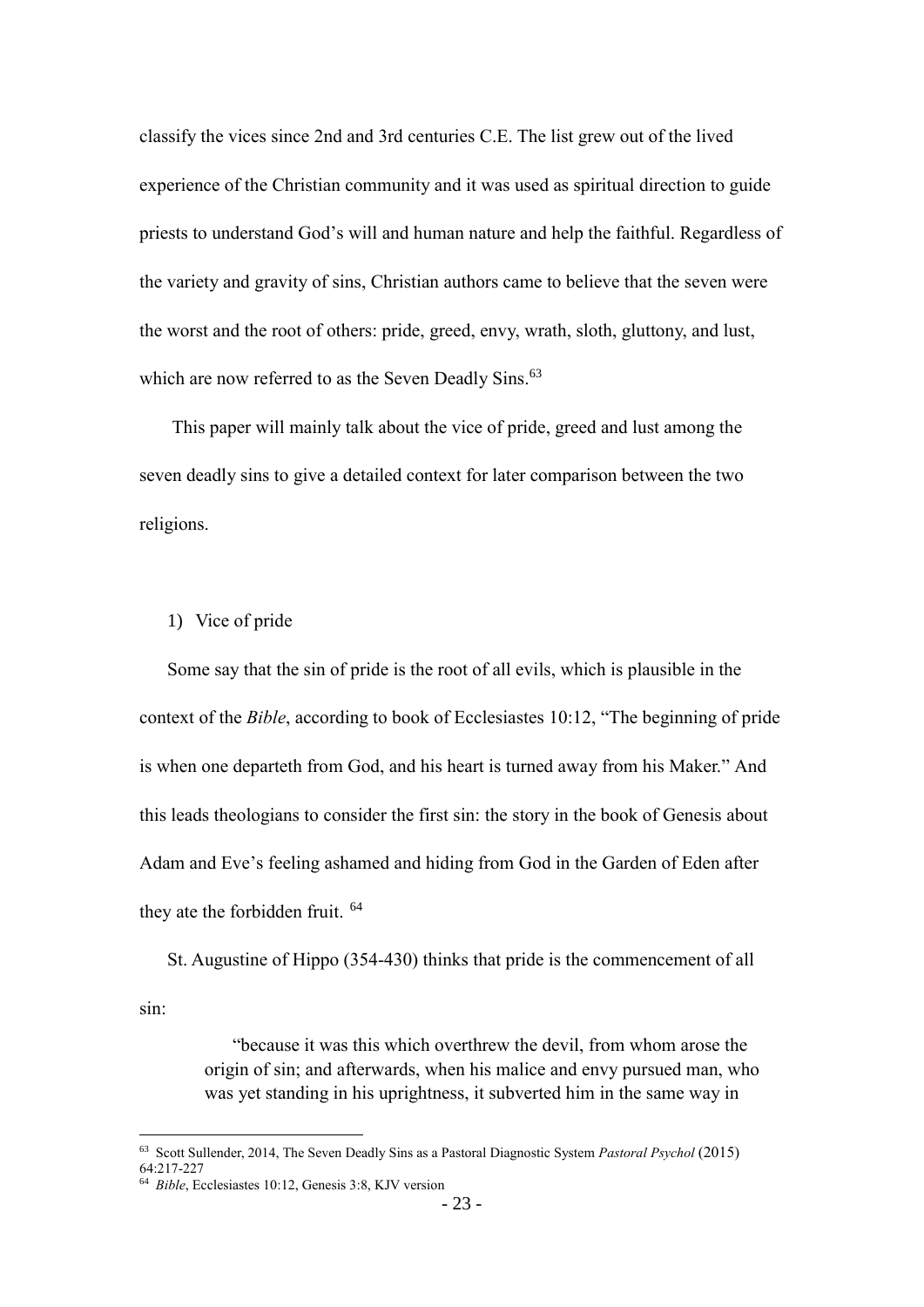which he himself fell. For the serpent, in fact, only sought for the door of pride whereby to enter when he said, 'Ye shall be as gods."<sup>65</sup>

Bishop Fulton Sheen, when he was professor at the Catholic University of America, stated that "pride is an inordinate love of one's own excellence, either of body or mind or the unlawful pleasure we derive from thinking we have no superiors."<sup>66</sup> Then he further explains that pride comes in many forms: atheismdenial of dependence on God; intellectual vanity—people thinking they already know everything that one needs to know; superficiality—judging others by their external conditions; snobbery—sneering at inferiors to show superiority; presumptuousness seeking honors and position beyond one's capacity; exaggerated sensitiveness incapable of moral improvement because of not being willing to hear one's own faults and vain-glory. <sup>67</sup>

#### 2) Vice of greed

Saint Augustine gave a detailed explanation of the vice of greed.

"Greed is not a defect in the gold that is desired but in the man who loves it perversely by falling from justice which he ought to esteem as incomparably superior to gold; nor is lust a defect in bodies which are beautiful and pleasing: it is a sin in the soul of the one who loves corporal pleasures perversely, that is, by abandoning that temperance which joins us in spiritual and unblemishable union with realities far more beautiful and pleasing; nor is boastfulness a blemish in words of praise: it is a failing in the soul of one who is so perversely in love with other peoples' applause that he despises the voice of his own conscience; nor is pride a vice in the one who delegates power, still less a flaw in the power itself: it is a passion in the soul of the one who loves his own power so perversely as to condemn the authority of one who is still more powerful. In a word, anyone who loves perversely the good of any nature whatsoever and even, perhaps acquires this

<sup>65</sup> St.Augustine of Hippo, *The Anti-Pelagian Writings,* translated by Benjamin B. Warfield, Robert Ernest Wallis, Peter Holmes, printed by Createspace. p.188

<sup>66</sup> Fulton J. Sheen, 1939, *The Seven Capital Sins*, Alba House, 2001 p37

<sup>67</sup> Ibid., p38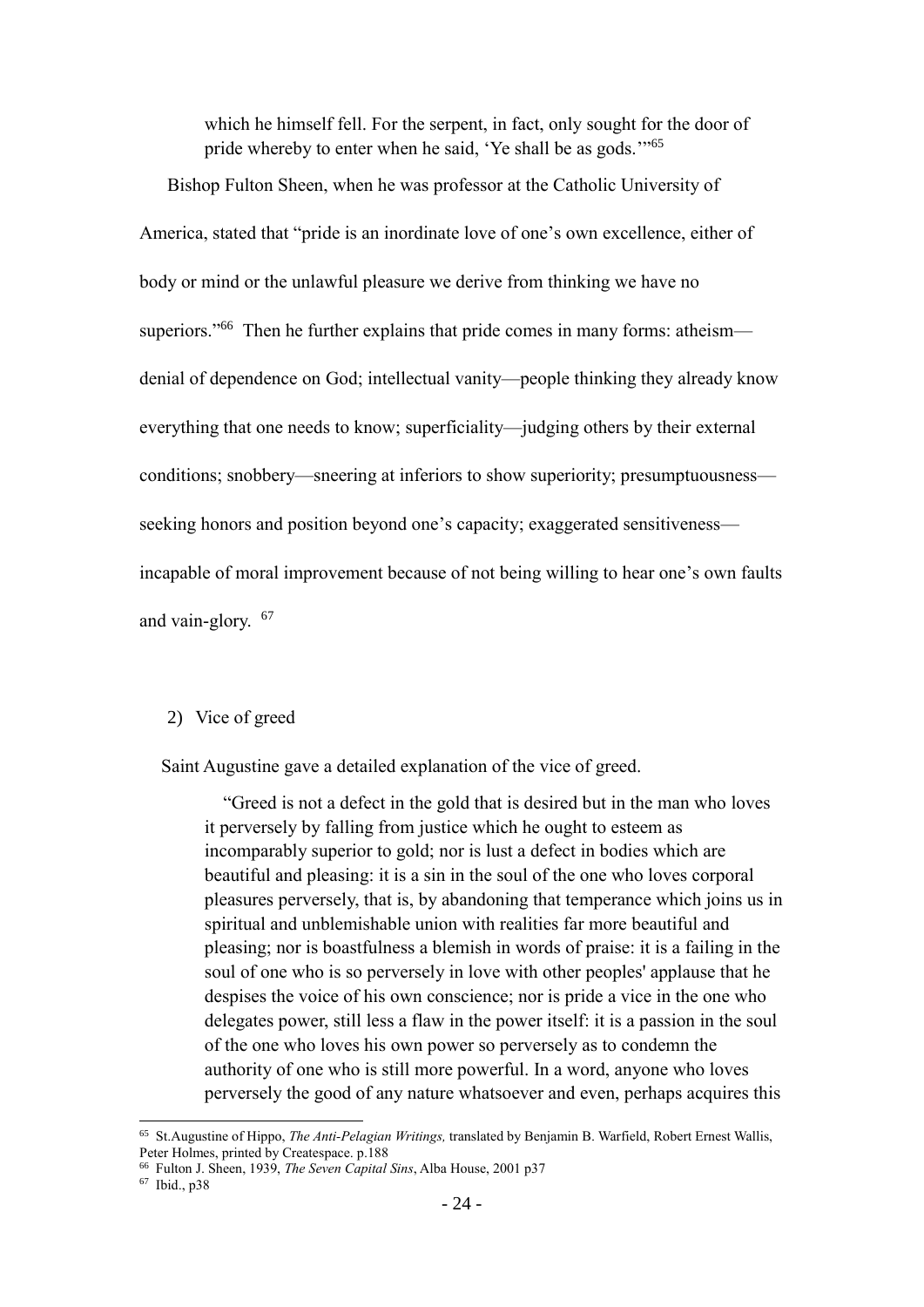good makes himself bad by gaining something good and sad by losing something better."<sup>68</sup>

This indicates that the sin of greed is a vice that lures people into losing themselves in their own desires, which results in losing virtues accordingly.

Lawrence Cunningham, O'Brien Emeritus Professor of Theology at the University of Notre Dame, points out that in Ten Commandments the first three dealt with human's relation with God. The other seven dealt with human relations with each other. Of those, the last two on not coveting another person's wife or goods stand out from the rest of those treating human relationships with each other. This is because they are the only commandments that prohibit inner the inclination rather than the act and though "coveting" seems like an innocent envy, but it is action in rehearsal.<sup>69</sup> American philosopher James Ogilvy thinks that "greed is first among the seven deadlies." For reasons that "greed turns love into lust, leisure into sloth, hunger into gluttony, honor into pride, righteous indignation into anger, and admiration into envy."70

The category of greed not only applies to the action of getting more than one needs, like over eating or excessive drinking, but also in people's psychological activity to want more than they deserve. Even if a man does not have any money in his pocket, this does not mean that this person is less covetous than others; he may be involuntarily poor but with a great passion in others' fortune.<sup>71</sup>

<sup>68</sup> Augustine of Hippo, *City of God*, An Image Book Doubleday Press. p.235

<sup>69</sup> Lawrence S. Cunningham, 2012, *The Seven Deadly Sins:a visitor's guide,* Ave Maria Press, p.33-34

<sup>70</sup> Robert C. Solomon (editor), *Wicked Pleasure: Meditations on the Seven "Deadly" Sins*, Rowman & Littlefield p.87

<sup>71</sup> Fulton J. Sheen, 1939, The Seven Capital Sins, Alba House, 2001 p.82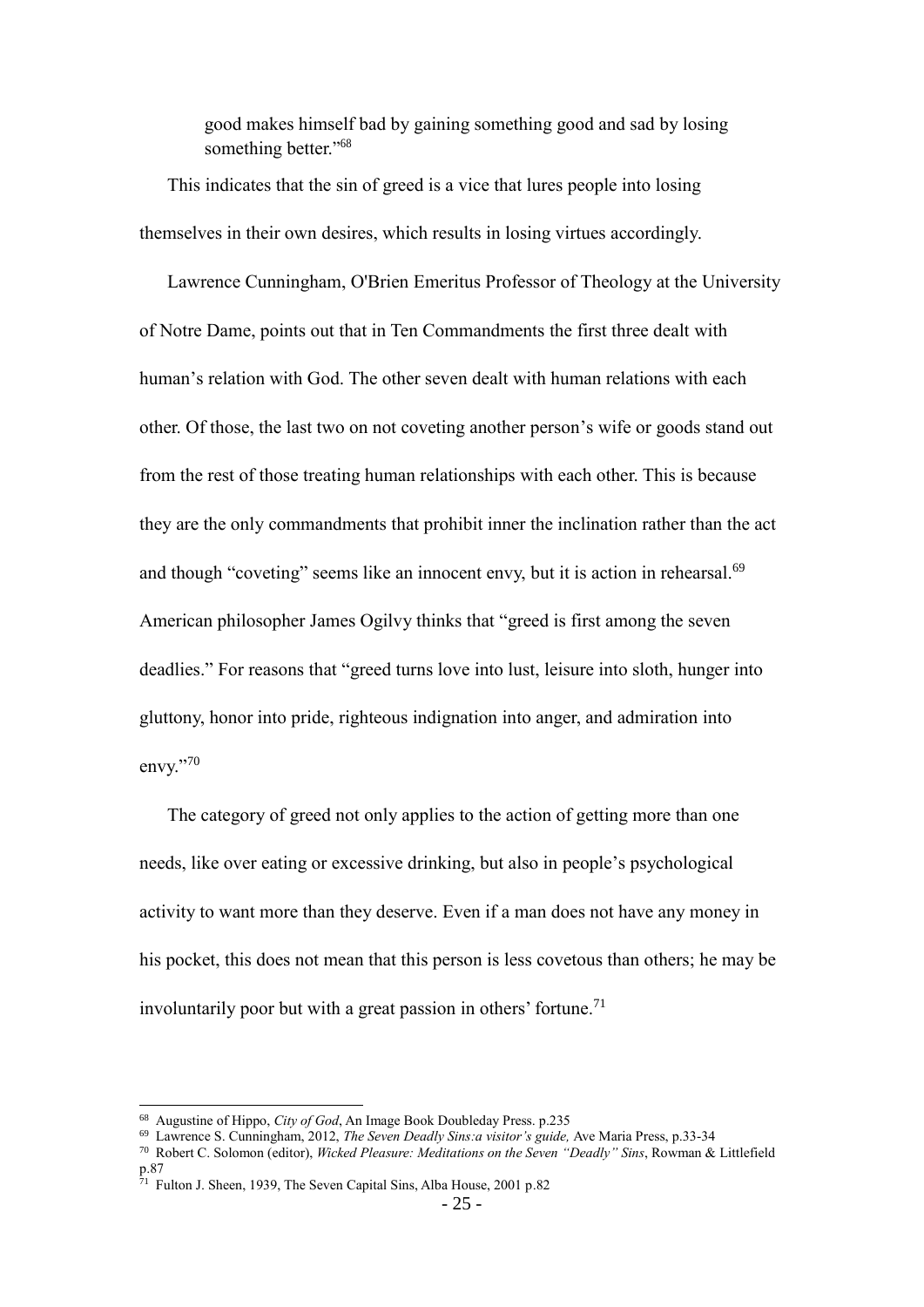3) Vice of lust

Cunningham points out that St. Thomas Aquinas (1225-1274) discussed lust in nineteen various places in the *Summa Theologiae*. He summarizes Aquinas's idea that lust begins in "looking", next mulling over, enjoyment, internal consent and finally, the action. Cunningham thinks that lust is not distinguished exactly as Aquinas suggested, but first lust is internal and erupts into lustful activity when occasion affords.<sup>72</sup> Cunningham thinks that the Christian moralists tend to think of lust as reflecting animal instincts. And he argues that this sin is viewed as least sinful among the cardinal vices. For "Jesus is less condemnatory relative to public sinners, such as prostitutes, than he is with religious hypocrites." Besides, it is "a twisting of a base instinct, and typically free of the cold intellectual calculation of other sins."<sup>73</sup>

On the other hand, Catholic priest Joseph Francis Delany (1866-20th century) thinks that lust is a capital sin because its object is so attractive that it meets a man's desire and leads him into committing many other disorders during the pursuit of it. Theologians distinguish different forms of lust as a completely external sin, such as adultery and abduction.<sup>74</sup> Sullender gives a vivid example to understand the cardinal vices. The capital sins are seven trees. "The trunk of one tree is lust, and the branches that spring forth on the trunk are the various sinful manifestations of lust, i.e., adultery, fornication…"<sup>75</sup>

To recognize these cardinal vices is a major step in the process knowing oneself

<sup>72</sup> Lawrence S. Cunningham, 2012, The Seven Deadly Sins:a Visitor's Guide, Ave Maria, p.26

<sup>73</sup> Ibid., p.25

<sup>74</sup> Joseph Francis Delany, 1913, *Lust*, *Catholic Encyclopedia* (1913), Vol.9

https://en.wikisource.org/wiki/Catholic\_Encyclopedia\_(1913)/Lust

<sup>75</sup> Scott Sullender, 2014, *The Seven Deadly Sins as a Pastoral Diagnostic System* Pastoral Psychol (2015)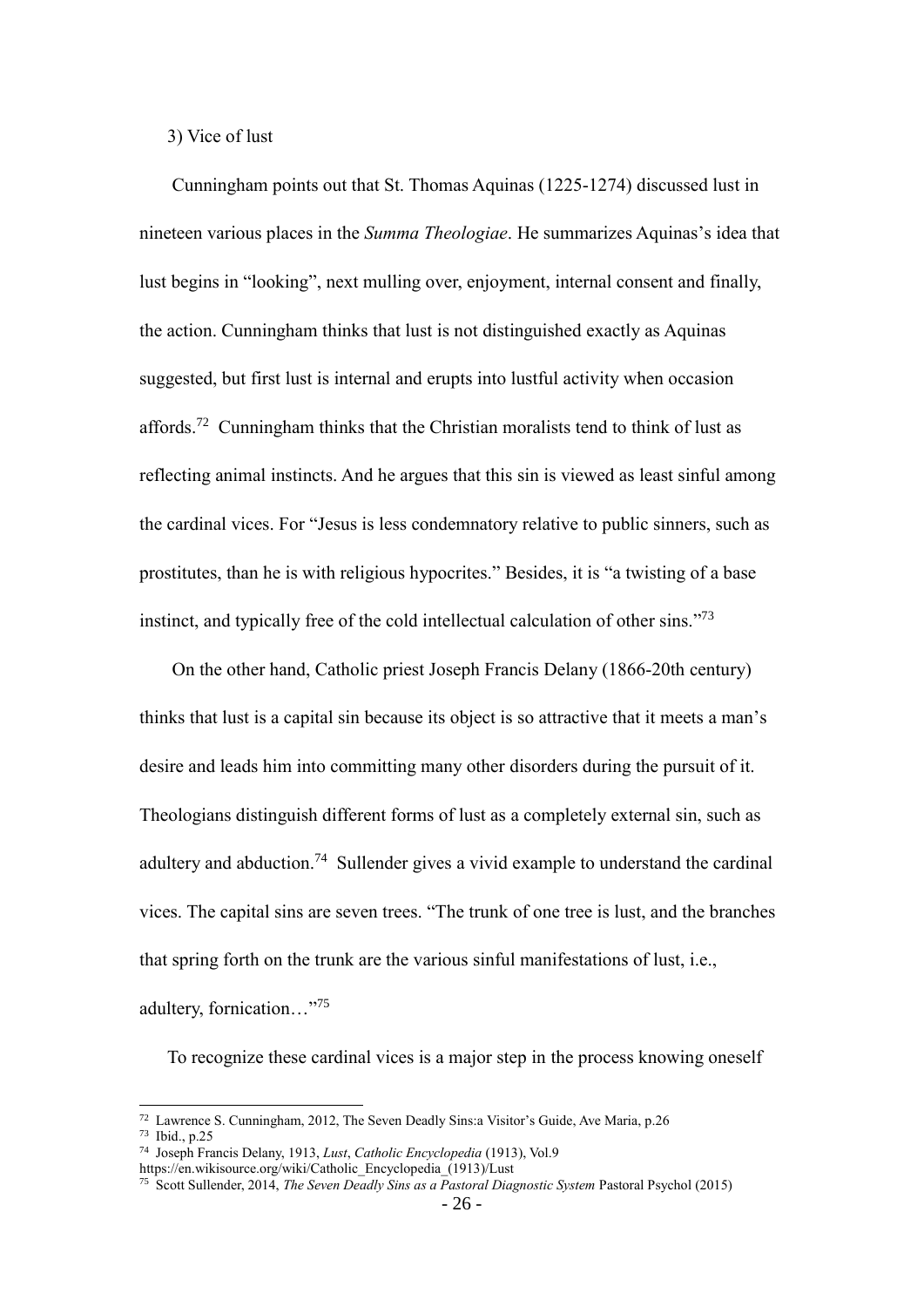and in recognizing the need for redemption. In many cases, people must be tormented by their own vices and want to change before they seek help from outside. And understanding their own vices could be the first step in the process of reforming their lives.

#### <span id="page-33-0"></span>2. Pope Gregory I's teaching on sin

Recent scholars have made exciting discoveries of Pope Gregory I's teaching about sin. Most of them came from *Morals on Job* and other works summarized and organized by Gregory. The focus on evil in Gregory's teaching will focus on three topics: evil in disguise, ignorance and new classification of vice.

#### a. Evil in disguise

 $\overline{a}$ 

As modern scholar G. R. Evans explains, Gregory sums up the essence of Augustine's thought that good men love the truth. Thus, they want their thoughts and actions to coordinate with God's truth. However, good men do not present themselves as they really are for their goodness is God's gift, and they do not want to take the credit falsely.<sup>76</sup>

In contrast with that, evil is always full of kinks and deceptions, just like vices themselves pretend to be virtues. Thus, wicked men live with a deceiving appearance. In addition, it makes a person defensive in correcting his or her reputation when the person sees the carefully constructed edifice of disguise threatened by a deep search

<sup>76</sup> G. R. Evans, 1986, *The Thought of Gregory the Great*, Cambridge University Press 1988 p.71-72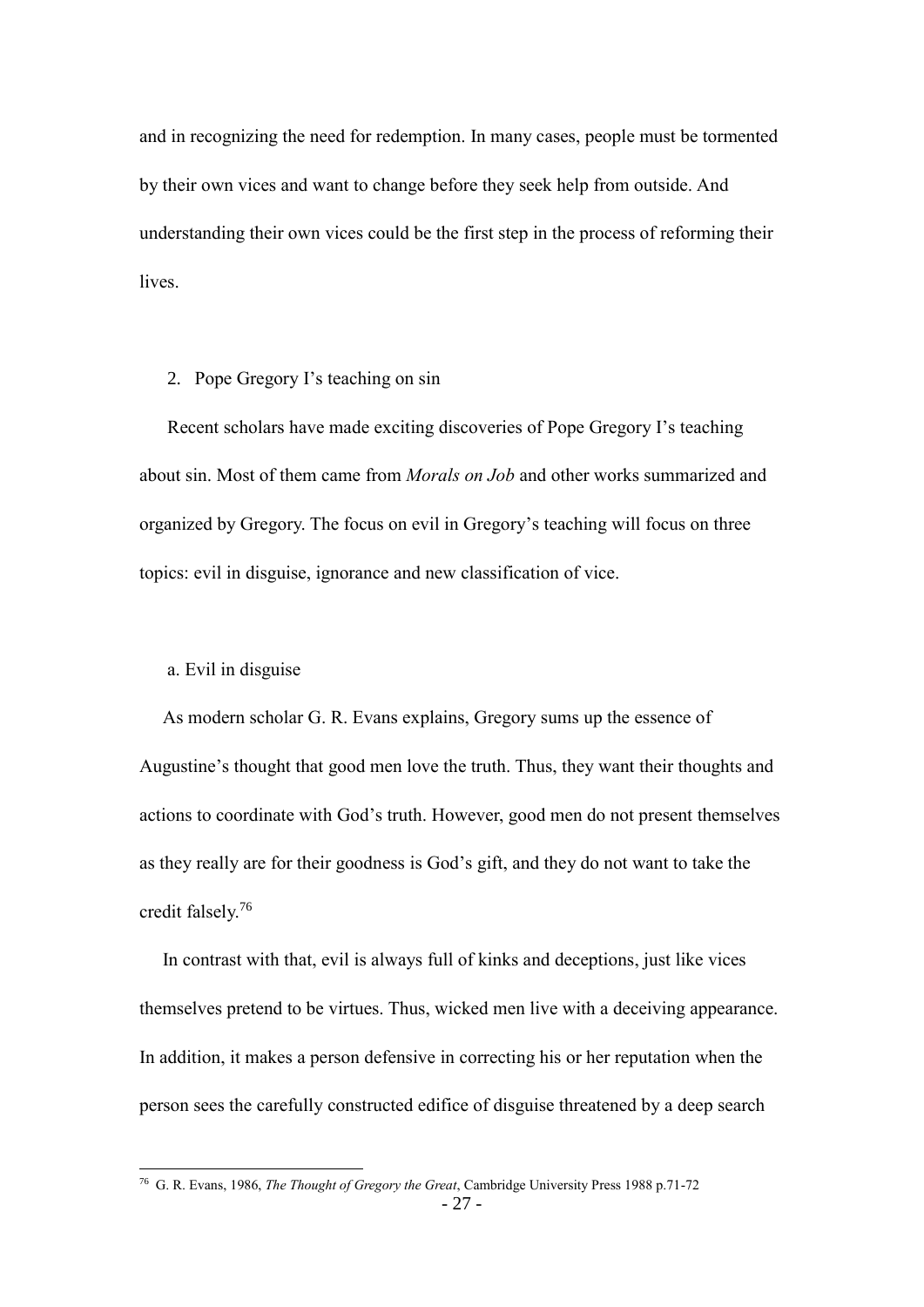within. These wicked men are not Gregory's concern in preaching, but an example for people who are striving to be good to see what they must avoid. Good men are made happy by the good they do to their fellow-creatures rather than for themselves.<sup>77</sup>

Therefore, when good men are in authoritative positions, they do not take pleasure in overpowering their fellow-creatures but to see themselves as shepherds to flocks. This is the way Gregory conceived that a good ruler will govern. This is how good men remain close to the sacred when contacting with the world and living among wicked men but still hold onto their goodness.<sup>78</sup>

### b. Ignorance

Gregory considered ignorance as one of the factors that distinguishes people in the secular life and in the after life in heaven. "Our peace begins in longing for the Creator, but it is perfected by the clear vision [of him.] Indeed, it will then be perfect when the mind is not blinded by ignorance."<sup>79</sup> Gregory also said that the saints "are not ignorant, either of God's will, or of those things which shall be." However, the idea that people's ignorance will vanish when they reach heaven was not given further statement by Gregory.<sup>80</sup> In this context, ignorance includes two parts. One is not knowing God's will, the other one is not seeing things as they should be. The late theologian Reinhold Niebuhr (1915-1966) responded to this situation with the serenity prayer, "God grant me the serenity to accept the things I cannot change/ the courage to

<sup>77</sup> Ibid., p.72

<sup>78</sup> Ibid., p.72-73

<sup>79</sup> Joseph P. Mcclain, 1956, Rev..*The Doctrine of Heaven in the Writings of Saint Gregory the Great*, The Catholic University of America Press. p.56

<sup>80</sup> Ibid.,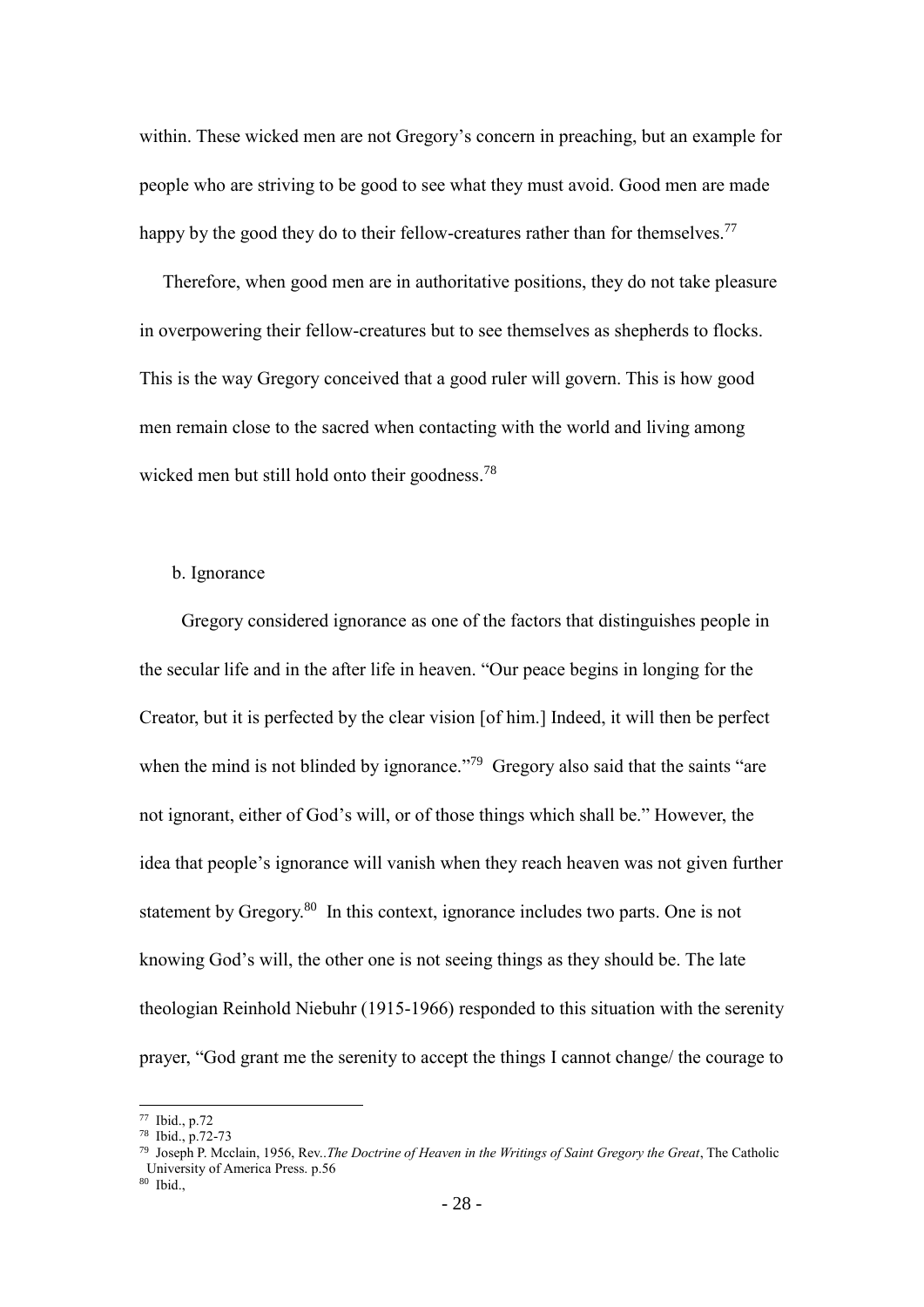change the things I can/ and the wisdom to know the difference…Trusting that you will make all things right if I surrender to your will; so that I may be reasonably happy in this life and supremely happy with you forever in the next."<sup>81</sup>

## c. New classification of vice

The French theologian Aimé Solignac thinks that under Augustine's influence, Gregory the Great introduced a new classification of vice. "He set pride apart as the root of all evil and made the seven main vices as its offspring." He next adds that Gregory suppressed *acedia* (sloth) and integrated its effect with *tristitia* (sadness) and in its place he introduced envy, which St. Augustine linked closely with pride. Finally, Gregory modified John Cassian's order of the eight general "thoughts"—gluttony, fornication, avarice, *tristitia* (sadness), anger, *acedia* (sloth), vain glory and pride. He began with such subtle moral vices because he was addressing to common people instead of a monastic community. In the end, Solignac concludes that Gregory's classification was popular in the West throughout the Middle Ages. Later Ambrose Autpert (died 784) was inspired by it that he pointed out each of the principal and secondary vices is opposed to its contrary virtue.<sup>82</sup>

#### <span id="page-35-0"></span>3. Religious practice and activity of Christianity

a. Baptism

<sup>81</sup> Lawrence S. Cunningham, 2012, *The Seven Deadly Sins:a visitor's guide*, Ave Maria Press, p.31

<sup>82</sup> Aimé Solignac, "Péchés capitaux," Dictionnaire de Spiritualité (Paris: Beauchesne, 1983) volumes 12/1 column 853-63. Translation of historical parts by L.E. Frizzell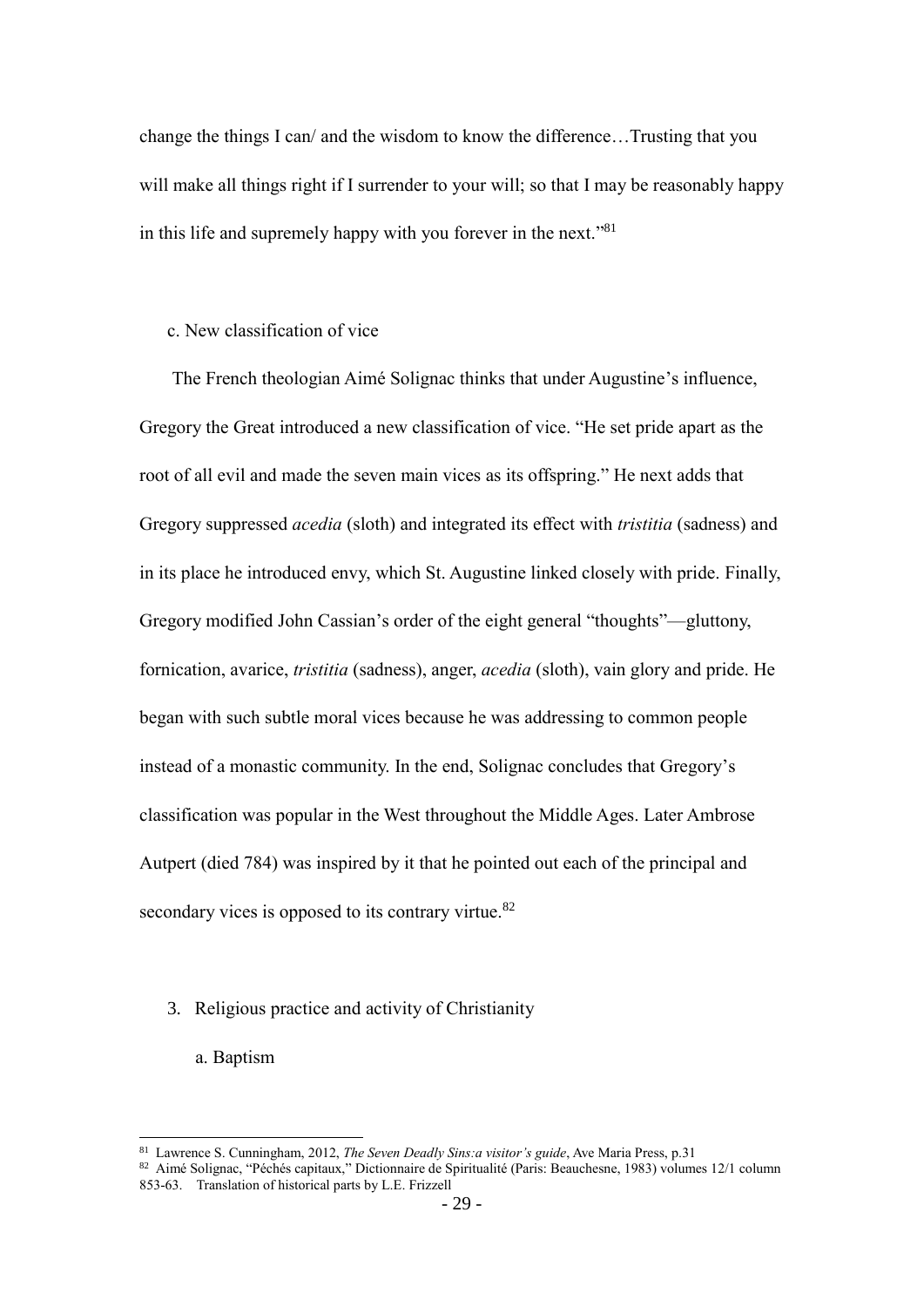Baptism is the fundamental experience in Christianity. "The rite of admission into the Christian church, practiced by all denominations. Its origin is probably to be sought in (i) the Jewish practice of baptizing proselytes; and (ii) the baptism administered by John the Baptist of the forgiveness of sins."<sup>83</sup> In the Gospel (Mark 1:2-8), John is the messenger from God who baptized people with water, to help people prepare their way for letting God into their lives, so that later God can baptize them in the Holy Spirit.<sup>84</sup>

According to *The Oxford Dictionary of World Religions*, the doctrine of attending baptism in the early church was variable. For example, it might be washing away of sins, a dying with Christ, a rebirth or the gift of the Holy Spirit. The baptism theology gained precision in the 3rd and 4th century, especially in St. Augustine's writings. Infant baptism became the norm, after the conversion of many adults in earlier centuries, together with the theology of original sin. Therefore, the earlier common practice of baptism on one's deathbed was replaced by infant baptism.<sup>85</sup>

The *Catholic Encyclopedia* gave its definition of baptism as the sacrament of regeneration by water in the word. St. Thomas Aquinas (1225-1274) thought that "baptism is the external ablution of the body, performed with the prescribed form of words." The term of "regeneration" distinguishes baptism from every other sacrament, because although penance revivifies men spiritually, but this is rather a resuscitation—a bringing back from the dead, than a rebirth. Penance does not make

<sup>83</sup> Bowker, John (1999). The Oxford Dictionary of World Religions. Oxford University Press. p. 125.

<sup>84</sup> *Bible*, Book of Mark 1:2-8 KJV version

<sup>85</sup> Bowker, John (1999). *The Oxford Dictionary of World Religions.* Oxford University Press. p. 125.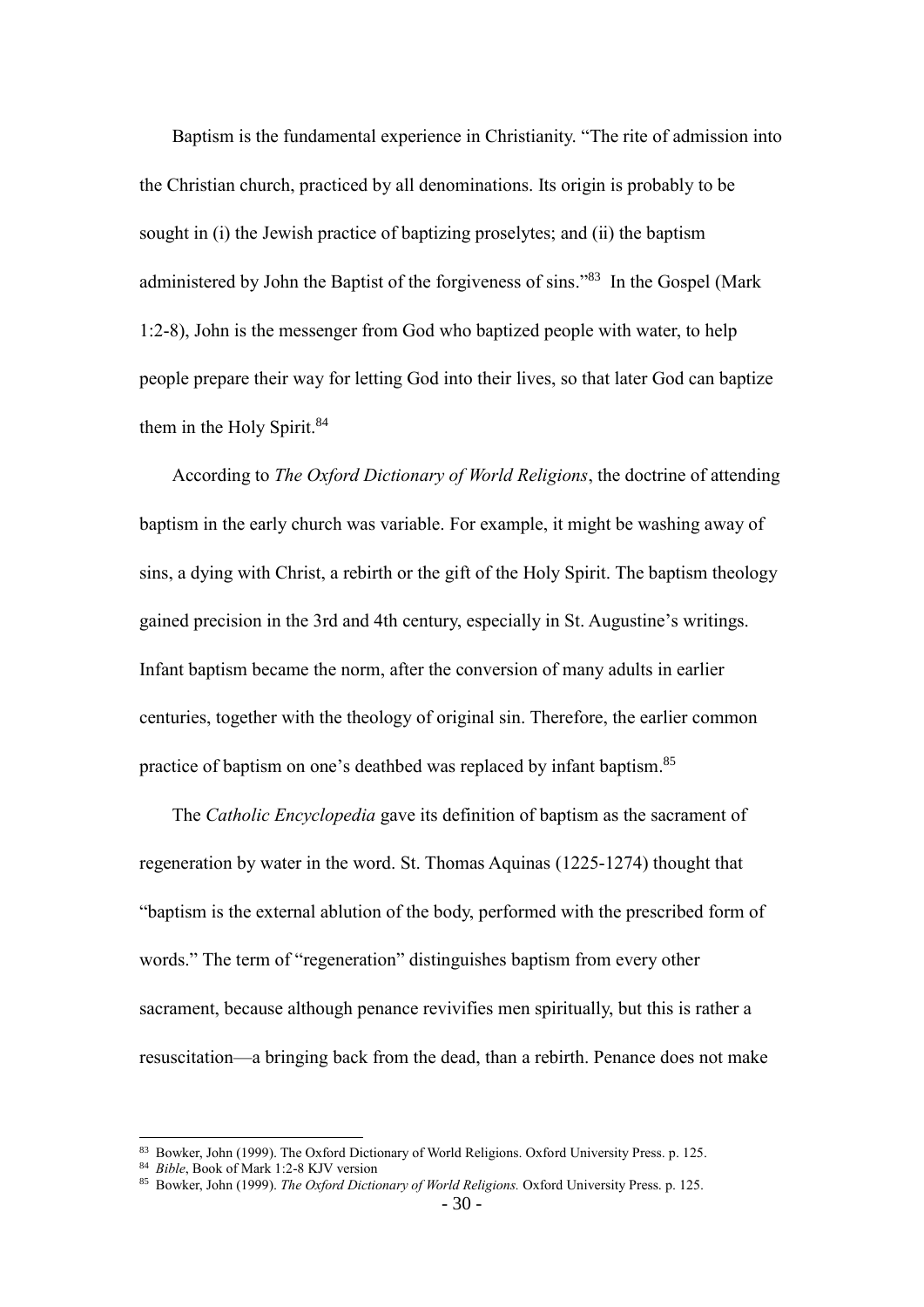people Christians; on the contrary, it presumes that people have already been born of water and the Holy Spirit to the life of grace. On the other hand, baptism was instituted to confer upon men the very beginnings of the spiritual life, to transfer people from the state of enemies of God to the state of adoption, as children of God.<sup>86</sup>

#### b. Contemplation

The Benedictine medieval scholar Jean Leclercq comments that the novelty Gregory brought to contemplative prayer in medieval western Christianity is his religious experience, which itself reflects his character and life circumstances. Gregory carefully analyzed states of soul that he experienced without always describing them precisely. He understood human misery from his own infirmities, which not only resulted from original sin but also the weakness and temptation in the context of spiritual progress. $87$  This leads to questions like: what is contemplative prayer and how does it relate to contemplation? Dom Cuthbert Butler (1858-1934), a Benedictine monk from England, clarified that by quoting John Cassian's (360-435) teaching: contemplative prayer is "the kind of prayer in which or by which contemplation is exercised. It has to be clearly asserted, in the first place, that vocal prayer may be contemplative, and this whether it be private vocal prayer or the public prayer of the Divine Office."<sup>88</sup> He further explained it by quoting from French scholar Père Ludovic de Besse (1831-1910),

<sup>86</sup> G. Roger Hudleston, Charles G. Herbermann (ed.) 1909, *The Catholic Encyclopedia*, Vol.II, Robert Appleton Company, p. 250

<sup>87</sup> Jean Leclercq. "Contempation Occidentale," Dictionnaire de Spiritualité (Paris: Beauchesne, 1953) 2/2 column 1933. Translation by L.E. Frizzell

<sup>88</sup> Dom Cuthbert Butler, 1922, Western Mysticism, Harper & Row press, p.217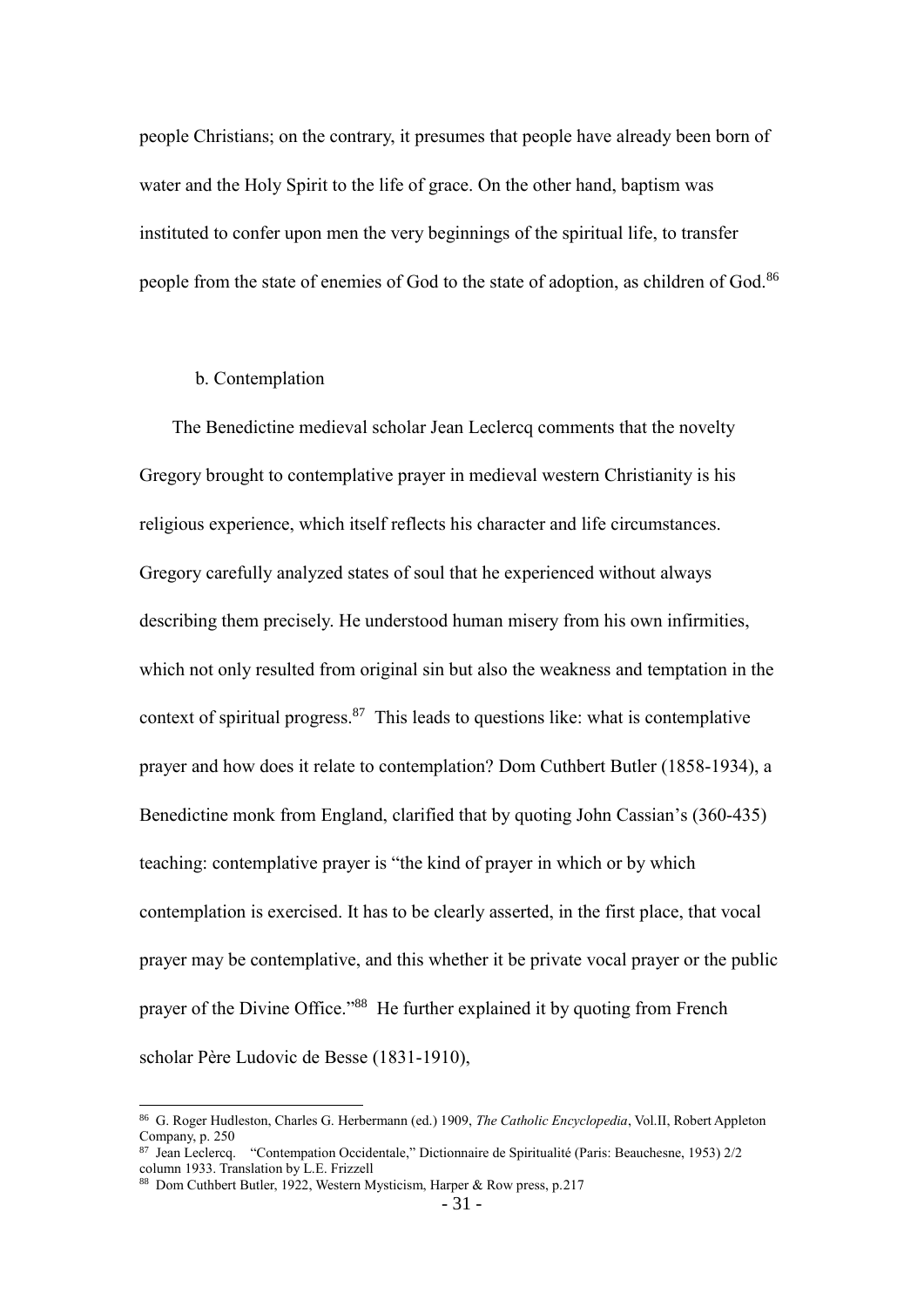Meditation carefully practiced leads on to affective prayer. This in its turn leads just as surely to the 'prayer of faith'. The grace of prayer generally terminates here, for it has reached the degree of ordinary perfection. Beyond that point prayer becomes extraordinary. When a soul is drawn to the prayer of faith, the Holy Spirit inspires no special idea in the intellect and excites no emotion in the senses. He goes directly to the will and attracts it, revealing His presence to the soul by the light of faith directed towards the highest point of the intelligence, without stirring up the imagination or the lower faculties. Feeling itself thus near to God, the will keenly perceives the need of loving Him, and of entire self-abandonment into His hands.<sup>89</sup>

Butler concludes that there are several steps before contemplation. There is remote preparation which involves purification and proximate preparation—recollection, introversion in the preliminary phases. He indicates that Gregory agreed with Augustine's idea that the remote preparation and condition for the task is exercising self-discipline, self-control, self-denial and practicing virtues; this is Christian asceticism—a course of training in the spiritual life. Besides, for St. Gregory, purification in this phase is the first stage in the spiritual life, which order is: mortification, active good works and finally contemplation.<sup>90</sup>

Furthermore, Gregory brought different content in relation to the aspect of selfobserving. St. Gregory divided the proximate preparation stage for contemplation into two parts: recollection and introversion. Recollection means that mind recollects itself; "gather itself to itself (*se ad se colligit*)." Introversion as the second step is that "it should see itself as it is when recollected." This means that one should "turn its eyes inwards upon itself and consider itself thus stripped of sense perceptions and free from bodily images. In this way the soul 'makes of itself a ladder for itself' (*sibi de* 

<sup>89</sup> Dom Cuthbert Butler, 1922, Western Mysticism, Harper & Row Press, p.xvi

<sup>90</sup> Ibid., p.68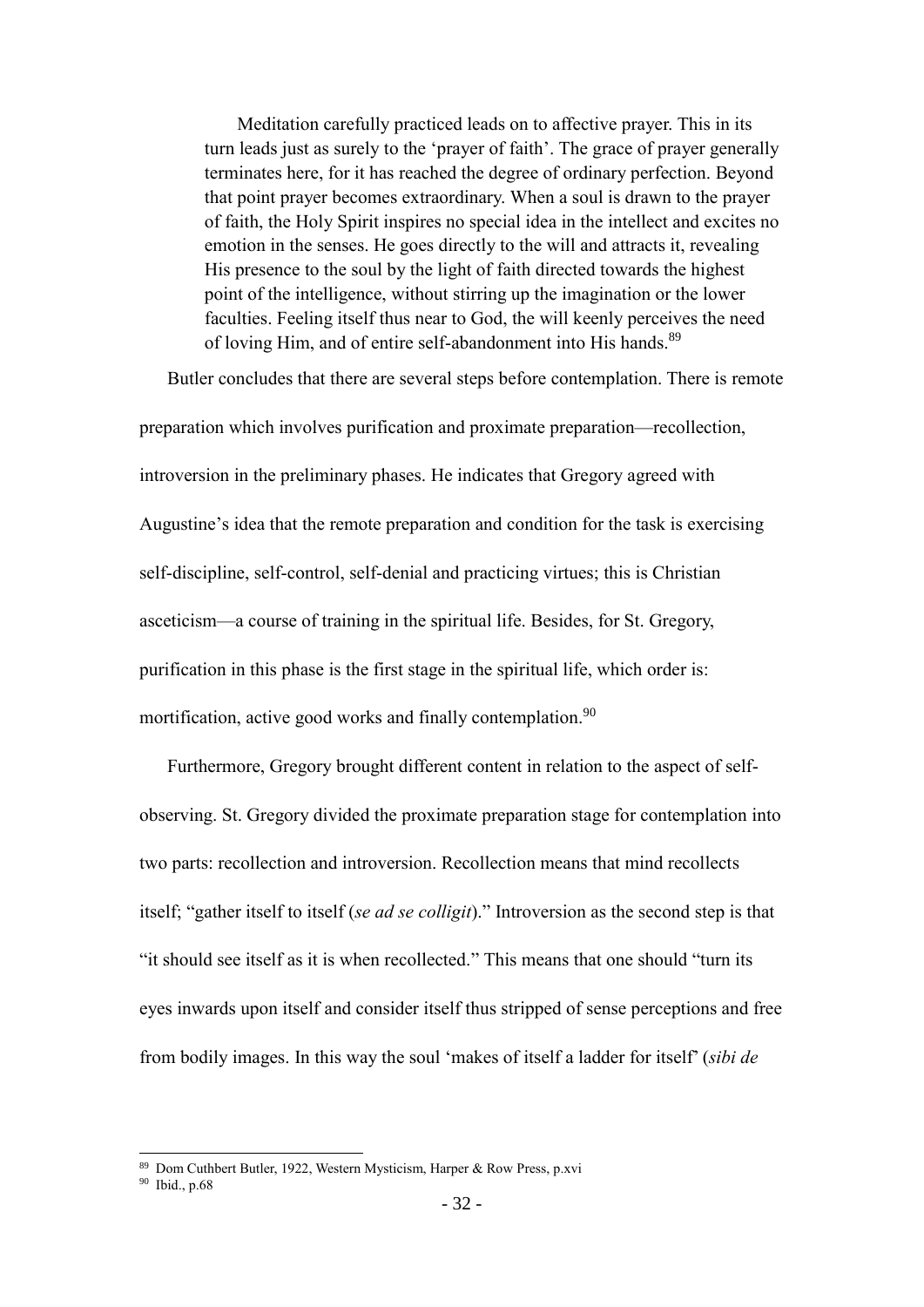*seipsa gradus ascensionis facit*)." <sup>91</sup> Butler's summary of the St. Gregory's division is that the "striking passage of the kind have been adduced from St Augustine, wherein is described under the act of introversion the soul's search to find God within itself, a search which for St. Augustine appears to have been a process predominantly intellectual but culminating in a fully religious experience."<sup>92</sup>

Additionally, Butler extracts St. Gregory's idea that there are two lives in which God instructs people with His holy word: the active life—such as giving bread to the hungry, teaching the ignorant the word of wisdom and tending the sick, and the contemplative life—such as retaining indeed with all one's mind the love of God and neighbor, but to rest from exterior action and cleaving only to the desire for the Maker.<sup>93</sup>

As for the relation between the two lives, Gregory used the story of two wives which is from the *Bible,* Genesis 29:15-30. Jacob had two wives, Lia symbolizes the laborious active life and Rachel symbolizes the contemplative life, which is singleminded, only longs for the sight of God. Holy Jacob desired Rachel but received Lia on the wedding night. Because Rachel was beautiful but sterile, this is like the contemplative life; it is lovely in the mind but it does not give heir by preaching; it is less involved in gathering people while it pursues quiet. On the other hand, Lia was dim-eyed but fertile; for one sees less when being occupied by work. Butler also summarized Augustine's and Gregory's axiom that active is necessary because no one

<sup>91</sup> Ibid., p.69 <sup>92</sup> Ibid.,

<sup>93</sup> Dom Cuthbert Butler, 1922, *Western Mysticism,* Harper & Row Press, p.171-172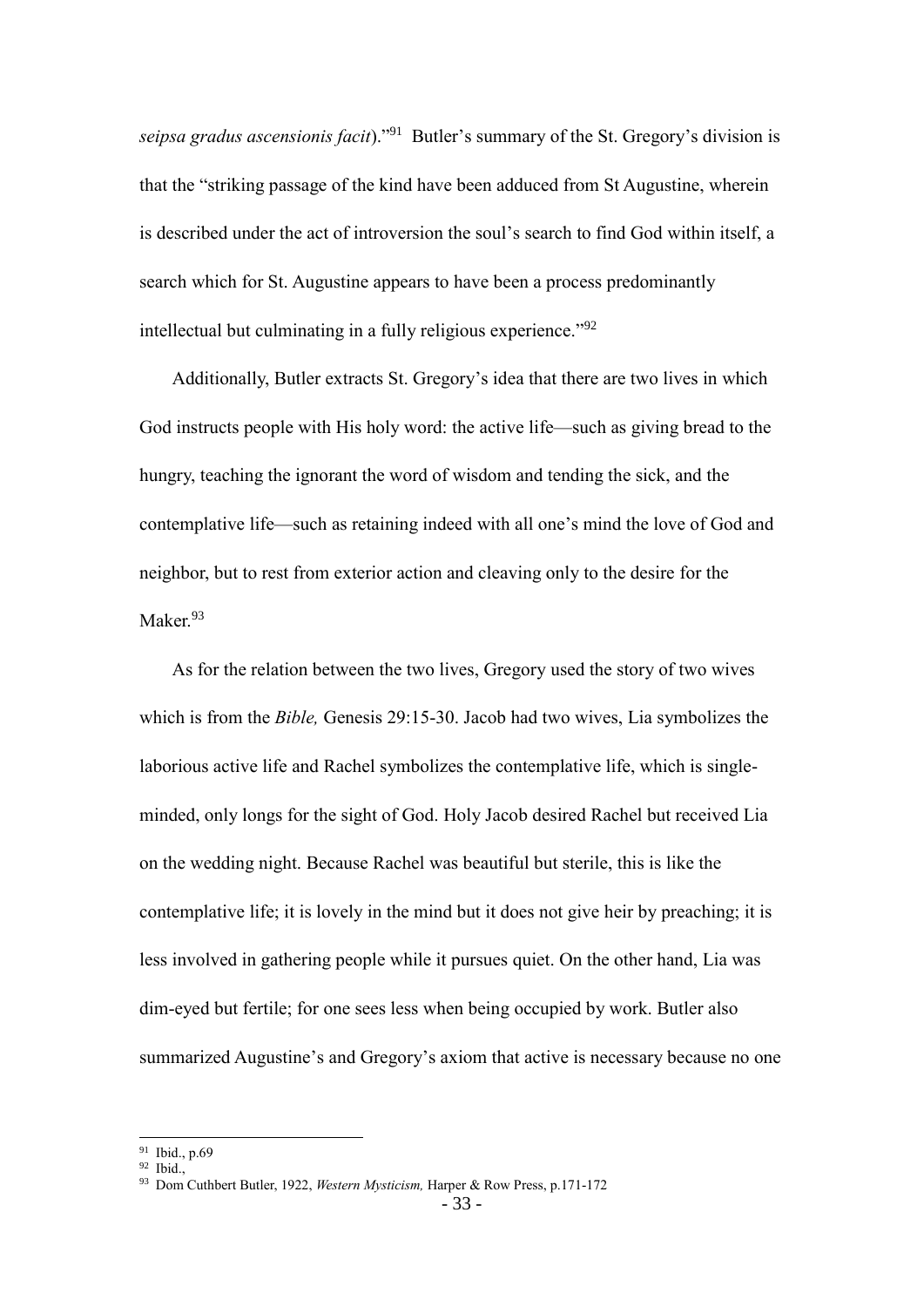can come to contemplation without exercising the works of the active life.

## <span id="page-40-1"></span><span id="page-40-0"></span>**IV. Analysis and comparison**

## A. Evil, vice and sin

To begin with, it is necessary to clarify the terms in the two religions. When talking about sin, it is common to see it is parallel with the words for vice and evil. In Christianity, French priest Aimé Solignac (1917-2007) explains that the capital sins are not sin as this word itself implies, meaning a conscious and voluntary action, but are tendencies that lead to evil. It was first called "thoughts in the pejorative meaning of *logismos* (thought), equivalent of *yeṣer hara*' (the evil inclination) of Judaism, 'spirits' of demonic origin, or simply 'vices'."<sup>94</sup> The term 'sins' prevailed by the 13th century because these tendencies most often find fulfillment in habits that are not without more or less conscious guilt and because they lead to really sinful acts. Then he further points out that it was "Evagrius Ponticus (346-399) who suggested this point and Hugh of St. Victor (died 1142) made the decisive precisions."<sup>95</sup>

When it comes to Chinese Buddhism, this stimulates a question. Is there the actual concept of sin in Chinese Buddhism? Barbara O'Brien says, "Buddhism has no concept of sin; therefore, redemption and forgiveness in the Christian sense are meaningless in Buddhism."<sup>96</sup> Then, she uses the standard definition for sin such as "estrangement from God, an act that is regarded by theologians as a transgression of

<sup>94</sup> Aimé Solignac, "Péchés capitaux," Dictionnaire de Spiritualité (Paris: Beauchesne, 1983) volumes 12/1 column 853-63. Translation of historical parts by L.E. Frizzell

 $95$  Ibid.,

<sup>96</sup> O'Brien, Barbara. "*Sins and Buddhism.*" Thought Co, Oct. 29, 2014, thoughtco.com/sins-and-buddhism-3976932.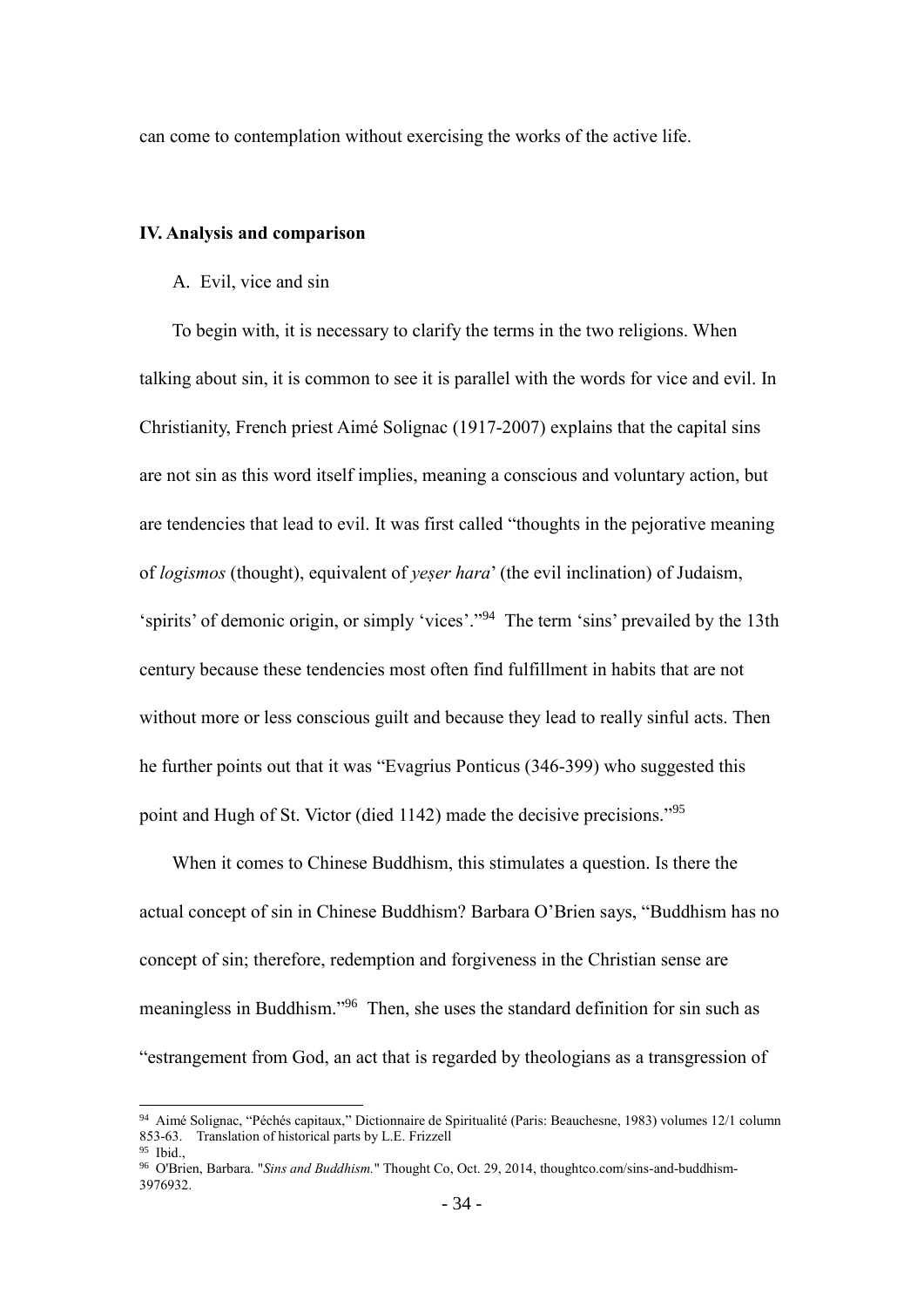God's will and violate a law of God or a moral law"<sup>97</sup> to categorize the concept of sin. Then she continues to argue that "the precepts are not approached as laws but as disciplines for training."<sup>98</sup>

Before answering that question, the background information is that in Buddhism there is also a doctrine of heaven and hell. However, the name is slightly different. Heaven is called "Pure Land(极乐世界)", where people can be with Buddha forever. As for hell, in *Ksitigarbha Bodhisattva Fundamental Vow Sutra* (地藏菩萨本愿经), the ghost king named No Poison (*Vandana* 无毒) replied to holy woman that "since people did not perform many virtuous deeds while alive, their negative karma is guiding them into the various hells."<sup>99</sup> There is large content in this sutra that vividly describes the numerous hells and in great details how people suffer there. Different evil deeds attract people to various hells. It gave further explanation to the power of evil deeds.

业力甚大,能敌须弥, 能深巨海, 能障圣道。<sup>100</sup>

The power of the sentient beings' negative karma is truly enormous. It rivals the size of Mount Sumeru. It can encompass the great ocean. It can even obstruct the paths to liberation.<sup>101</sup>

In this case, the negative karma indicates the results of wrongdoings. In other words, it is the wrongdoings that barricade the path to salvation. The example would

<sup>97</sup> Ibid.,

<sup>98</sup> Ibid.,

<sup>99</sup> *Ksitigarbha Bodhisattva Fundamental Vow Sutra*, translated by Tripitaka Shikshananda, Johnny Yu 2005 http://www.buddhism.org/Sutras/2/ksitigarbha\_sutra.htm

<sup>100 《</sup>地藏菩萨本愿经》,实又难陀译,第 13 卷

<sup>101</sup> *Ksitigarbha Bodhisattva Fundamental Vow Sutra*, translated by Tripitaka Shikshananda, Johnny Yu 2005 http://www.buddhism.org/Sutras/2/ksitigarbha\_sutra.htm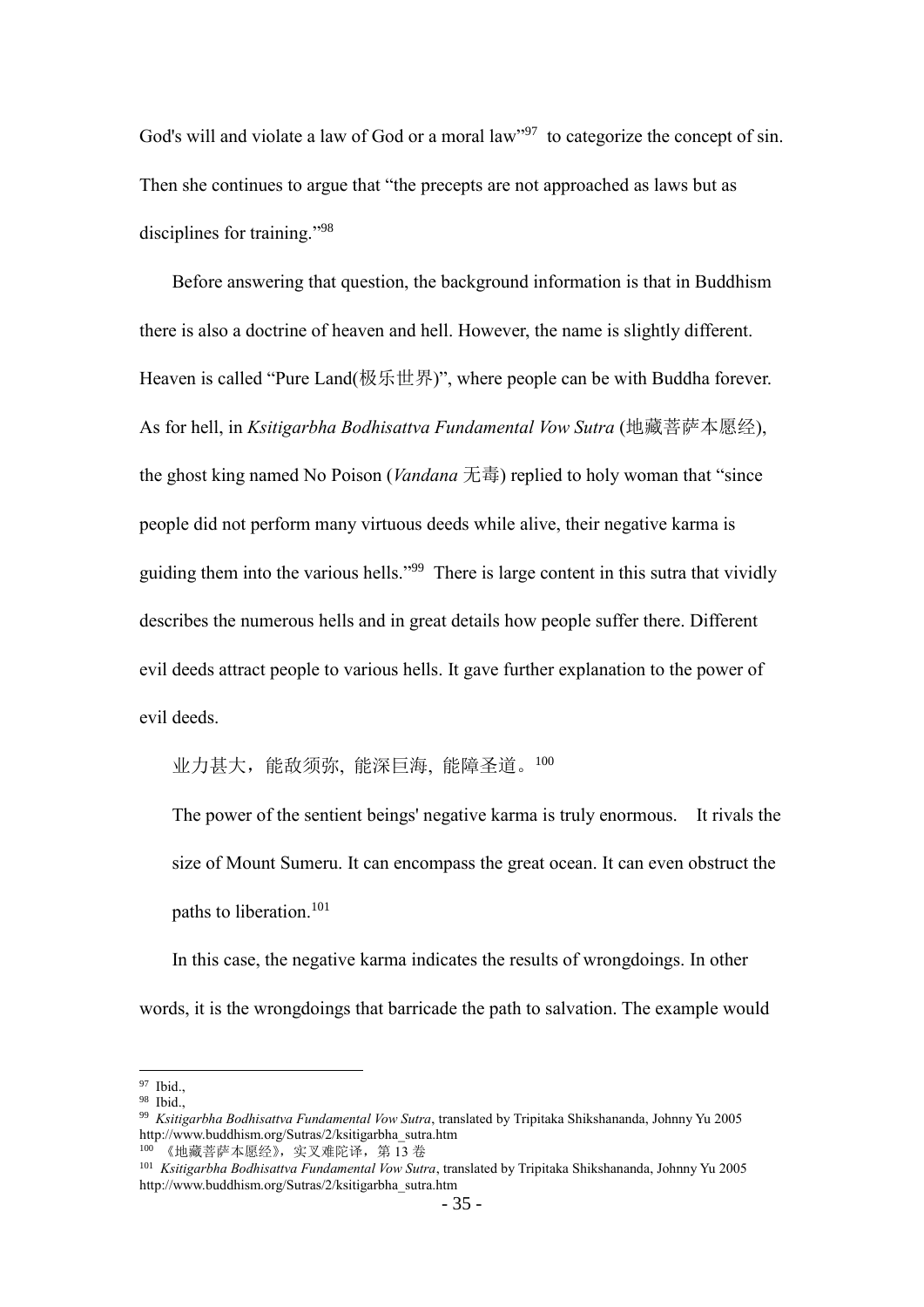be a thief being imprisoned. The result of the thief being in prison is not just because there is a law prohibits people from stealing, more importantly, it is that person's actual action that leads to his or her imprisonment. Thus, the answer is that the concept of sin in Chinese Buddhism does exist; however, it is less obvious when compared to Catholicism.

Doctor Neal A. Donner from the University of British Columbia defines evil "as the opposite of the Six Perfections: avarice, immorality, anger, laziness, mental distraction, and stupidity [foolishness]." The Six Perfections include giving, morality, forbearance, exertion, meditation, wisdom. Then he further points out that "stupidity [foolishness] on the Buddhist side, and pride and envy on the Christian side" should not correspond.<sup>102</sup> In order to reach an interreligious dialogue, this paper counts the factors that impede humans' path to salvation to be sin.

## <span id="page-42-0"></span>B. Sin from outside and inside

 $\overline{a}$ 

Tiantai Buddhism points out sins that prevent people from reaching pure land come from sources of outside and inside. Five desires come from five senses: eyes, ears, tongue, smell and body touch. What comes from inside are five hindrances: desire, anger, slumber, restlessness and paranoia. Besides, arrogance and foolishness are also considered to be sins. The purpose of pointing this out is to spot and observe these sins when the mind or body is inclining towards one of them, or even committing the given sin. Then the wisdom of contemplation is granted to help people

<sup>102</sup> Neal A. Donner, *Chih-i's Meditation on Evil*, http://enlight.lib.ntu.edu.tw/FULLTEXT/JR-BJ010/bj01020832.pdf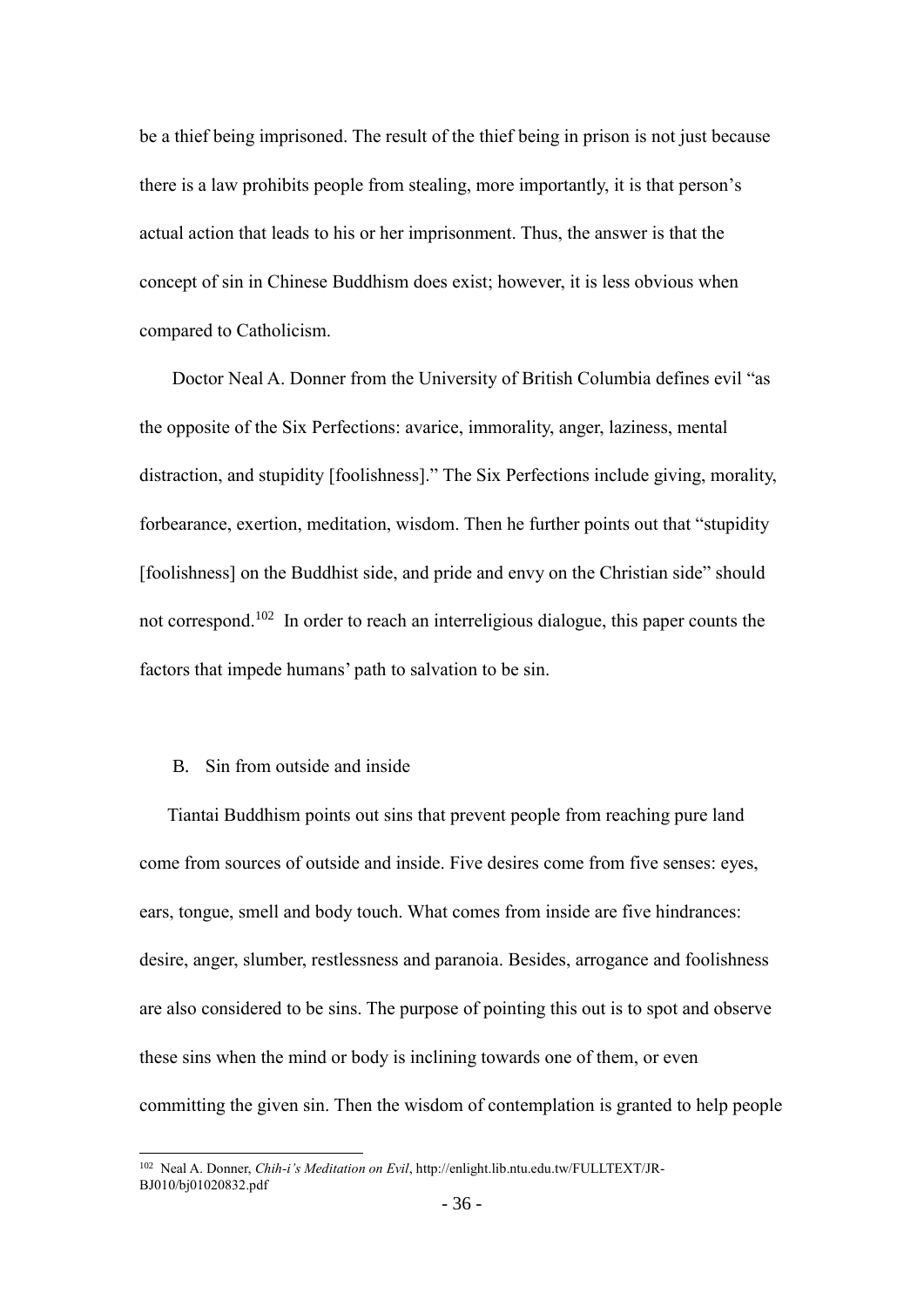to free themselves from sins and to reach salvation.

For Chih-i the five senses and five hinderances are necessary in the preparation stage for contemplation. The importance of the five senses was also supported by Gregory. As Butler quotes in *Homilies on Ezechiel* (Ⅱ.Ⅴ.) St. Gregory agreed that the preparation to achieve control of five senses is crucial in the process of spiritual training: "It [Preparation] must first have learned to shut out from its eyes all the phantasmata of earthly and heavenly images, and to spurn and tread underfoot whatever presents itself to its thought from sight, from hearing, from smell, from bodily touch or taste, so that it may seek itself interiorly as it is without these sensations."<sup>103</sup> This matches Chih-i's teaching about sins coming from outside world—the five desires.

## <span id="page-43-0"></span>C. Differences in cardinal sins

 $\overline{a}$ 

Apart from the sins coming from outside, vices like pride and greed are from inside. The significant difference between the sin of pride in Buddhism and Christianity is that, according to Augustine, pride is the source of all evil and it not only means superiority over others like the teaching of Tiantai Buddhism, but also points to a human being trying to be like God instead of humbling oneself in front of the higher Power. The idea about sin of greed is not completely different in two religions. Tiantai Buddhism treats the five desires as a dangerous path towards hell; thus, people should keep away from their influence. For avarice is the desire of

<sup>103</sup> Dom Cuthbert Butler, 1922, *Western Mysticism*, Harper Torch Books New 1926, p.69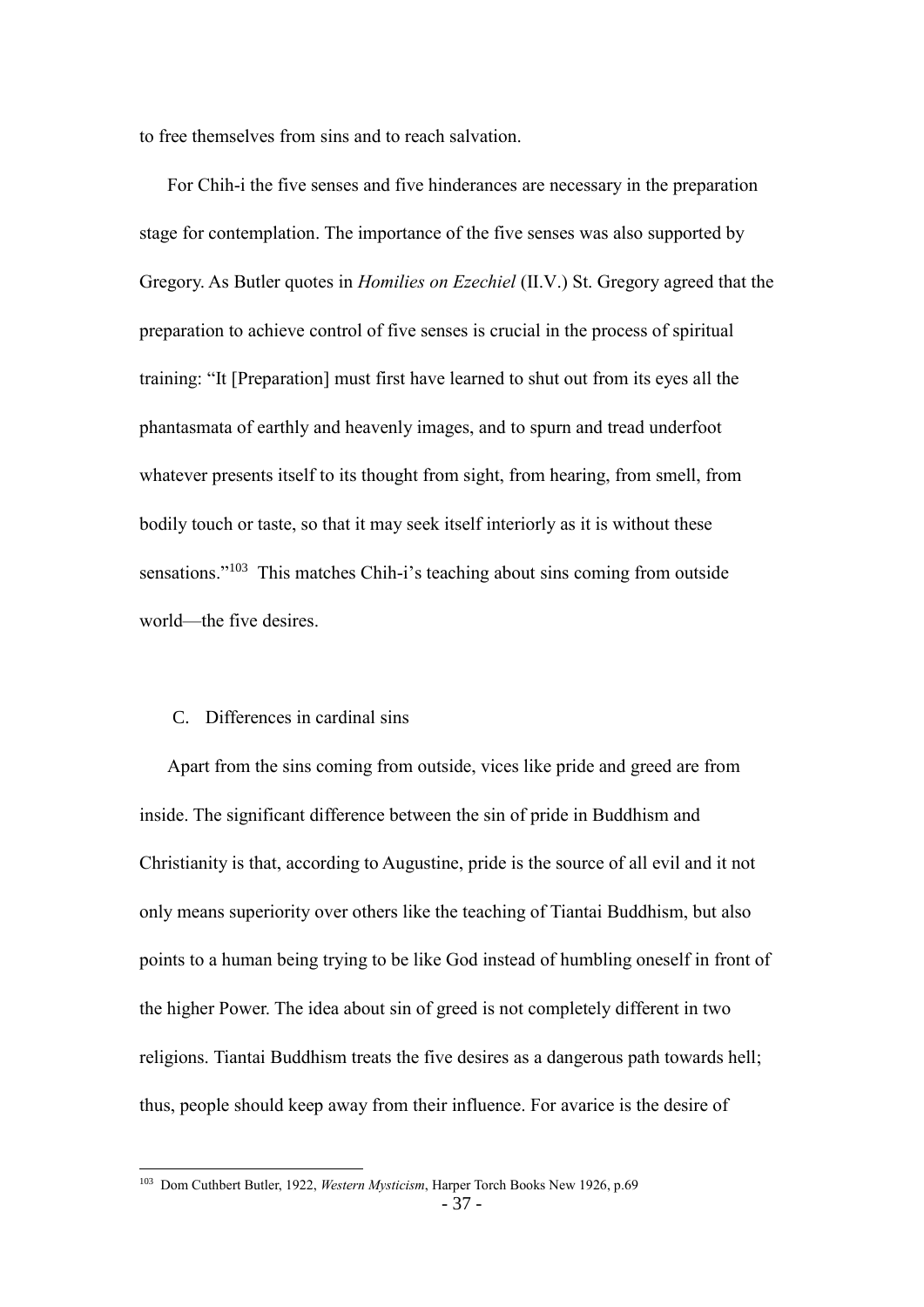wanting more without the limits set by temperance. It is not restricted to the material world, it also could be the desire of a person forcing the world around him or her to follow his or her will.

Likewise, the sin of greed for Christianity is that people lose themselves in selfish desires but neglect the spiritual realm. Taintai Buddhism puts the sin of lust into the category that expresses desires of sounds, forms, fragrances and touchables, which are sins from outside, and preach that people must avoid such kinds of sin in the early stage before one gets intrigued by continuing evil thoughts.

On the contrary, Catholicism gives the sin of lust a detailed classification. It sees the actual action of committing the sin of lust as an external sin. Meanwhile, the evil thoughts in mind about the sin of lust are treated as internal. Such difference is made to teach people that one should not only mind their actions, but more importantly, to be cautious about controlling their thoughts.

Furthermore, in Catholicism, "sloth is a malady of the will which cause us to neglect our duties."<sup>104</sup> It can be physical and spiritual. It is physical when it shows itself in laziness, procrastination, idleness, softness, indifference. It is spiritual, when it was shown as indifference to personality betterment, a distaste for the spiritual, a tepidness or failure to cultivate new virtue. $105$ 

Also, in Tiantai Buddhism lists the sin of sloth in one of its physical forms—the hindrance of slumber. There are two sins that might lead to sin of sloth. The sin of foolishness (generating distorted views because of not knowing the truth) can make

<sup>104</sup> Fulton J. Sheen, 1939, *The Seven Capital Sins*, Alba House, 2001 p.37

<sup>105</sup> Ibid., p.37-38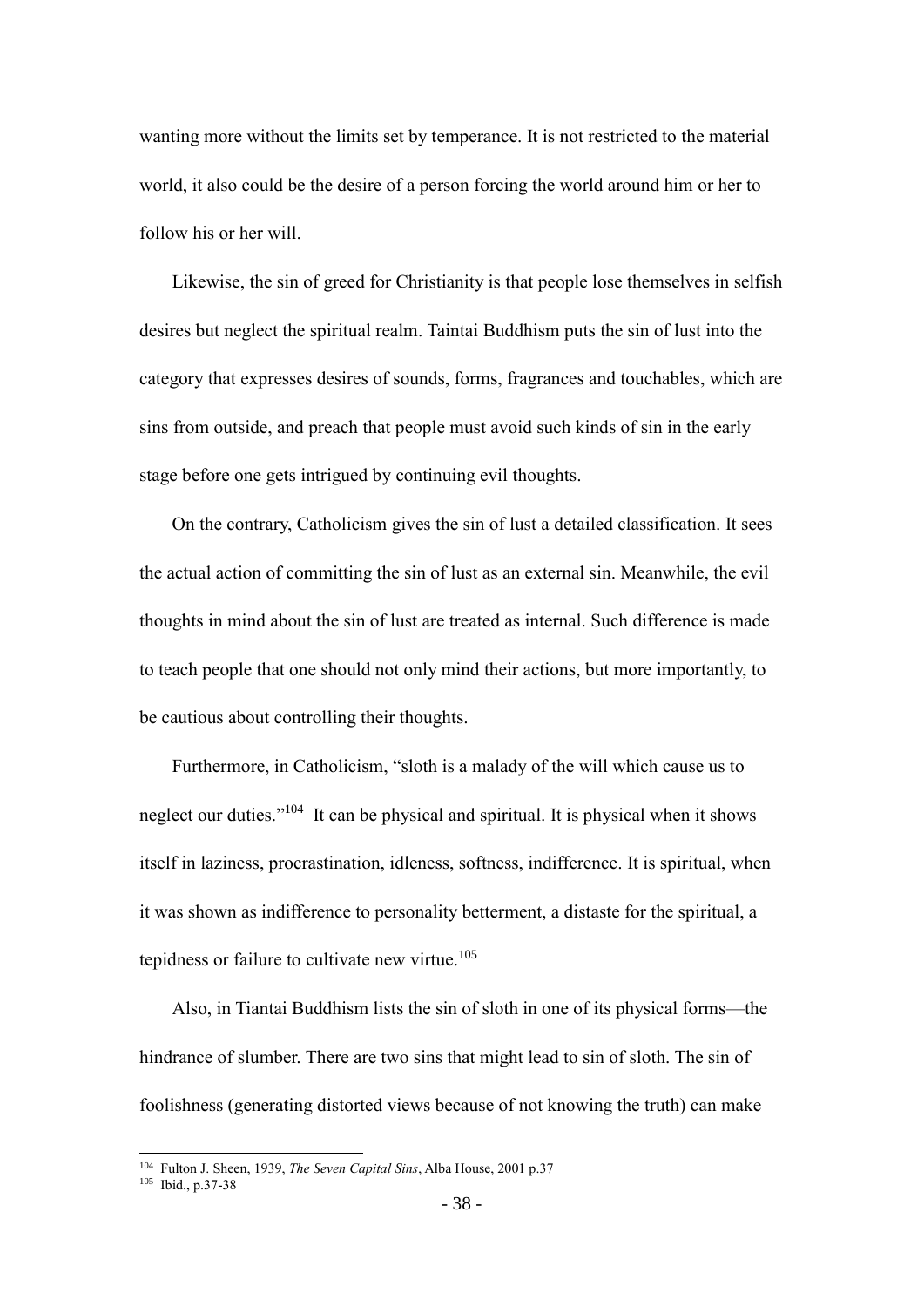people think that they are correct and thus do not require further efforts in lives. Furthermore, sin of arrogance (thinking one is superior to others) can also lead to the sin of sloth.

#### <span id="page-45-0"></span>D. Contemplation

 $\overline{a}$ 

Butler shows Gregory's attitude that the union of active life and contemplative life aims specifically to instruct those who are training to be preachers. Besides, good preachers should neither wholly leave one life for the other. All pastors of souls and superiors must exercise both lives. "The ruler (he who has the cure of souls) should be close to all by compassion but hung above all by contemplation." <sup>106</sup> Therefore, he can take the weakness of others unto himself by the kindness inside of him. And he may transcend himself in seeking things invisible by the loftiness of speculation. In this case, he will not either despise the weakness of his neighbors by seeking the heights, nor give up climbing the heights by adapting himself to their infirmities.<sup>107</sup> The teaching of contemplation in medieval Catholicism gave a sophisticated guide to the priest or pastor in contemplative life and gave instructions about how to balance it with the active life.

As for the aspect of contemplation itself, the experience of contemplation in both religions are private and secluded. They both call attention to the compassionate heart to care for others around us. Tiantai Buddhism targets its message to everyone who wants to practice contemplation. Emphasizing it as a way of self-cultivation, the

<sup>106</sup> Dom Cuthbert Butler, 1922, Western Mysticism, Harper Torch Books New Press1926, p.177  $107$  Ibid.,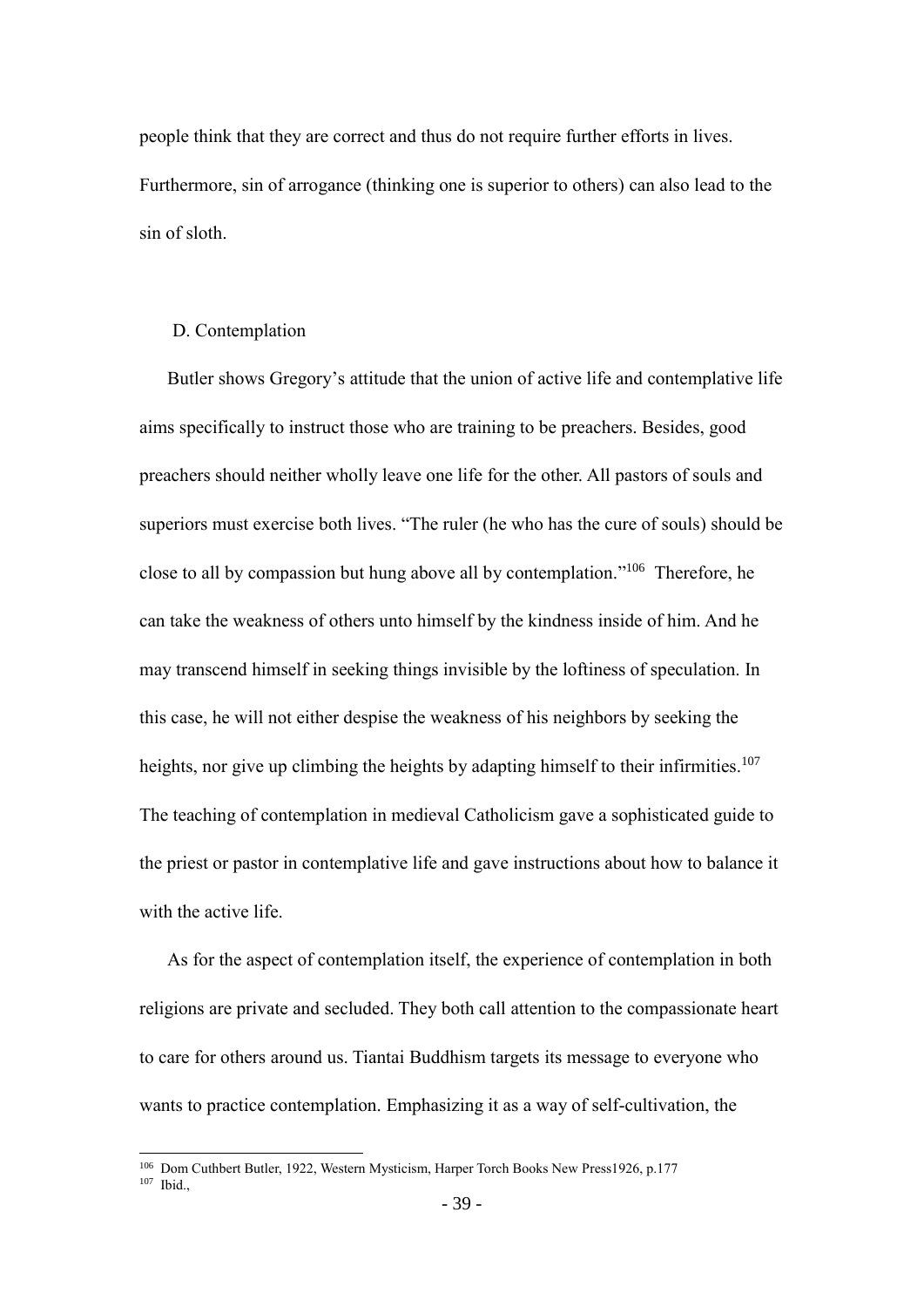message encourages people to practice contemplation throughout their daily lives.

Surprisingly, the lives of preachers suggested by Gregory happen to coincide with the theory of Threefold Truth in Tiantai Buddhism. The active life and contemplative life correspond with the worldly truth and sacred truth. But it is not enough to answer all the questions. Therefore, there is a "Middle Path" that includes God's truth and secular truth.

In Catholicism, contemplative prayer is the process of being together with God when one is alone and in a quiet place. The idea of finding God within oneself is not totally different from the idea of nature of Buddha in the Northern and Southern dynasties. Modern Chinese scholar Wang Zhimei quotes that after the popularity of *Nirvana Sutra* (涅槃经) in China, the Buddha nature came under the spotlight. It means that every sentient being can reach the ultimate truth (Nivarna).<sup>108</sup>

The comparison about this topic is that firstly, in Christianity, only the human being can reach the truth; to contemplate and thus find God within itself. In Tiantai Buddhism all sentient beings have the possibility to reach salvation. Next, Chih-i also pointed out that Buddha nature also contains evil, which shapes the uniqueness of Tiantai Buddhism. He thinks that distress leads to enlightenment, reaching Nivarna is to surpass life and death (烦恼即菩提,生死即涅槃。). $^{109}$  To observe and overcome greed is to reach Bodhi (贪欲即是道。). $^{110}$  Māra is the mother of Buddha (魔怨是佛 母。).<sup>111</sup> The story behind this is that Māra the demon is afraid that Prince

<sup>108</sup> 王志楣,2012,《智顗与吉藏佛性论之思维方式比较》,*Philsophical Analysis*, Vol.3 No.4 2012

<sup>109</sup> 智顗,《妙法莲华经玄义》卷 33

<sup>110</sup> 智顗,《摩诃止观》卷二,大正藏 46卷,第18页

<sup>111</sup> 智顗, 《观心论》大正藏 46卷, 第 587 页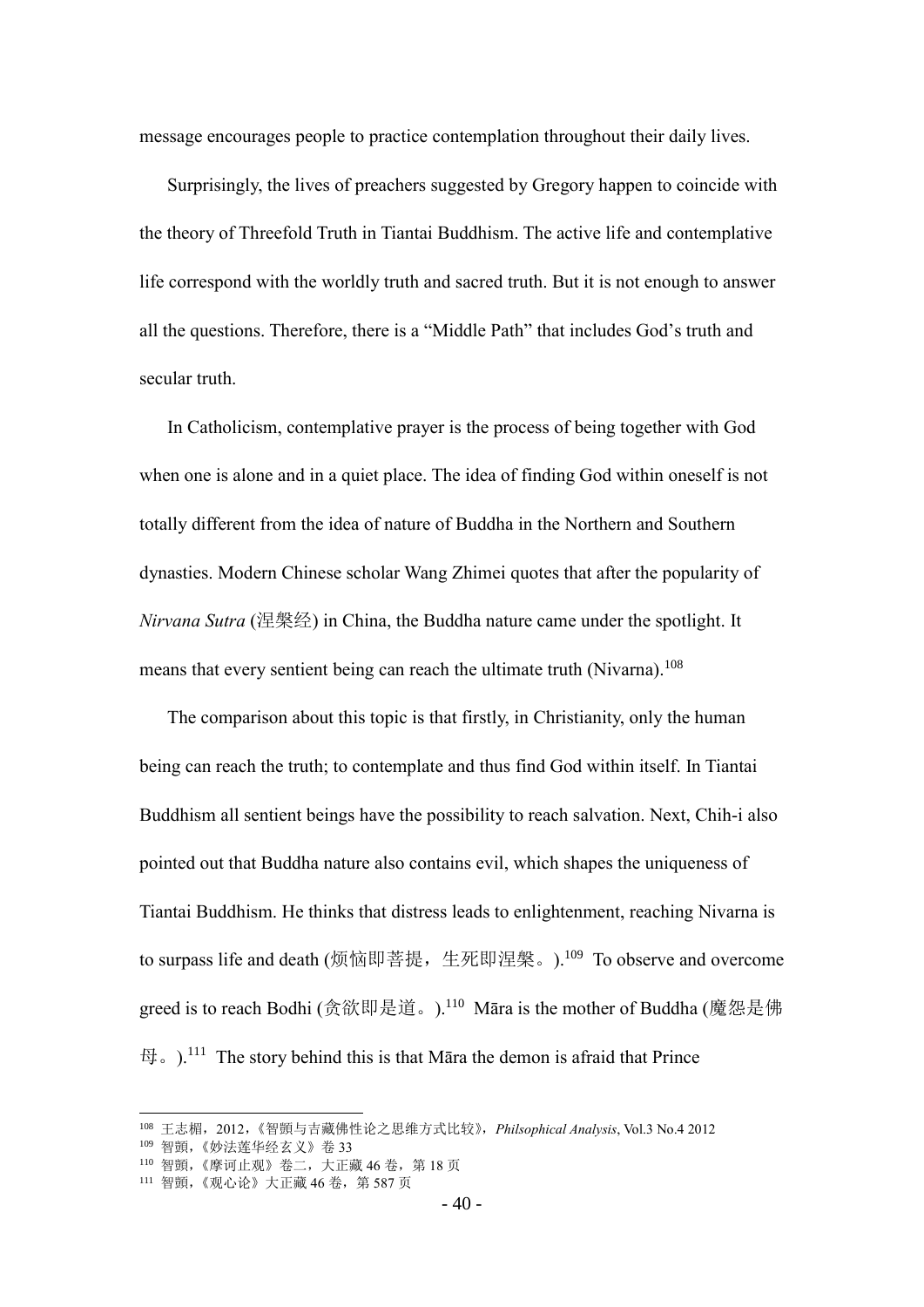Siddhartha (Gautama Buddha, 563-483 BCE) is going to reach enlightenment. Then the demon sent beautiful women to seduce him and even threatened to kill him. However, all these sufferings are like the dirty mud that nurtured the lotus. Prince Siddhartha reached Nivarna in the end.

Such an idea is subtly supported by the questions that follow. "If a man is not grieved there (in heaven) by any memory of his past sins, how does he rejoice in himself at having been freed therefrom? ... And if he does not remember the past miseries, whence does he bestow praise for the mercies showed upon him?"<sup>112</sup> Gregory answered that people often recall sad things when they are happy such as when being in good health without pain, we remember past pains. Thus, there will be memory of past sin, not such as taint the mind, but this brings us closer to joy. Like a patient remembering the physical pain but without the feeling of pain will cherish health more and knows more that he or she has escaped evil.<sup>113</sup>

## <span id="page-47-0"></span>**Ⅴ. Conclusion**

 $\overline{a}$ 

This paper first introduced the life of Great Master Chih-i (Zhiyi) in Tiantai Buddhism and Pope Gregory the Great from Rome in Medieval Catholicism. After the brief overview of Tiantai philosophy on Threefold truth, it presented the teaching of Chih-i about sin—the sin of five senses and five hindrances in the text of *The Essentials for Practicing Calming-and-Insight & Dhyana Meditation* (*Xiao Zhiguan*).

<sup>112</sup> Joseph P. Mcclain, Rev. 1956, The Doctrine of Heaven in the Writings of Saint Gregory the Great, The Catholic University of America Press. p.62 113Ibid., p.62-63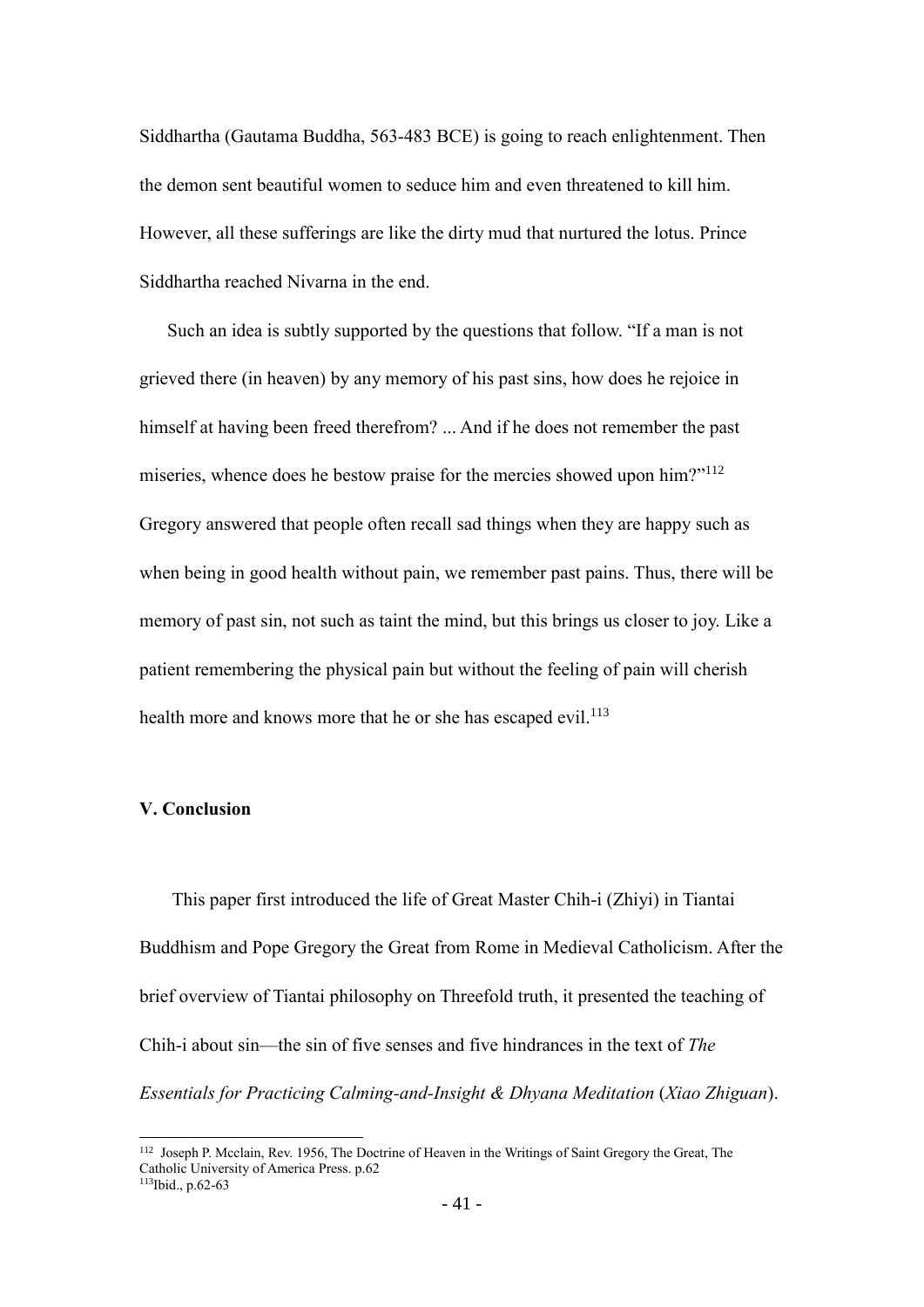The study presented the religious practice of contemplation in Tiantai Buddhism, the core of which is based on the *zhiguan* method. The purpose is to eliminate discrimination by the practice of contemplation.

Then it introduced the Christian moral theology of medieval era with the focus on pride, greed and lust among the seven cardinal sins. This paper further demonstrated the scholarship on theology of Gregory the Great about the topic of sin. The highlight includes the evil in disguise, ignorance and new classification of sin. Next, it displayed the religious practice of baptism and contemplation in medieval Catholicism. The practice of baptism was given a new meaning of regeneration and form during 3rd and 4th century. Pope Gregory I pointed out that for pastors the contemplative life is crucial and should not be separated from the active life.

For the part of analysis and comparison, this paper concludes that Buddhism also has the concept of sin, and it puts emphasis on the teaching that all are responsible for their own actions. However, there is a difference regarding the cardinal sins in two religions. The sin of pride not only means the word arrogance itself, but also in medieval Catholicism the attitude of not humbling themselves before God. In Buddhism and Christianity, the sin of greed also indicates the avarice for money or other materials in life, yet in Tiantai Buddhism it also counts as sin when people are forcing the world around them to follow their wills. Lust is considered to be sin in both religions. The difference is that Tiantai Buddhism counts it in the category sin from five senses, and thus people should cut the source in the beginning. While in medieval Catholicism, the sin of lust is seen in the aspect of its form: internal and

- 42 -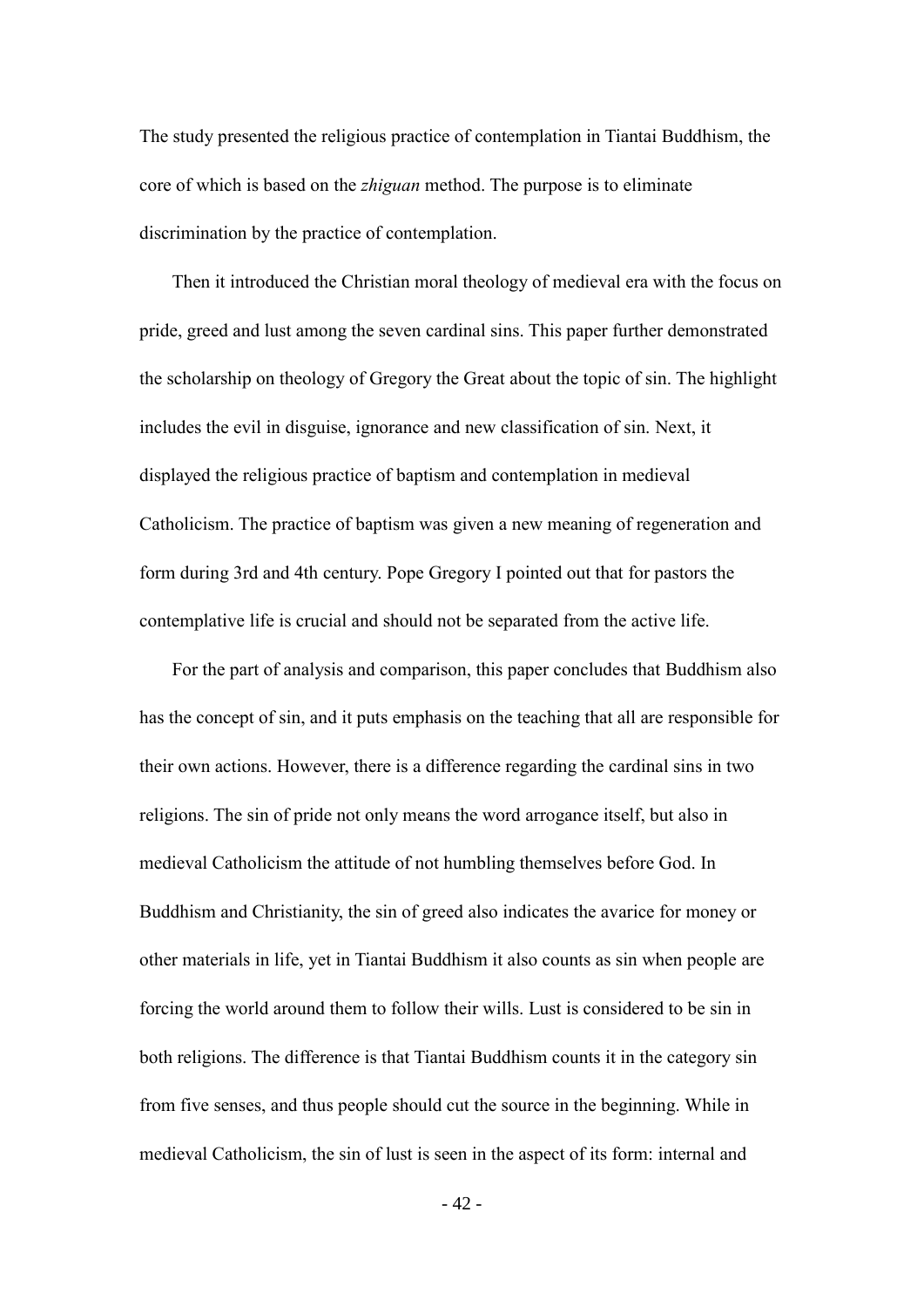external—in one's mind and action.

Chih-i and Gregory the Great both agree that the sin of five senses (sight, hearing, taste, smell and touch) are sins from outside that people should avoid at the preliminary stage of contemplation and the great compassion is crucial for contemplation. Contemplation in Tiantai Buddhism encourages everyone to practice the contemplative life to eliminate discrimination. And Christianity ask its pastors to balance the contemplative life and active life—search for God within themselves and serve the community with kindness.

Doubtlessly, there are differences between the two religions, yet there are more resemblances than it appears. For example, Scott Sullender presented one patient who suffers from depression. Her therapist revealed that she spends a lot of time in sessions being self-evaluative, constantly scanning her peers and measuring herself in many ways. Sullender thinks sin of envy accounts for her action of constantly competing with others.<sup>114</sup> If this patient realizes her problem and follows the preaching of Tiantai Buddhism, she would understand that the material things are empty because they only have tentative existence. Therefore, there is no need to compare herself with her peers.

Finally, this paper hopes to help people from different religious backgrounds to understand each other by comparison. And it calls for readers to set aside prejudice and see the possibility of people from different religious backgrounds cooperating to help humankind reach salvation.

<sup>114</sup> Scott Sullender, 2014, *The Seven Deadly Sins as a Pastoral Diagnostic System* Pastoral Psychol (2015) p.226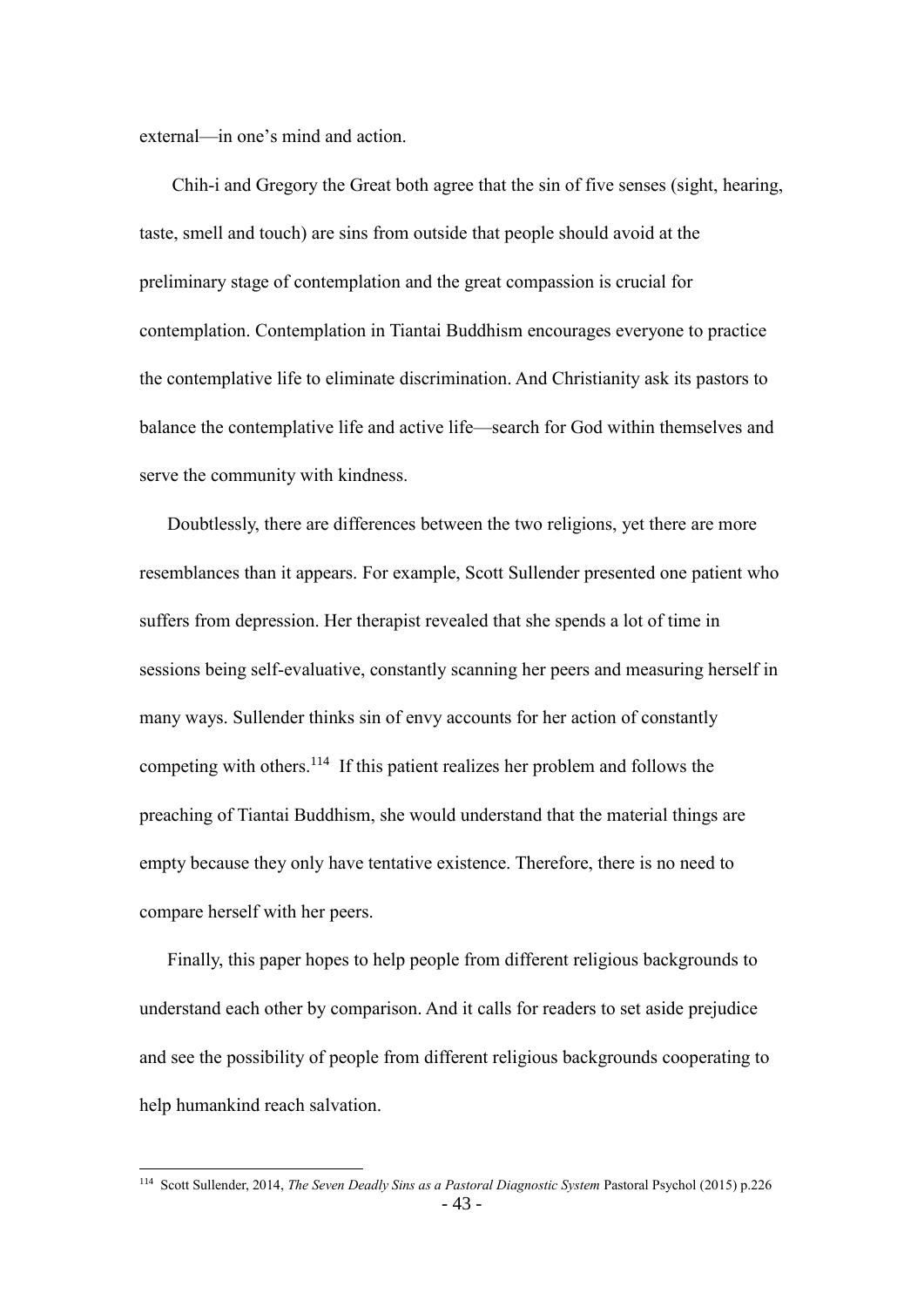#### **Bibliography**

Primary Sources

Augustine of Hippo, *City of God*, New York: An Image Book Doubleday Press, 1958.

- *Bible*, Book of Ecclesiastes 10:12, KJV version <https://www.kingjamesbibleonline.org/Ecclesiastes-Chapter-10/> (accessed July 26, 2018)
- *Bible*, Book of Genesis 3:8, KJV version <https://www.kingjamesbibleonline.org/Genesis-Chapter-3/> (accessed August 3, 2018)
- *Bible*, Gospel of Mark 1:2-8 KJV version <https://www.kingjamesbibleonline.org/Mark-Chapter-1/> (accessed August 3, 2018)
- Fa Qing, *Tiantai Meditation System in Mohe Zhiguan,* International Buddhist College, 2010.
- Gregory the Great, Translation with Introduction by Geogre E. Demacopoulos, *The Book of Pastoral Rule,* New York: St. Vladimir's Seminary Press, 2007.
- *Ksitigarbha Bodhisattva Fundamental Vow Sutra*, translated by Tripitaka Shikshananda, Johnny Yu 2005 [http://www.buddhism.org/Sutras/2/ksitigarbha\\_sutra.htm](http://www.buddhism.org/Sutras/2/ksitigarbha_sutra.htm) (accessed August 13, 2018)
- St. Augustine of Hippo, *The Anti-Pelagian Writings,* North Charleston: Createspace press. translated by Benjamin B. Warfield, Robert Ernest Wallis, Peter Holmes
- Zhiyi, *The Essentials for Practicing Calming-and-Insight & Dhyana Meditation* translated by Bhikshu Dharmamitra, 2008

《地藏菩萨本愿经》,实又难陀译,第 13卷

- 龙树, 《中论》, 姚秦鸠摩罗什译, 青目释"观四谛品", 《大正藏》卷 30
- 智顗,《观心论》大正藏 46 卷
- 智顗,《妙法莲华经玄义》卷 33
- 智顗,《摩诃止观》卷二,大正藏 46 卷
- 智顗,《摩诃止观》第 6 卷上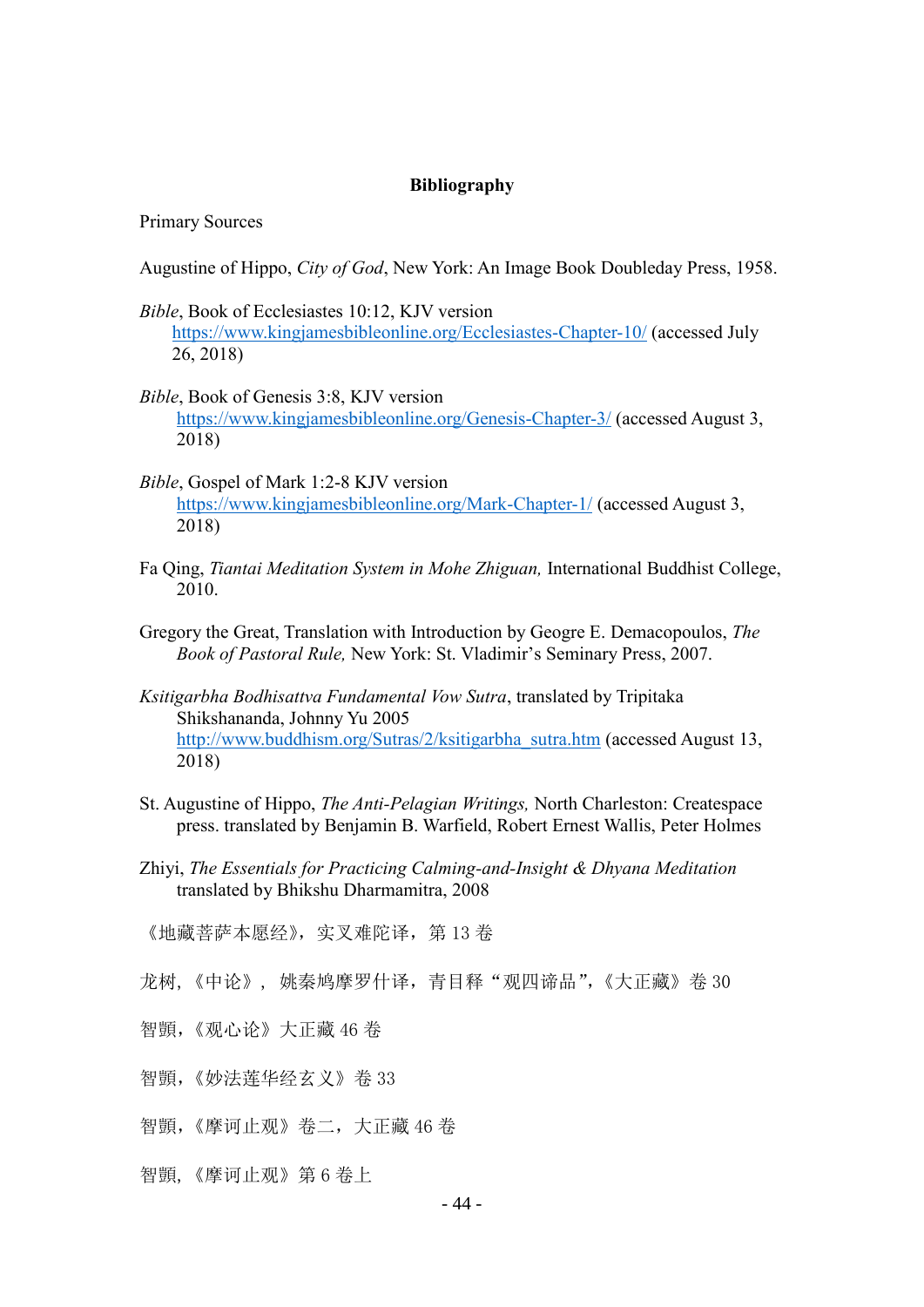智顗,《天台小止观修订版》,慧辨记录,慧岳注释,1976.

#### Secondary Sources

Bowker, John, The Oxford Dictionary of World Religions. Oxford: Oxford University Press, 1999.

Butler, Dom Cuthbert, *Western Mysticism*, New York: Harper & Row Press, 1922.

- Catholic church, *Catechism of the Catholic Church, Part I*, Washington, D.C.: United States Catholic Conference Press, 1994.
- Chan, Wing-tsit, et al. *Sources of Chinese Tradition: Volume 1: From Earliest Times to 1600*. Edited by Wm. Theodore De Bary and Irene Bloom, 2nd ed., New York: Columbia University Press, 1999.
- Chegwan, *T'ien-T'ai Buddhism: An Outline of the Fourfold Teachings*, University of Hawaii Press,1983. Translated by David W. Chappell
- Crawfor, Robert, *What is Religion?* New York: Routledge Press, 2002.
- Donner, Neal *Chih-i's Meditation on Evil*, <http://enlight.lib.ntu.edu.tw/FULLTEXT/JR-BJ010/bj01020832.pdf> (accessed August 3, 2018)
- Fa Qing, *Tiantai Meditation System in Mohe Zhiguan,* International Buddhist College, 2010
- Fulton J. Sheen, 1939, *The Seven Capital Sins*, New York: Alba House Press, 2001.
- Demacopoulos, George. *Gregory the Great: ascetic, pastor, and first man of Rome*, Indiana: University of Notre Dame Press, 2015.
- G. R. Evans, 1986, *The Thought of Gregory the Great*, New York: Cambridge University Press 1988.
- G. Roger Hudleston, Charles G. Herbermann (ed.), *The Catholic Encyclopedia* , Vol.VI, New York: Robert Appleton Company, 1909.
- Joseph Francis Delany, 1913, *Lust*, *Catholic Encyclopedia* (1913), Vol.9, 2013 [https://en.wikisource.org/wiki/Catholic\\_Encyclopedia\\_\(1913\)/Lust](https://en.wikisource.org/wiki/Catholic_Encyclopedia_(1913)/Lust) (accessed August 3, 2018)
- Jean Leclercq. "Contempation Occidentale," Dictionnaire de Spiritualité (Paris: Beauchesne, 1953) 2/2 column 1933. Translation by L.E. Frizzell